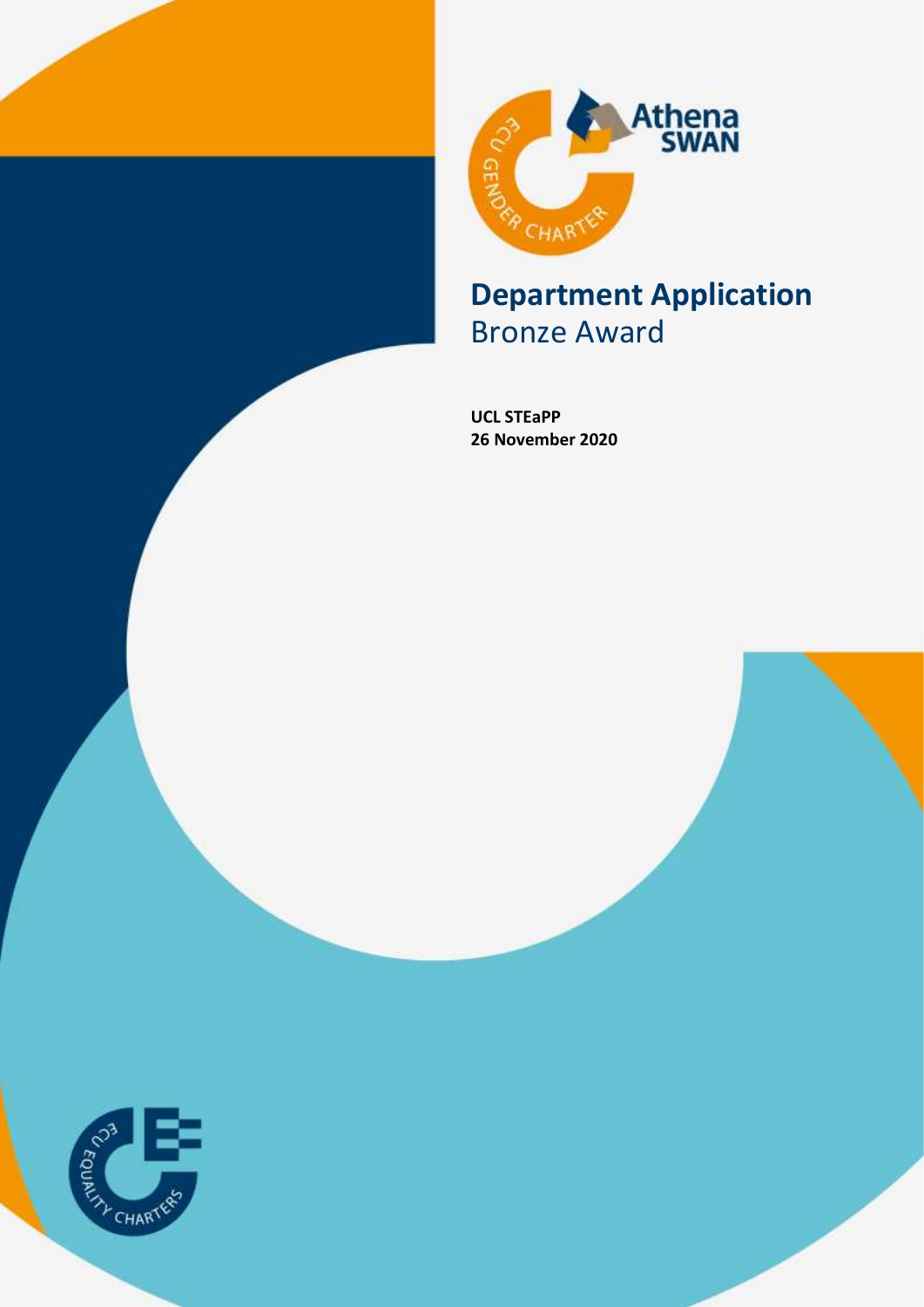| <b>Name of institution</b>                                        | <b>University College London</b>                               |  |  |  |  |
|-------------------------------------------------------------------|----------------------------------------------------------------|--|--|--|--|
| <b>Department</b>                                                 | Science, Technology, Engineering and Public<br>Policy (STEaPP) |  |  |  |  |
| <b>Focus of department</b>                                        | <b>AHSSBL</b>                                                  |  |  |  |  |
| <b>Date of application</b>                                        | 26 November 2020                                               |  |  |  |  |
| <b>Award Level</b>                                                | <b>Bronze</b>                                                  |  |  |  |  |
| <b>Institution Athena SWAN award</b>                              | <b>Level: Silver</b><br>Date: 2015                             |  |  |  |  |
|                                                                   |                                                                |  |  |  |  |
| <b>Contact for application</b><br>Must be based in the department | <b>Arthur Petersen</b>                                         |  |  |  |  |
| <b>Email</b>                                                      | arthur.petersen@ucl.ac.uk                                      |  |  |  |  |
| <b>Telephone</b>                                                  | 020 3108 9415                                                  |  |  |  |  |

#### **Abbreviations**

- BEAMS School of the Built Environment, Engineering and Mathematical and Physical Sciences
- CDT (Cross-departmental) Centre for Doctoral Training (in Cybersecurity)
- DEOLO Departmental Equal Opportunities Liaison Officer
- DPA Doctor of Public Administration
- DTP (STEaPP's) Doctoral Training Programme (for PhD and DPA)
- EDI Equality, Diversity and Inclusion
- MPA Master's of Public Administration
- PETRAS Privacy, Ethics, Trust, Reliability, Accessibility and Security (National Centre of Excellence for IoT Systems Cybersecurity)
- STEaPP (Department of) Science, Technology, Engineering and Public Policy ['STEaPP' is pronounced as '/stiːp/']

#### **Mapping of academic, teaching and research job titles to UCL grades**

*Grade Job Title*

- 6 Teaching Assistant, Research Assistant
- 7 Associate Lecturer (Teaching), Research Fellow
- 8 Lecturer, Lecturer (Teaching), Senior Research Fellow
- 9 Associate Professor, Associate Professor (Teaching), Principal Research Fellow
- 10 Professor, Professor (Teaching), Professorial Research Fellow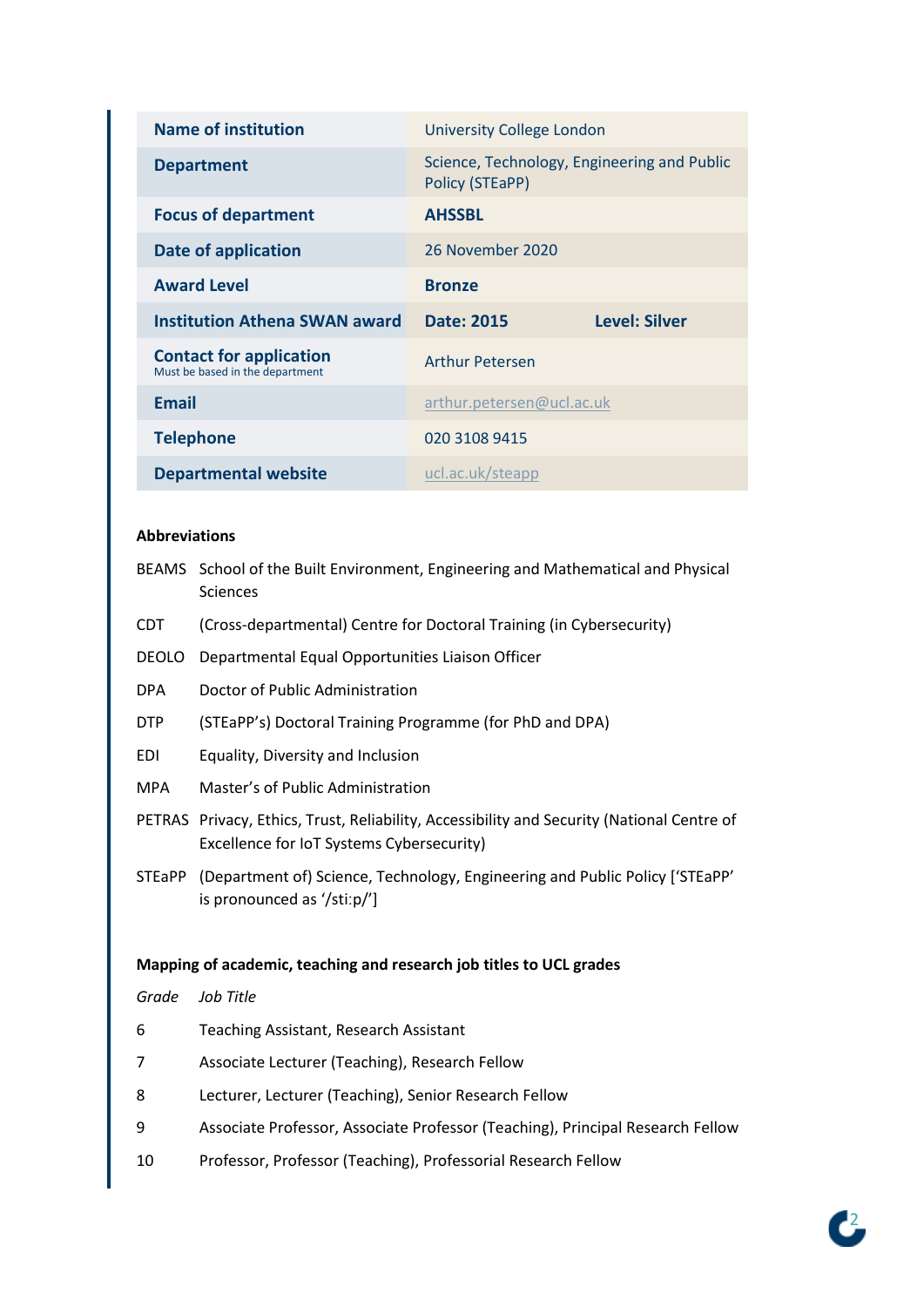#### **1. LETTER OF ENDORSEMENT FROM THE HEAD OF DEPARTMENT**

Equality Charters Manager Equality Challenge Unit, Advance HE First Floor, Westminster Tower 3 Albert Embankment London, SE1 7SP

Dear Equality Charters Manager,

We are very pleased to attach our submission for an Athena SWAN Award. The information presented in the application (including qualitative and quantitative data) is an honest, accurate and true representation of the department.

As Head of UCL's Department of Science, Technology, Engineering and Public Policy (STEaPP), a new and still small (but growing) department, I am fully committed to creating a more equitable workplace, one that promotes transparency and opportunity for all as core aspirations. I see that as an important measure of my success or otherwise as HoD.

When I joined the Department in late 2018, one of the first things I did was to lead on the generation of a new strategy. This strategy involves STEaPP taking up seriously a transformative agenda. That broad and external facing agenda needs to be reflected in its internal culture, processes and structure, and is expected to support notable improvements in EDI dimensions such as gender, race and disability, and their intersections.

Since joining STEaPP, I have made clear in public statements and in private meetings that my aim is to ensure that the Department is a place where women can thrive. This applies to academic, research and teaching staff (26 members, 54% female), to professional services staff (20 members, 85% female), and to students (no UG students; 64 PGT students, 52% female; and 39 PGR students, 46% female). Over the past three years, the female ratio in the two most senior academic ranks has improved from 33% to 43% (Associate Professor) and from 0% to 33% (Professor), partly as the consequence of sustained encouragement and support from my side for promotions.

But we are not there yet! The Athena SWAN process that I initiated over a year ago itself constitutes an effort to generate general recognition and awareness with respect to the presence in the department of gender equality issues and to decide on the basis of solid evidence – already in hand or to be gathered in the future – which of these issues are most serious and need action.

A range of key issues need to be addressed, which have been carefully considered in the report and included in the action plan. I will here highlight three high-priority clusters of actions. First, since at present there exists no unified approach to gender equality in the department, we will create one. Second, since at present a perception exists within the department that workloads are not distributed equitably, we will have a dialogue about gender differences in the workloads, and to eliminate such differences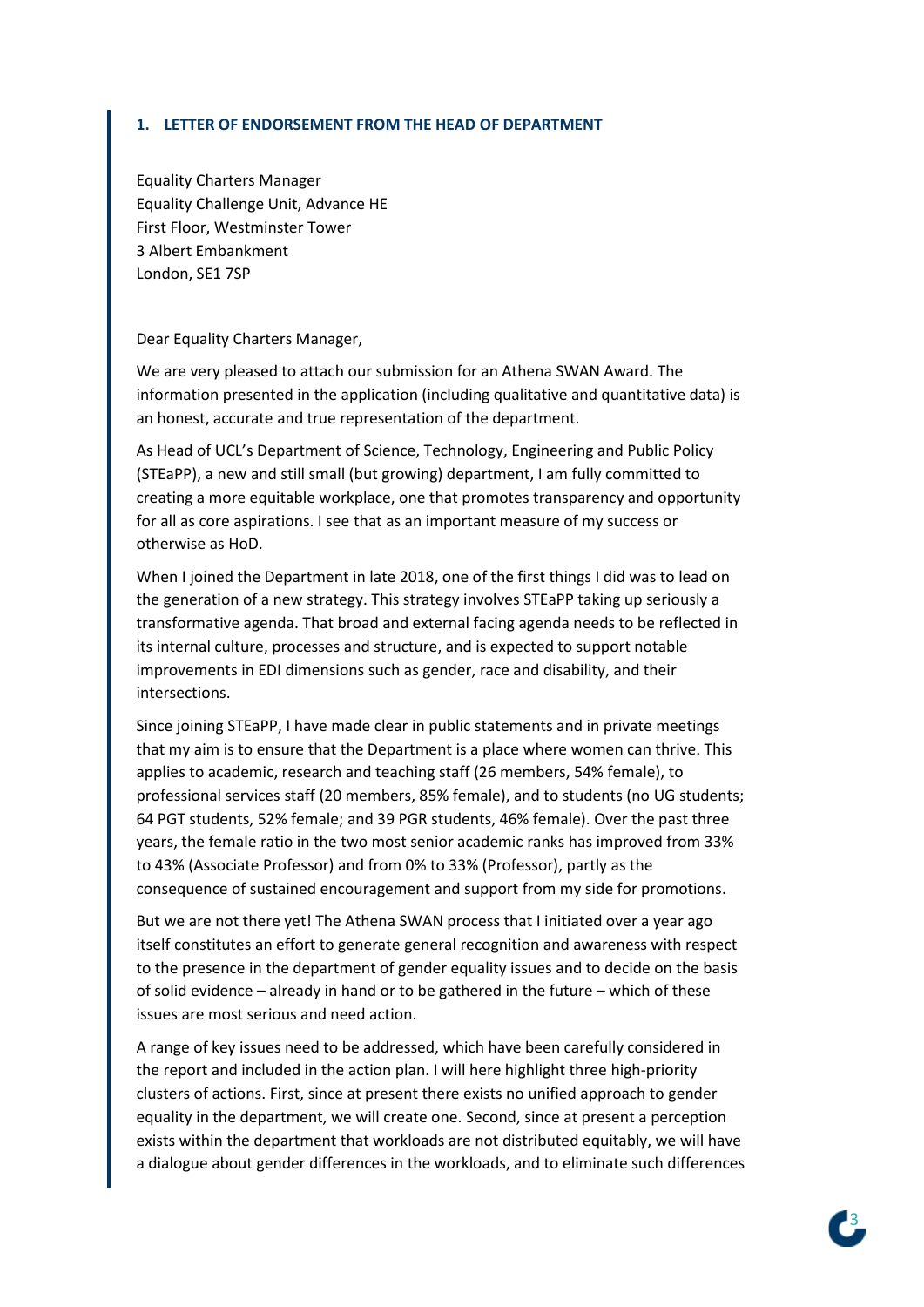where they show up. And third, since academic, teaching and research staff are not sufficiently aware of what is required for senior promotions at UCL, from the perspective of STEaPP, we will more systematically inform academic, teaching and research staff about senior promotions.

Let me make clear at the outset here that we have felt a certain level of frustration with the rigidity of the Bronze template, which did not allow us to include either professional services staff data or sections on key career transition points (Section 5.2) and career development (Section 5.4), even if we were to use disclaimers that we were not applying for a Silver award in this round. It needs to be understood that although we have obliged by cutting those sections (and not adding a section on professional services staff data) – which we had already drafted –, shortening them, and shifting them to Section 7, we have fully completed the required analysis and action planning for professional services staff too and they have been fully integrated throughout the report, including in the action plan.

We will make sure that the actions that we have committed to are communicated effectively to all staff and students, and that the Athena SWAN efforts stay alive through the execution of the individual actions.

Yours Sincerely,

Professor Joanna Chataway Head of Department

(Section word count: 636)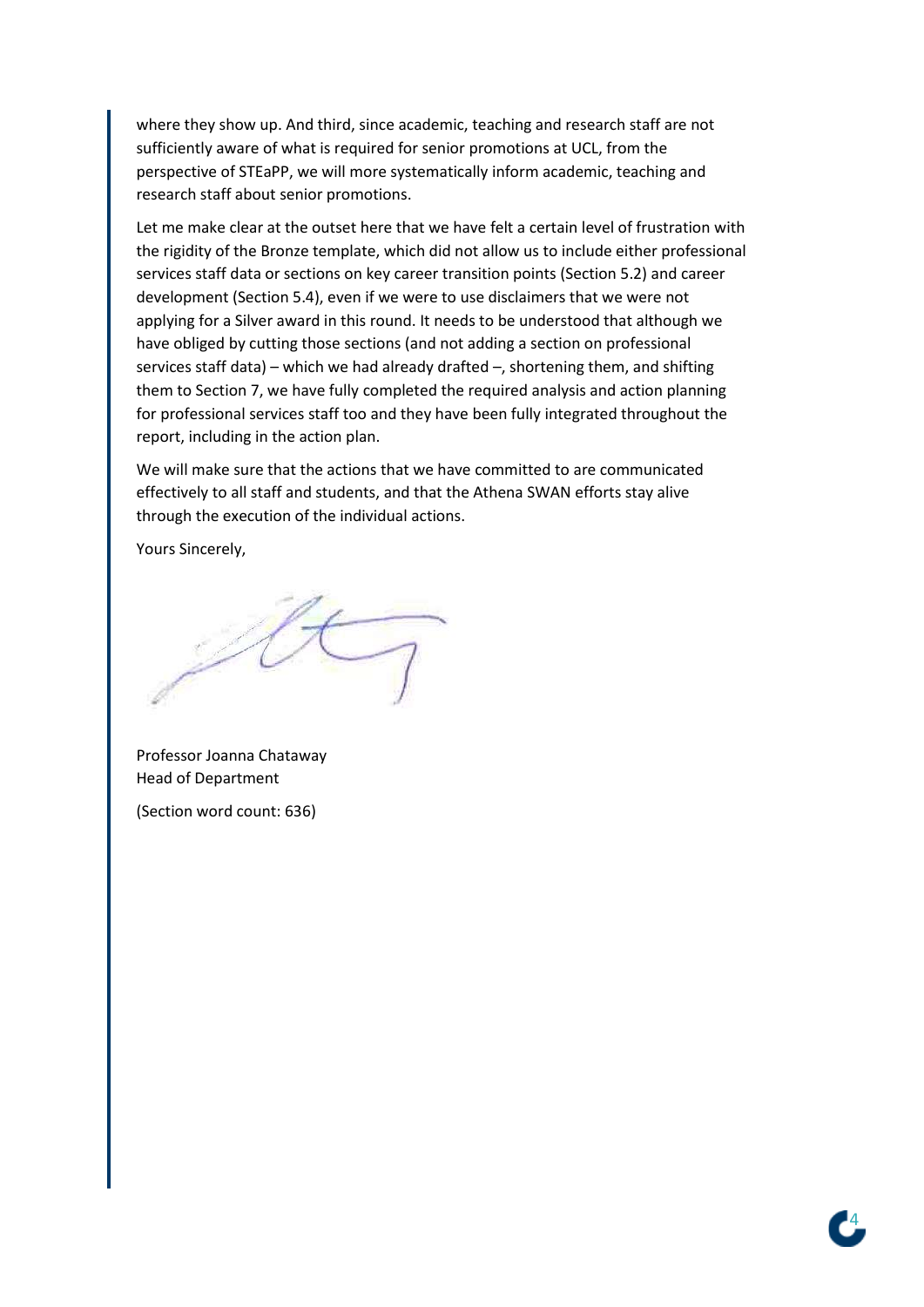#### **2. DESCRIPTION OF THE DEPARTMENT**

UCL's Department of Science, Technology, Engineering and Public (STEaPP) is one of the youngest academic units in the university. It was formally established in 2013. The STEaPP Vision (adopted in May 2019) is: "To transform, through strong partnerships and communities, the relationship between science, technology, engineering and public policy in order that new knowledge fully benefits society." The department, which is transdisciplinary and unique within the UK and even the larger world, sits within the Faculty of Engineering Sciences, maintaining close ties to the two other Faculties in UCL's BEAMS School (Bartlett Faculty of the Built Environment and Faculty of Mathematical and Physical Sciences) and the rest of UCL.





STEaPP's office is located on the 4<sup>th</sup> floor of Shropshire House, 11-20 Capper Street, off Tottenham Court Road. The proximity to the main UCL campus is shown in the above map (the star indicates the office location). The large office is shared with colleagues from the Department of Security and Crime Science, and with The Conversation UK.

This Athena SWAN submission is the department's first submission and it addresses progress and issues encountered with respect to gender equality within the department, looking back over the past three years and looking forward over the next three years, as per Athena SWAN's guidelines. Over the past three years (from October 2017–October 2020), academic, teaching and research staff numbers have remained constant with an improvement in the gender balance for academic and teaching staff (see Table 1).<sup>1</sup> The number of professional services staff has increased over this period, showing a shift to a very high female ratio (85%).

<sup>&</sup>lt;sup>1</sup> All absolute numbers for staff and students in this report are headcounts (not FTEs).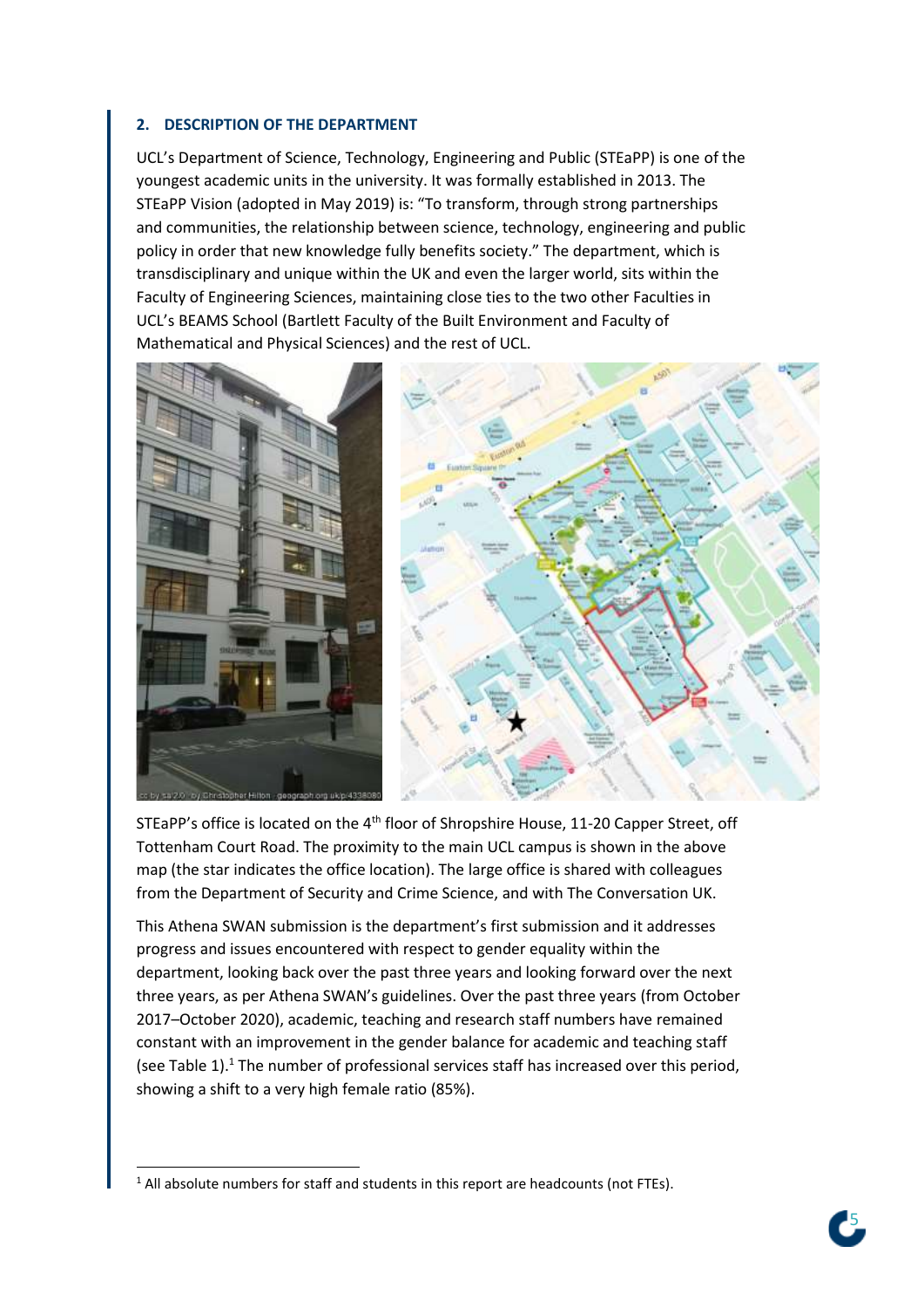|                                                 | October 2017           |          | October 2020           |          |
|-------------------------------------------------|------------------------|----------|------------------------|----------|
|                                                 | <b>Number of staff</b> | % Female | <b>Number of staff</b> | % Female |
| All academic,<br>teaching and<br>research staff | 26                     | 58%      | 26                     | 54%      |
| <b>Academic and</b><br>teaching staff only      | 10                     | 30%      | 19                     | 47%      |
| <b>Research staff only</b>                      | 16                     | 75%      | 7                      | 71%      |
| Professional<br>services staff                  | 14                     | 57%      | 20                     | 85%      |

**Table 1: Number and gender balance of academic, teaching and research staff and professional services staff, 2017–2020**

The total number of PGR students over the different cohorts of our 4-year programme (which had only started in 2015) has strongly grown from 16 (31% female) in 2017 to 39 (46% female) in 2020. We offer one PGT programme, a one-year Master's of Public Administration (MPA) programme with different routes, and we do not yet offer a UG programme. The annual intake for the MPA programme is still growing: the intake in 2020 was 64 students (52% female), compared with 19 students (63% female) in 2017. Growth is expected to continue over the next few years.



In the above organigram of the department, different support structures are shown. For instance, research projects and research groups (which are fluidly defined and dynamic over time) are supported by a research team and education activities are supported by an education team that includes Lecturers (Teaching)<sup>2</sup> and the Senior Teaching and Learning Administrator. Uniquely in academia, STEaPP has support for policy activities in the form of a policy team called 'Policy Impact Unit' (which provides professional



<sup>&</sup>lt;sup>2</sup> Formerly, until 30 September 2020, the 'Lecturer (Teaching)' job was called 'Senior Teaching Fellow' at UCL. See [https://www.ucl.ac.uk/human-resources/news/2020/sep/improving-our](https://www.ucl.ac.uk/human-resources/news/2020/sep/improving-our-offering-teaching-fellows-ucl)[offering-teaching-fellows-ucl.](https://www.ucl.ac.uk/human-resources/news/2020/sep/improving-our-offering-teaching-fellows-ucl)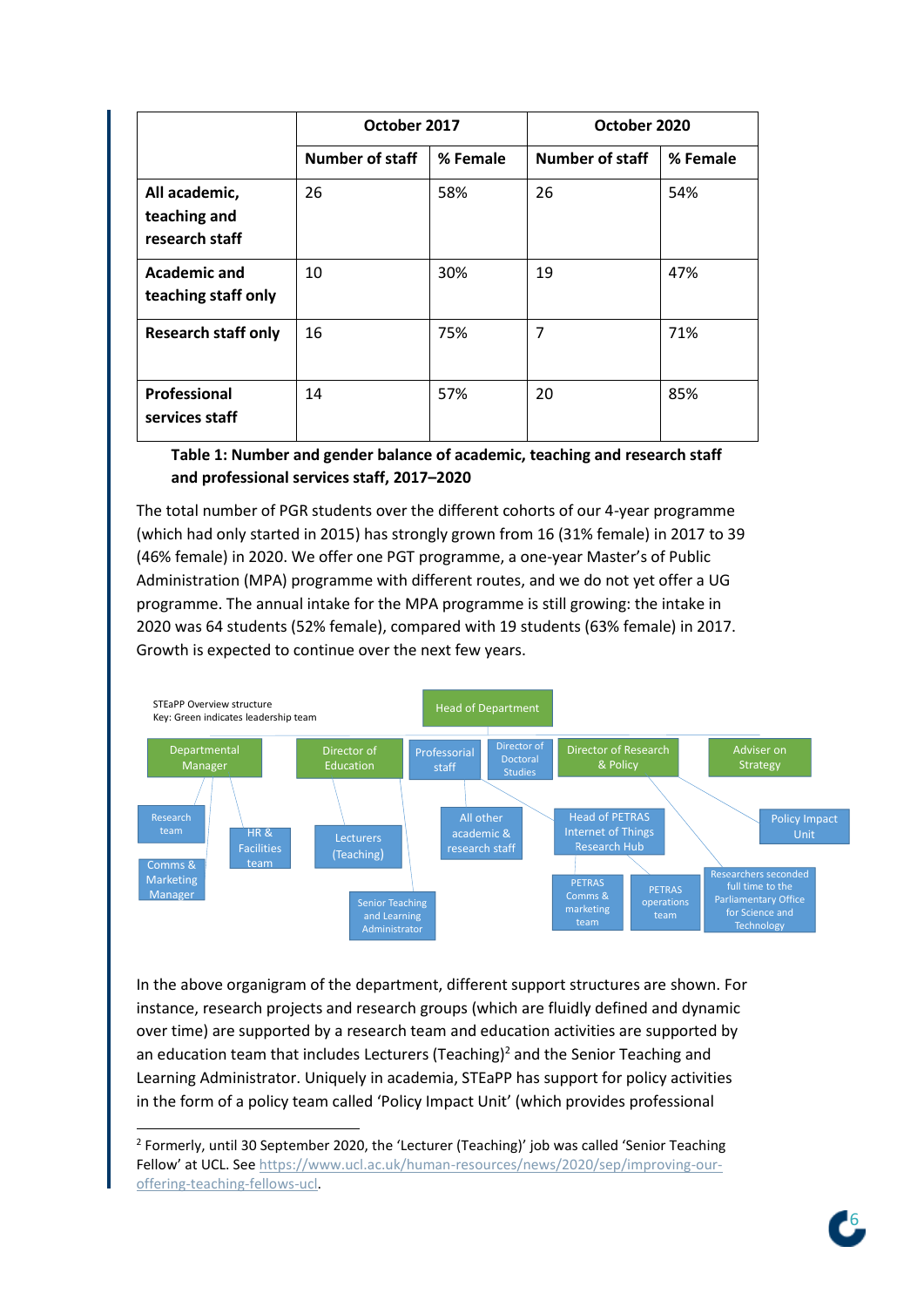policy engagement expertise and support to the Faculty of Engineering Sciences, including STEaPP itself, to help feed research-based evidence into the policy-making process). The department's Leadership Team has a core which in the period considered consisted of the Head of Department (HoD), the Director of Education, the Director of Research & Policy, and the Department Manager (on 1 October 2020, the core of the Leadership Team was 25% female, compared with 25% in 2017, 60% in 2018, and 50% in 2019; from 1 January 2021, the number will rise to 67% – see Section 5.6.iii).

(Section word count: 569)

## **3. THE SELF-ASSESSMENT PROCESS**

| <b>Member</b>                         | Role within the<br>department                                                                                                          | Role within the self-<br>assessment team (SAT)                                                                                                                                                                  | <b>Additional information</b> |
|---------------------------------------|----------------------------------------------------------------------------------------------------------------------------------------|-----------------------------------------------------------------------------------------------------------------------------------------------------------------------------------------------------------------|-------------------------------|
| <b>Ruth Dollard</b><br>[text removed] | Operations<br>Manager<br>(PETRAS)                                                                                                      | Representing<br>professional services;<br>analysing professional<br>services data                                                                                                                               | [text removed]                |
| Gabriella Ezeani                      | <b>MPA Student</b><br><b>Representing MPA</b><br>students; analysing<br>student data; co-<br>designing and analysing<br>student survey |                                                                                                                                                                                                                 | [text removed]                |
| Florence<br>Greatrix                  | Policy Adviser                                                                                                                         | Representing<br>professional services;<br>analysing professional<br>services data; co-<br>designing and analysing<br>staff survey; producing<br>minutes; sharing<br>documents within SAT<br>and with department | [text removed]                |
| Jean-Cristophe<br>Mauduit             | Lecturer                                                                                                                               | Representing early-<br>career academic staff; co-<br>designing, executing and<br>analysing staff survey                                                                                                         | [text removed]                |
| Michelle<br>Mhlanga<br>[text removed] | HR & Facilities<br>Manager                                                                                                             | Providing HR input to the<br>process, assisting with                                                                                                                                                            | [text removed]                |

#### (i) a description of the self-assessment team

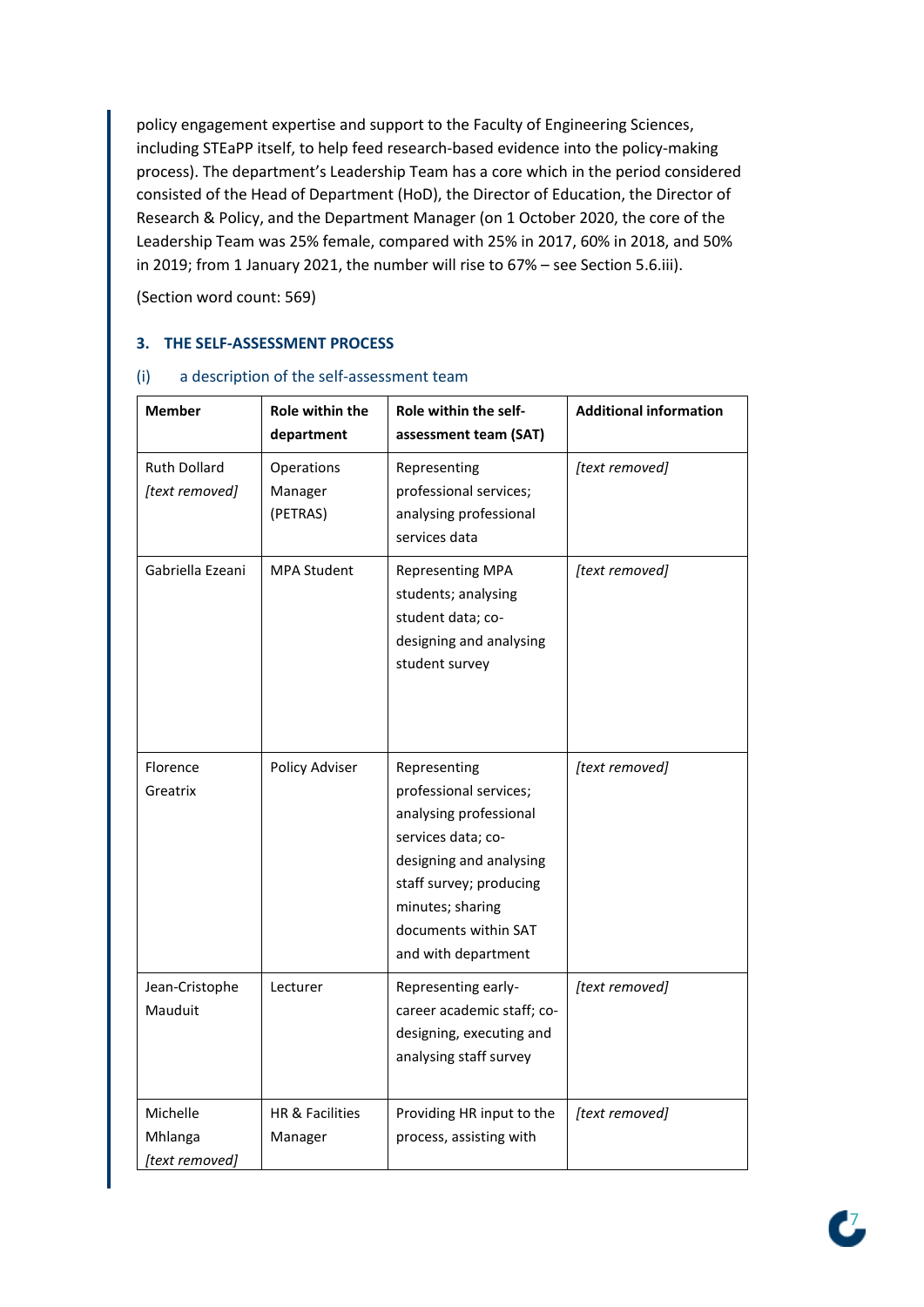|                                        |                                                                          | ensuring a representative<br>composition of the SAT                                                         |                |
|----------------------------------------|--------------------------------------------------------------------------|-------------------------------------------------------------------------------------------------------------|----------------|
| Sue Needler<br>[text removed]          | HR & Facilities<br>Manager<br>(Maternity<br>cover)                       | Providing HR input to the<br>process                                                                        | [text removed] |
| Sarah-Louise<br>Quinnell               | Lecturer<br>(Teaching)                                                   | Representing early-<br>career teaching staff;<br>analysing academic,<br>teaching and research<br>staff data | [text removed] |
| Arthur Petersen                        | Professor, Chair<br>of SAT                                               | Organising the self<br>assessment, bringing<br>together the submission                                      | [text removed] |
| Meron<br>Tesfamichael                  | Research Fellow                                                          | Representing early-<br>career research staff                                                                | [text removed] |
| Chris Tyler                            | Associate<br>Professor,<br>Director of Policy<br>& Research              | Representing senior<br>academic staff                                                                       | [text removed] |
| Carla-Leanne<br>Washbourne             | Lecturer<br>(promoted to<br>Associate<br>Professor on<br>1 October 2020) | Adviser to the SAT                                                                                          | [text removed] |
| Catherine<br>Wheller<br>[text removed] | <b>PETRAS</b><br>Communications<br>& Marketing<br>Officer                | Representing<br>professional services; co-<br>designing and analysing<br>staff survey                       | [text removed] |

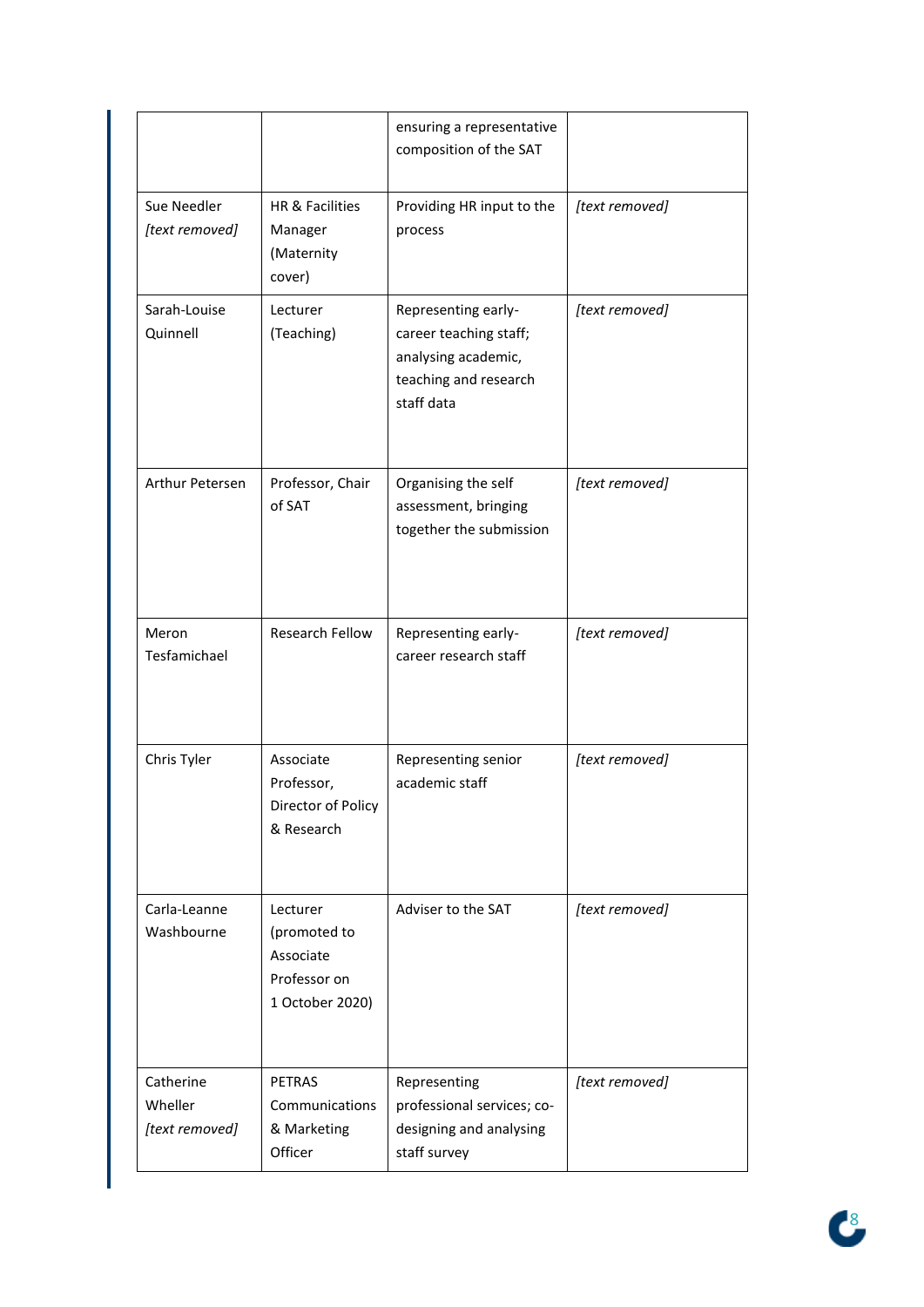| Rebecca<br>Whitwick<br>[text removed] | HR & Facilities<br>Manager<br>(Interim)                                | Providing HR input to the<br>process                                                            |                |
|---------------------------------------|------------------------------------------------------------------------|-------------------------------------------------------------------------------------------------|----------------|
| Ayden Wilson                          | Executive<br>Assistant,<br>Department<br>Manager (Acting<br>Up), DEOLO | Liaison with Leadership<br>Team and UCL central<br>services                                     | [text removed] |
| Lydia Zemke                           | <b>PhD Student</b>                                                     | <b>Representing PGR</b><br>students; co-designing,<br>executing and analysing<br>student survey | [text removed] |

## **Table 2. Description of the self-assessment team**

The SAT is listed in Table 2. It was designed to have a proper role, gender, and grade distribution (see below under 3.ii for the process followed). Of the 13 members (counting the three HR & Facilities Managers – all female – as one), nine (69%) are female and four (31%) are male. For the distribution of grades, see Section 5.6.iii.

## (ii) an account of the self-assessment process

STEaPP has had a formal Equality, Diversity and Inclusion (EDI) presence since at least 2015 (first DEOLO appointed). An EDI Committee ran across the 2016/17 academic year. As a young department, however, it was challenging to submit an Athena SWAN application then due to a lack of potential members for a self-assessment panel and lack of reportable data, but from 2018/19 this started to become a real possibility. In June 2019, a roundtable on 'work/life balance' was convened between the early-career academic, teaching and research staff and the Leadership Team. Actions that ensued from that meeting were that an Athena SWAN self-assessment team (SAT) was to be assembled quickly (given that the department already had the plan to submit an application) and that the HoD was to ask one of the senior male academics to lead the SAT. The idea had been floated by several early-career academics that men in the department should actually do the real work for the submission, which would prevent this from becoming a task to be shifted down to female early-career academics.<sup>3</sup> In July



<sup>&</sup>lt;sup>3</sup> See also Meredith Nash, Ruby Grant, Li-Min Lee, Ariadna Martinez-Marrades and Tania Winzenberg (in press), 'An exploration of perceptions of gender equity among SAGE Athena SWAN self-assessment team members in a regional Australian university', *Higher Education*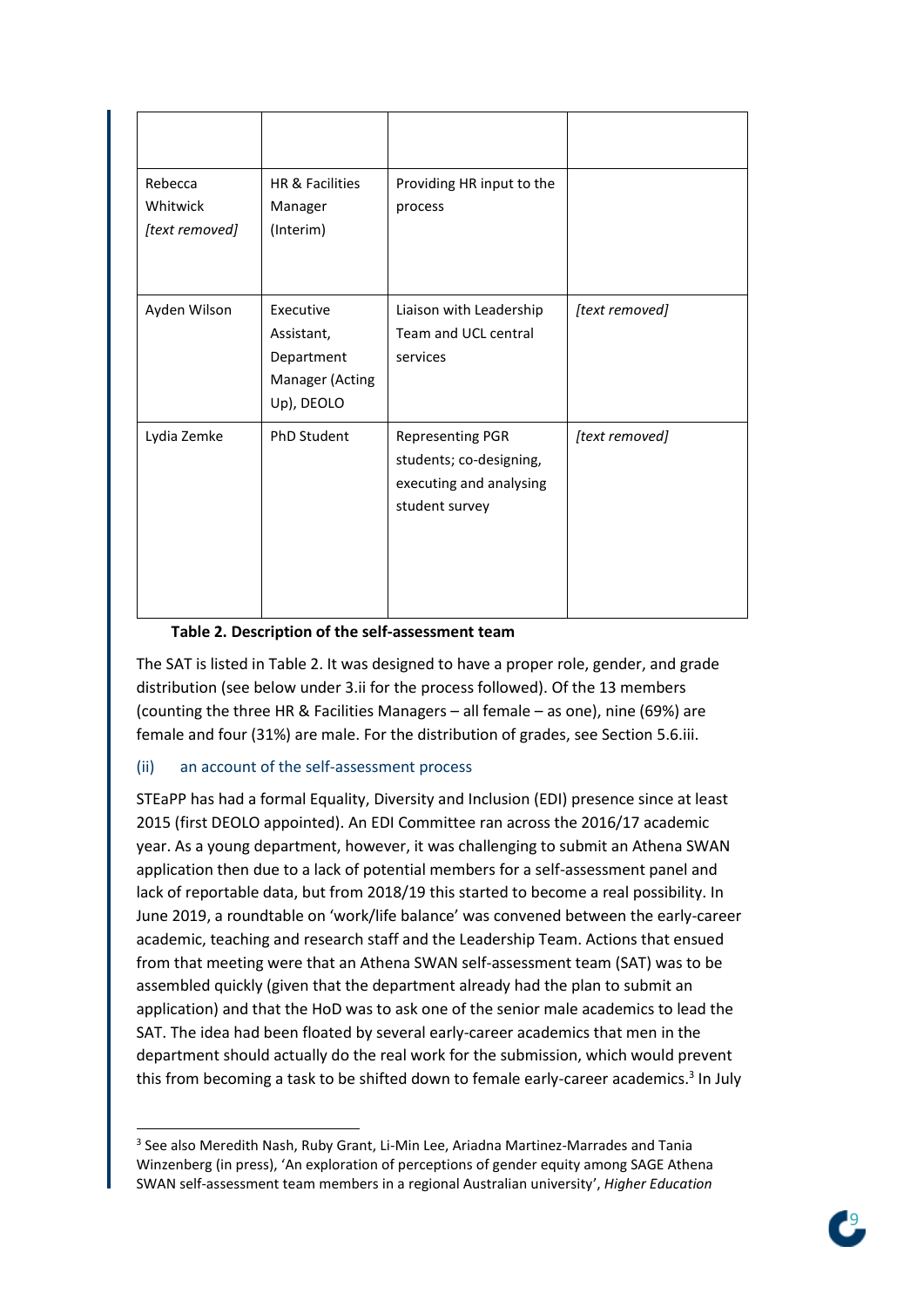2019, the HoD asked Arthur Petersen to chair the departmental Athena SWAN SAT, and to organise and lead the effort, and he agreed.

Before we describe the process that was followed to assemble the team and execute its tasks we would like to first delve a bit deeper into the work/life balance issues that had been raised, given that these issues are crucial for Athena SWAN.

In April 2019, leading up to the roundtable mentioned, two female early-career academics signalled to the Leadership Team various issues that had been raised over work/life balance and the pressures for early-career academics in particular. They reiterated a list of 'nine plates that are spinning concurrently' that one of them had mentioned during an away day. Academics in the department juggle the following things: research and publications; teaching and supervision; public policy engagement; media and public engagement; executive education; consultancy; academic leadership (speaking at conferences, public events, etc.); funding applications; administration and line management. In the context of Athena SWAN (looking into barriers for women to progress to senior academic positions), the plight of female early-career academics is especially relevant to consider.

They offered some constructive proposals pertaining to reviewing the allocation of administrative responsibilities; assessing the need for some of these responsibilities; early-career academics performing a stocktake of all their responsibilities with their respective line managers; distributing the nine plates mentioned over different groups of academics; and acknowledging the gender dynamics between senior academics and leadership (containing two female academics at that point in time – the sole female Professor and the sole female Associate Professor – senior academics in the department being predominantly male then, see Section 4.2.i) versus early-career academics (predominantly female). For many early-career academics, issues of precariousness, the perception that one has to be 'always on' and flexible has led to serious work/life balance problems.<sup>4</sup>

After the Chair had tentatively agreed with the HoD that the department would aim for a submission for a Bronze award in November 2020, he invited self-nominations for the SAT by email to all staff in August 2019. After the closing date, the Chair worked with the department's HR & Facilities Manager to make a selection from those who had selfnominated and to decide who needed to be invited in addition, so as to arrive at a balanced group for the team. Separate processes were set up to invite self-nominations and make a selection from MAP and DTP candidates.

The composition of the team (except for the students, who were announced later) was announced in the all-department meeting of September 2019, as well as in a subsequent email to all staff. The full team met in October 2019, and in February, May and June 2020; subgroups (for data analyses and survey designs) met more frequently in between these full team meetings. The team meetings were fully minuted and the minutes and other relevant documents – including the Terms of Reference for the SAT



*Research & Development* [\(https://doi.org/10.1080/07294360.2020.1737657,](https://doi.org/10.1080/07294360.2020.1737657) published online 23 March 2020).

<sup>4</sup> Thomas Allmer (2018), 'Precarious, always-on and flexible: A case study of academics as information workers', *European Journal of Communication* 33 (4): 381–395.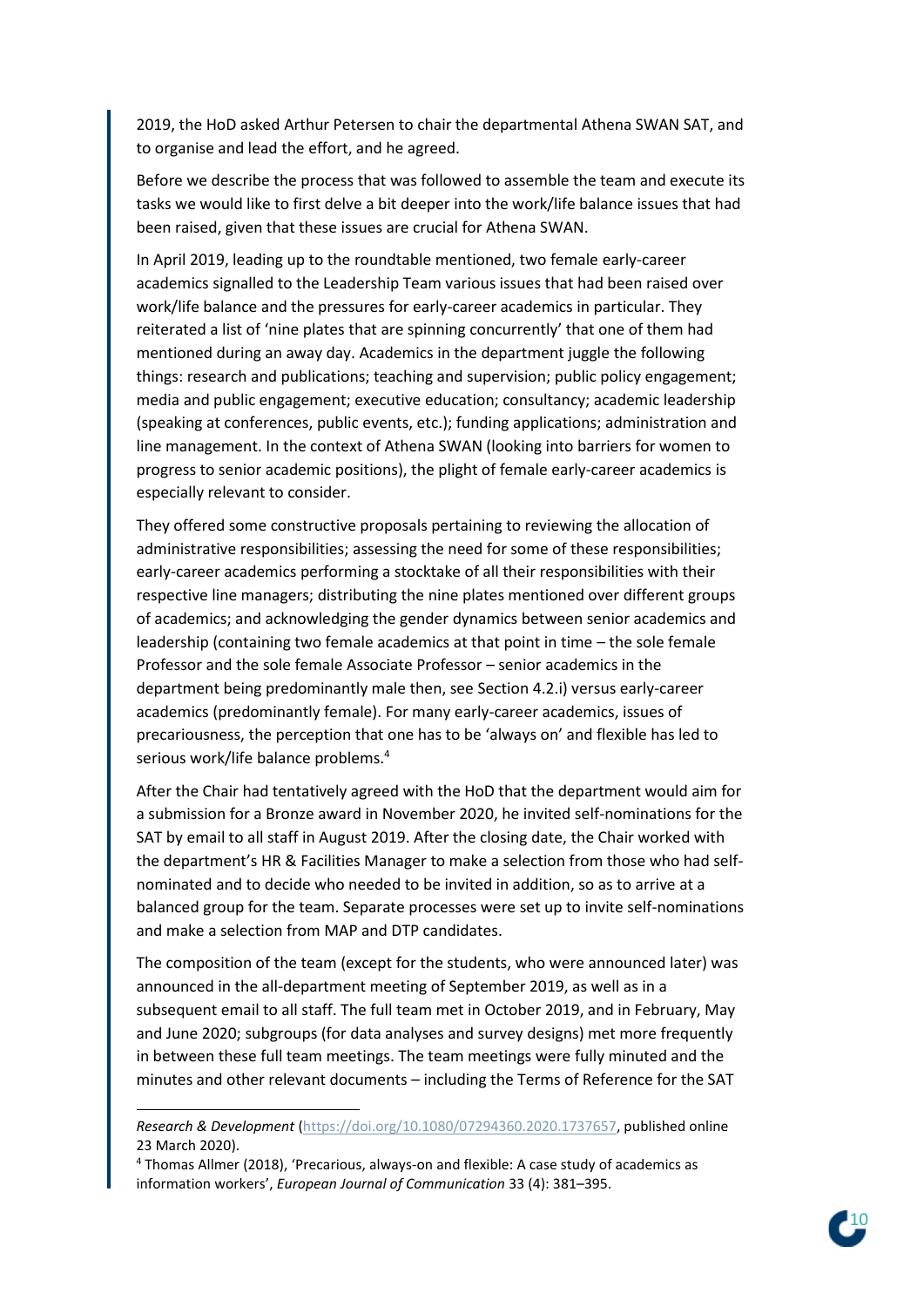# (which reports formally to the HoD via the Chair) – were shared with the rest of the department via Sharepoint (STEaPP Hub).

Overview of how SAT fits in Department



In the above diagram both the structure and the reporting lines of the SAT are shown.

The focus of the first meeting was to agree on timeline and award level, to hear everyone's motivations, to agree to share the work (with the Chair obviously having to do a substantial part of that work), and to agree the process for selecting student members. The second meeting discussed the initial data analyses, reviewed the successful Athena SWAN submission from a sister department and decided to conduct staff and student surveys – these were held in April and May 2020, respectively, and the response rates were 71% (for females: 69%) and 65% (for females: 65%), so really high. The subsequent meetings were aimed at pulling together the submission, focusing largely on the action plan. The team shared additional information and documents internally via Teams. The Chair reported regularly to the Leadership Team and also attended Leadership Team meetings where decisions pertaining to the Athena SWAN submission and its preparation were on the agenda. The outcomes of the Athena SWAN staff survey were discussed in the all-department meeting of May 2020, which led to a reiteration in the submission of the points brought up in the early-career academics roundtable. The draft submission underwent departmental review in June and UCL review in August 2020. After each review significant revisions were made in response to the feedback received. The final revision also included an update for the variables that were reliably available for 1 October 2020, the end of the period assessed in our submission. The revisions were signed off by the SAT in full team meetings and shared with the department in a detailed and transparent manner via the STEaPP Hub.

The submission has been endorsed by the Leadership Team.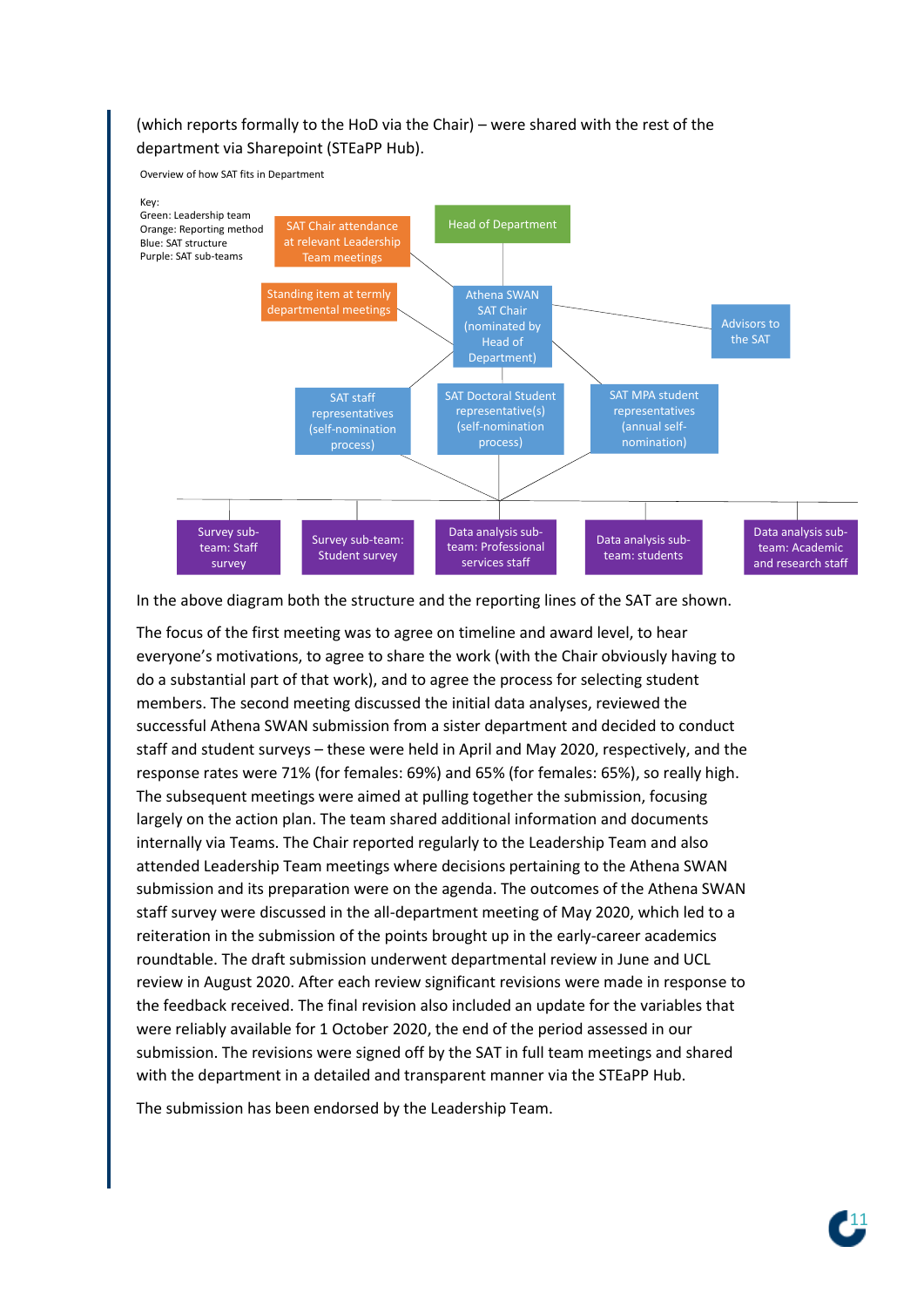#### (iii) plans for the future of the self-assessment team

The SAT will continue initially in its current composition and with the same Chair; in terms of succession planning, annually, part of the membership will be refreshed after open calls for participation. Meetings will be held at least once every term (every three months), of which the minutes will be shared within the department. Members will have responsibility for ensuring progress against the actions in this submission and setting future goals (see the action plan for how the SAT will be involved in the implementation). Individuals responsible for action plan deliverables will report to the SAT. If deliverables are off-track, the SAT will discuss the problems, review targets if necessary and offer guidance to the responsible member of staff. SAT members will take responsibility for improving the profile of Athena SWAN, such as via staff and student surveys. The Chair will continue to report to the Leadership Team and provide updates at all-department meetings. In addition, following the appointment of two departmental EDI leads (Sarah-Louise Quinnell and Ellie Cosgrave) on 20 November 2020, the Chair will participate in the new departmental structure that will be set up for EDI.

(Section word count: 1,426)

#### **List of actions referenced in this report (see action plan)**

- 1. *Support for students*
- 1.1 Students' career preparation
- **Action 1.1.1** PGT career seminars
- **Action 1.1.2** PGR career seminars
- **Action 1.1.3** Gender-balanced career panels
- **Action 1.1.4** Connecting PGT with policy advisers
- **Action 1.1.5** Connecting PGT with PGR
- **Action 1.1.6** PGTA policy

1.2 Potential applicants and students' exposure to female role models

- **Action 1.2.1** Gender analysis of 2020/21 PGT recruitment
- **Action 1.2.2** Website videos featuring female staff
- **Action 1.2.3** Monitoring exposure to female role models
- 2. *Support for staff at key career transition points*
- 2.1 Staff mentoring
- **Action 2.1.1** Approach to mentoring
- 2.2 Avoiding gendered critiques
- **Action 2.2.1** Avoiding gendered critiques in course feedback
- 3. *Recruitment, promotion and retention*
- 3.1 Gender balance in recruitment panels
- **Action 3.1.1** Collecting and storing data on recruitment panels
- **Action 3.1.2** Aiming for gender balance in recruitment panels
- **Action 3.1.3** Reviewing gender neutrality of recruitment panels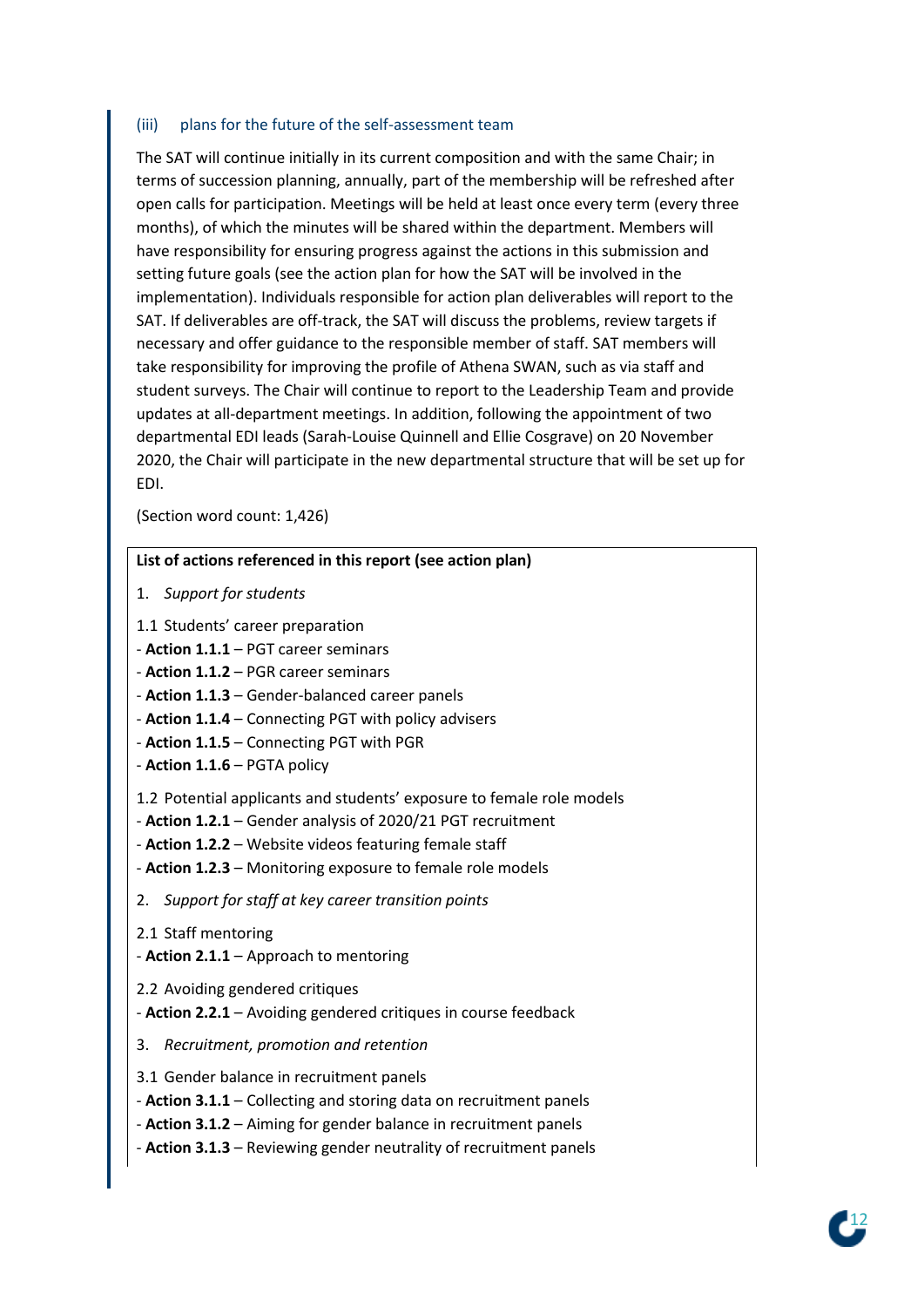3.2 EDI-focused training

- **Action 3.2.1** – Reviewing and mandating suitable training for tackling gender equality and wider EDI issues

- **Action 3.2.2** – Additional mandatory EDI-focused department-wide trainings

3.3 Information about senior promotions of academics

- **Action 3.3.1** – Annual seminar on senior promotions

3.4 Information about career opportunities for professional services staff

- **Action 3.4.1** – Getting a clear view on career opportunities in professional services

- **Action 3.4.2** Annual seminar on career opportunities in professional services
- **Action 3.4.3** Career progression in annual appraisals of professional services staff
- 3.5 Gender balance in Honorary/Visiting staff
- **Action 3.5.1** Gender balance considered in Honorary/Visiting staff appointments
- 4. *Career breaks, workload and flexible working*

4.1 Gender differences in workloads of academics

- **Action 4.1.1** Annual review of gender differences in workload
- **Action 4.1.2** Team-wide discussions about workload allocation
- **Action 4.1.3** Review of workload model assumptions

4.2 Dedicated time for research

- **Action 4.2.1** – Considering the option of block teaching

- **Action 4.2.2** – Departmental policy for sabbatical leave

5. *Culture, communication and departmental organisation*

5.1 STEaPP's unified approach to gender equality

- **Action 5.1.1** – Focus groups on gender equality

- **Action 5.1.2** – Publications archive on gender equality

- **Action 5.1.3** Annual expert speakers on gender equality
- **Action 5.1.4** Development of departmental gender equality policy
- **Action 5.1.5** Roll out of departmental gender equality policy
- **Action 5.1.6** Review of awareness of departmental gender equality policy

5.2 Reporting gender discrimination

- **Action 5.2.1** Finding out about specific gender discrimination issues
- **Action 5.2.2** Departmental guidelines for reporting gender discrimination

5.3 Awareness of gender and intersectionality

- **Action 5.3.1** – Gender awareness seminars

- **Action 5.3.2** – Fostering a feminist and decolonised approach to teaching

5.4 Awareness of maternity and parental leave policies

- **Action 5.4.1** Information sharing on maternity and parental leave policies
- 5.5 Improving the process around flexible working
- **Action 5.5.1** Open dialogue and ongoing discussion about flexible working
- 5.6 Gaining insight into negative feedback on workplace culture
- **Action 5.6.1** Focus groups on workplace culture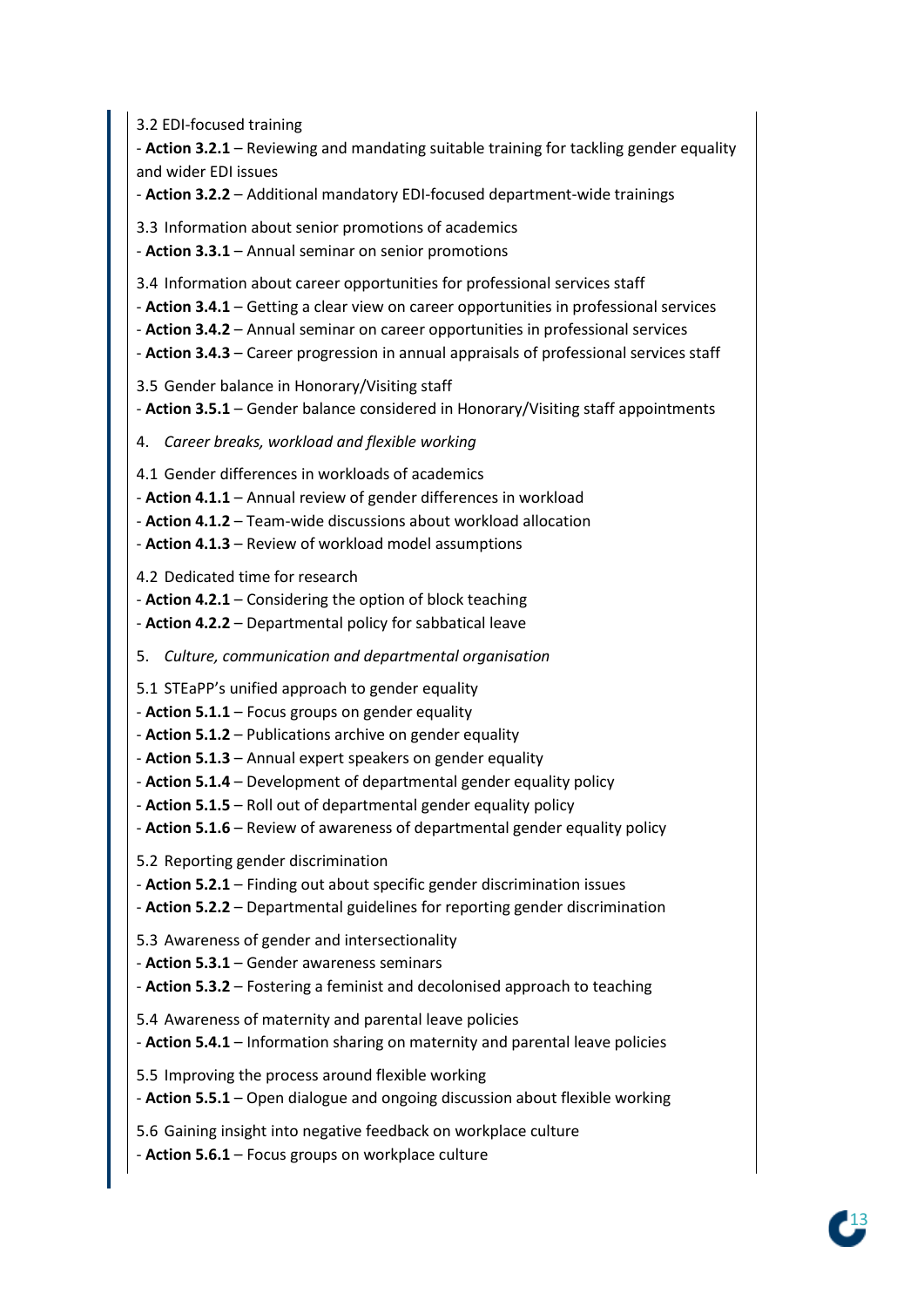5.7 Adhering to core hours

- **Action 5.7.1** – Encouraging adherence to core hours

5.8 Monitoring progress in the perception of gender equality - **Action 5.8.1** – Annual Athena SWAN survey

**4. A PICTURE OF THE DEPARTMENT**

# **4.1. Student data**

(i) Numbers of men and women on access or foundation courses

(iii) Numbers of men and women on postgraduate taught degrees

N/a

(ii) Numbers of undergraduate students by gender

#### N/a

100% 1 90% 34% 7  $^{15}$   $-$  17  $-$  <sub>31</sub> 80% 70% 75% 60% 50% 40% 66%  $12 - \frac{29}{28} - \frac{28}{33}$ 30% **Non-binary** 20% 25% 10% ■ Male 0% LIVS UK Engineering Package Strategy of 2nd 1/28 **Female** 2019/20 2018/19

# **PGT students over time 2017-2020**

**Figure 1. Numbers of enrolled students on PGT (MPA) degrees from 2017/18– 2020/21 (in the two reference columns on the right, dark grey denotes female and light grey denotes male)**

In Figure 1, the numbers of enrolled students on our PGT (MPA) degrees are shown. Until 2019/20 only full-time students have enrolled; in 2020/21 three part-time students enrolled (2 female, 1 male). UCL statistical information is still only collected and provided in binary (male/female) format, which we amended in the numbers shown for 2019/20, including non-binary as a third category. Over the past three years, the ratio of females has fluctuated between 52% and 63%, featuring decreases over the

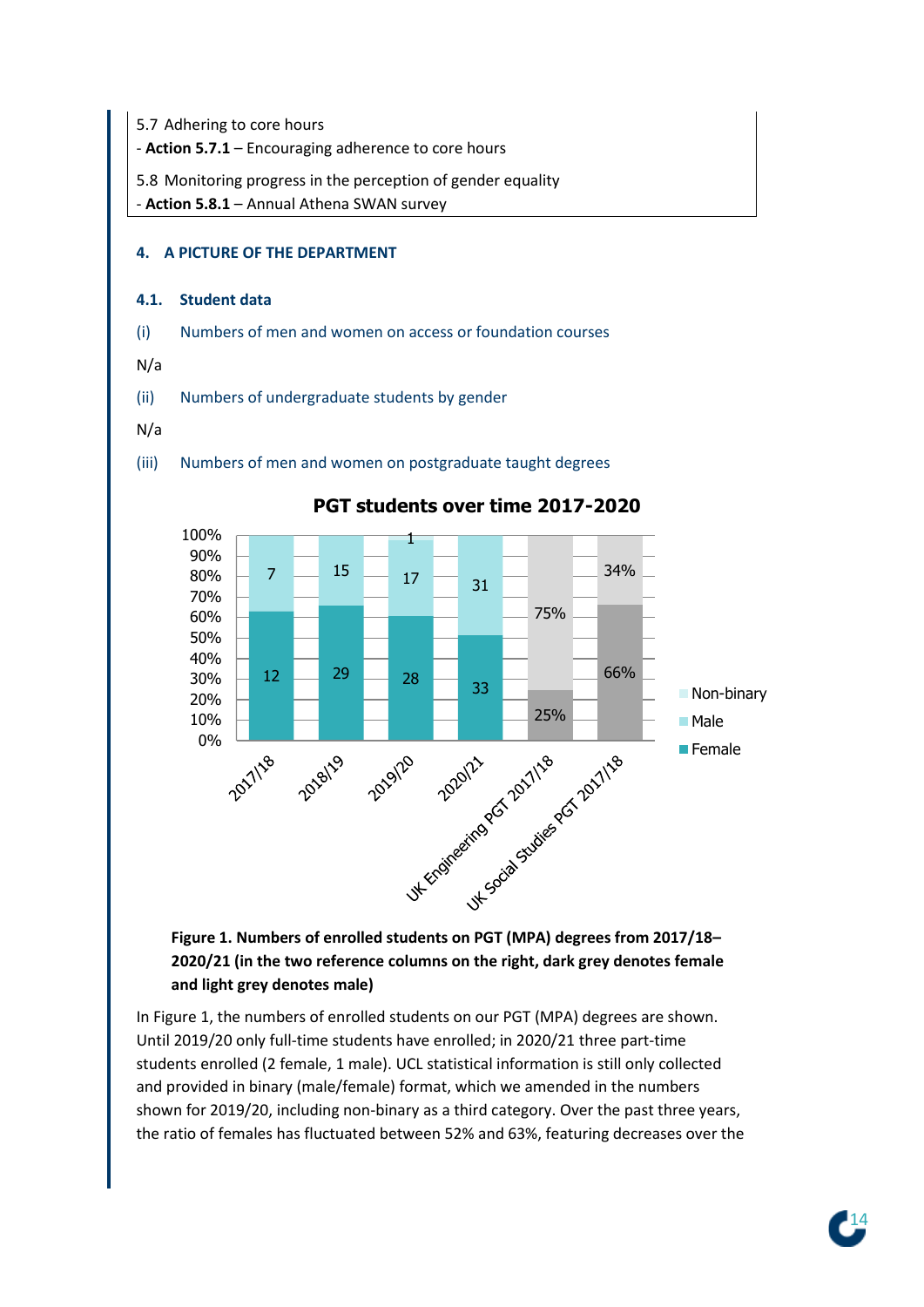last two years. <sup>5</sup> We celebrate this proportion of female students. Given that the department aims to connect science and engineering with public policy, the ratio that is to be expected lies between two reference points: the UK's averages for engineering and social studies, respectively. We expect and prefer the ratio to be closer to the latter, and would not want it to fall systematically below 55% (that is, slightly above parity), which we have set as our own benchmark. This should be ensured by **Actions 1.2.1** (Gender analysis of 2020/21 PGT recruitment), **1.2.2** (Website videos featuring female staff) and **1.2.3** (Monitoring exposure to female role models).



**PGT recruitment 2017-2019**

## **Figure 2. Numbers of applications, offers, acceptances and enrolments for students on PGT (MPA) degrees from 2017/18–2019/20**

In Figure 2 it becomes visible that there has on average been a slight increase of female enrolments compared with female applications, but the effect is small; there does not seem to be any significant bias when moving from applications through to enrolments. Note that since UCL does not collect data on non-binary gender, the numbers were amended for 2019/20, where an assumption was made on the application, offer and acceptance data which we could not check.



<sup>5</sup> We cannot exclude an effect of Covid-19 on this ratio; it is possible that the decrease to a 52% female ratio for 2020/21 does not represent a trend.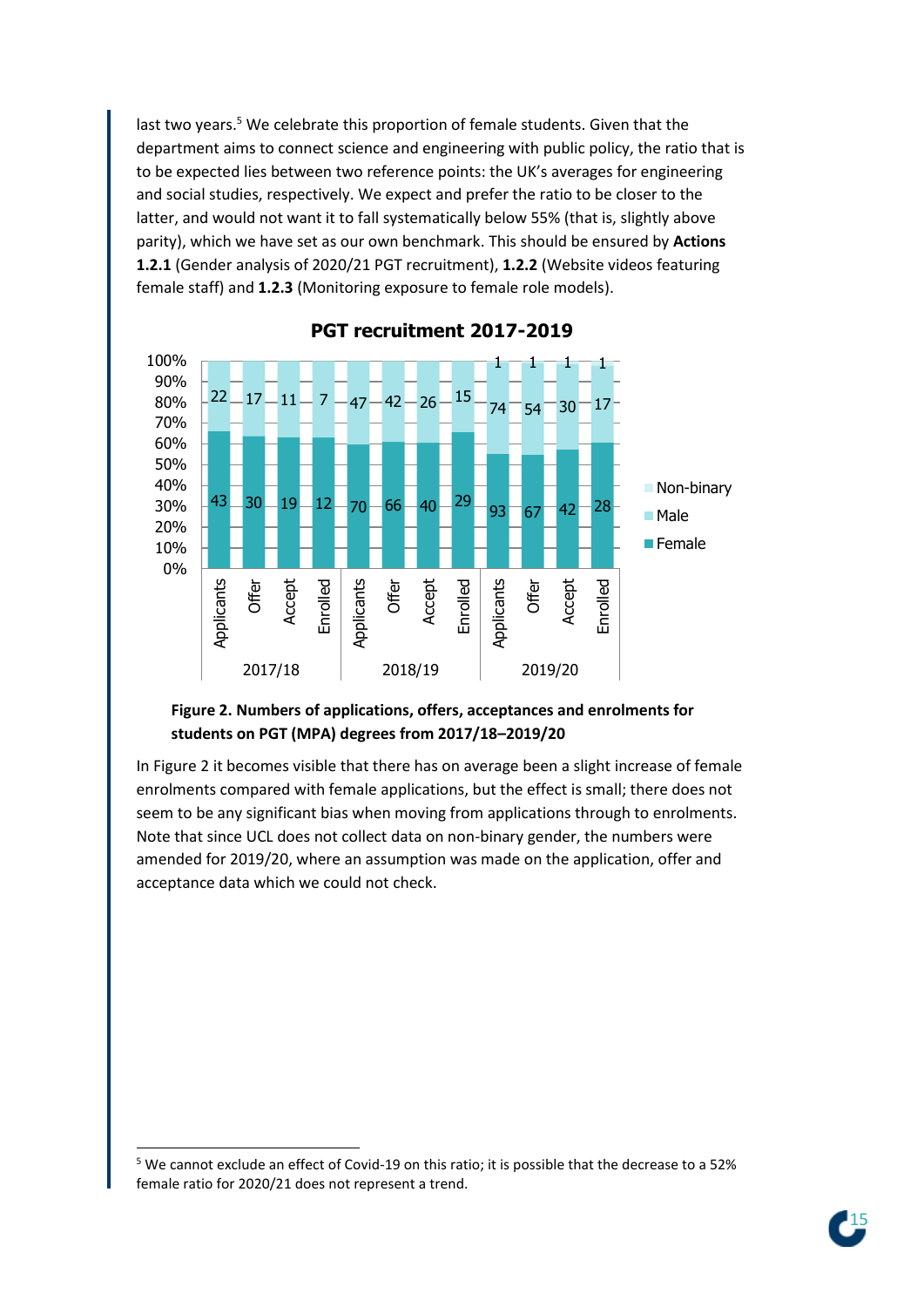



In the degree classifications reached over the past three years (Figure 3) there is a very small overrepresentation of female students who have received a distinction classification as compared with the percentage of female students in the total numbers of PGT students. The effect is very small and statistically insignificant. There are no signs of gender bias either way in degree classifications awarded. For these cohorts, the completion rate was 100% (all genders – all students were full-time in these cohorts).



**PGT students ethnicity 2017-2019** 

# **Figure 4. Ethnicity of PGT (MPA) students from 2017/18–2019/20**

As is shown in Figure 4, over the past three years the percentage of female students among Black, Asian, and Minority Ethnic (BAME) students has been equal or lower than the percentage of female students in the total numbers of PGT students (e.g., female fraction was 52% for BAME students versus 61% for all students in 2019/20) and the percentage of female students among white students has been equal or higher (e.g.,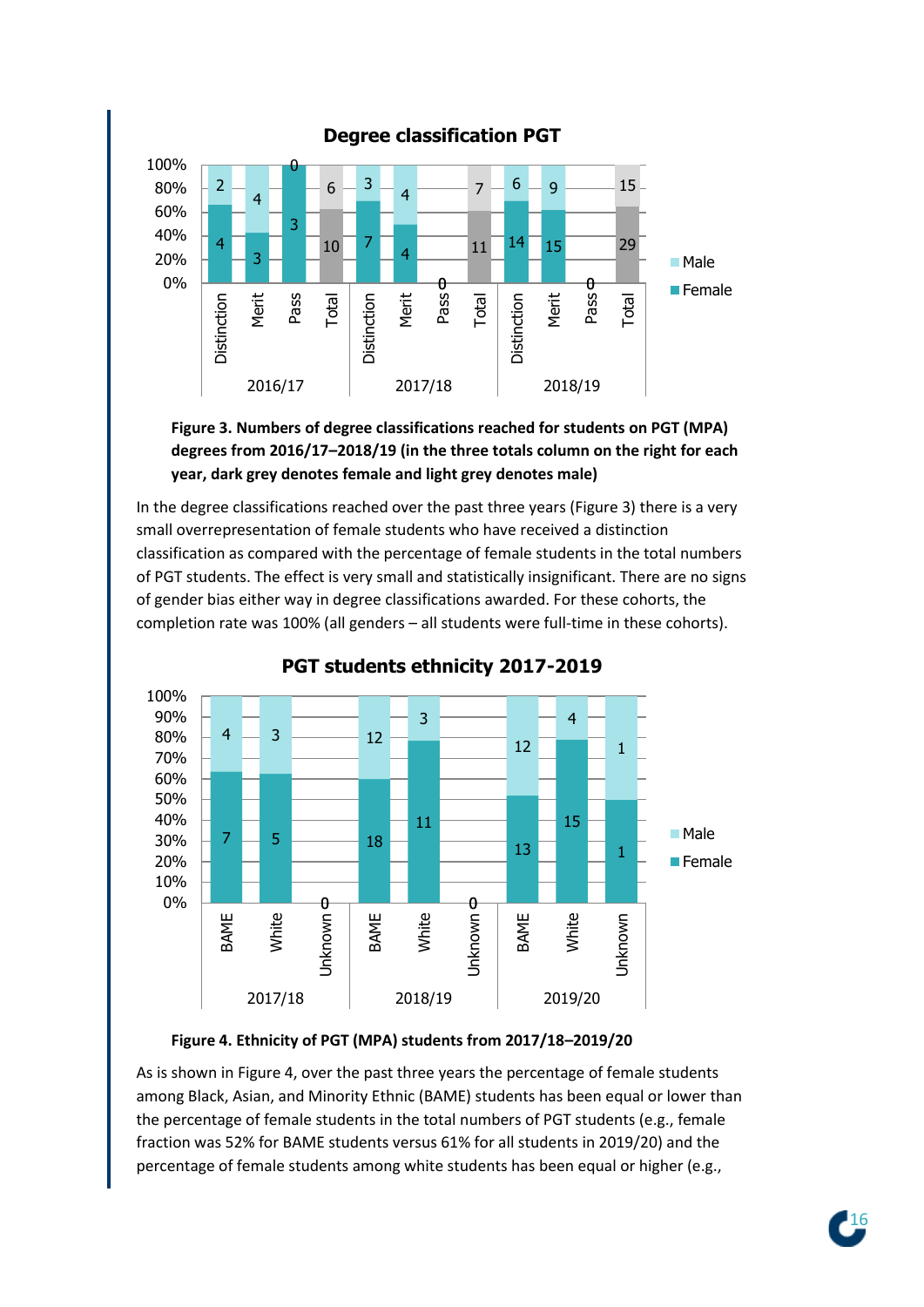79% versus 61% in 2019/20). These and other issues of intersectionality should be reflected on in the department, together with the students (**Action 5.3.1** – Gender awareness seminars; **Action 5.3.2** – Fostering a feminist and decolonised approach to teaching). We do find taking an intersectional approach important, and this will be taken up as part of the wider departmental EDI actions, yet to be defined. The latter actions may also result in a BAME benchmark (or even a further breakdown, including a Black benchmark) for the PGT students. Over the past three years, in terms of BAME, the percentage of BAME students among the total number of PGT students has fluctuated between 57% and 68%.<sup>6</sup>

## (iv) Numbers of men and women on postgraduate research degrees



# **PGR students over time 2017-2020**

# **Figure 5. Numbers of enrolled students on PGR (PhD and DPA) degrees from 2017/18–2020/21 (in the two reference columns on the right, dark grey denotes female and light grey denotes male)**

Total enrolment for STEaPP's PGR degrees is shown in Figure 5. STEaPP has two PGR degrees, the PhD degree and the Doctor of Public Administration (DPA) degree, both of four-year duration. Training for both degrees is provided via a departmental Doctoral Training Programme (the STEaPP DTP). For the PhD degree, a second training route is offered via the cross-departmental Centre for Doctoral Training (CDT) in Cybersecurity (since 2019/20). On 1 October 2020, 34 students (47% female) were enrolled in the STEaPP DTP and 5 students (40% female) were enrolled in the UCL Cybersecurity CDT. Over the past three years, the ratio of female PGR students has grown from 31% to 46%. The upward trend indicates that it should be possible over the next few years to reach parity, which we have set as our own benchmark, close to the UK's average ratio



<sup>6</sup> For reference (not a benchmark), the UK average for PGT was 22% BAME in 2017/18.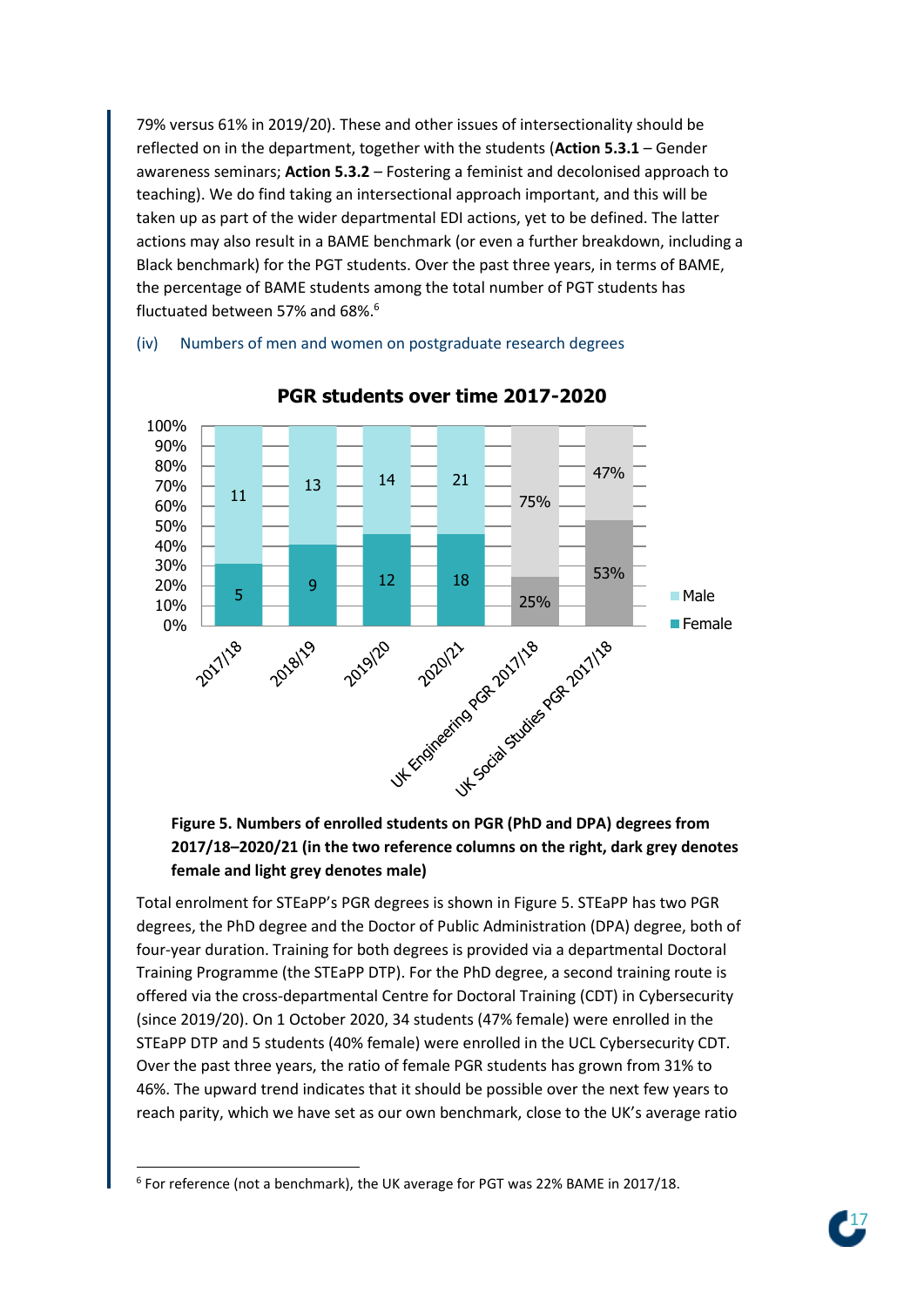for social studies (53% in 2017/18). **Actions 1.2.2** (Website videos featuring female staff) and **1.2.3** (Monitoring exposure to female role models) should help here.



**PGR recruitment 2017-2019**

# **Figure 6. Numbers of applications, offers, acceptances and enrolments for students on PGR (PhD and DPA) degrees from 2017/18–2019/20**

In PGR (PhD and DPA) recruitment, no systematic effect can be seen in the female ratio when moving from applicants to enrolments (Figure 6). It should be noted here, of course, that the numbers are particularly small; hence year to year fluctuations are to be expected.



# **Part-time and full-time PGR students over time 2017-2020**

**Figure 7. Numbers of part-time and full-time enrolled students on PGR (PhD and DPA) degrees from 2017/18–2020/21**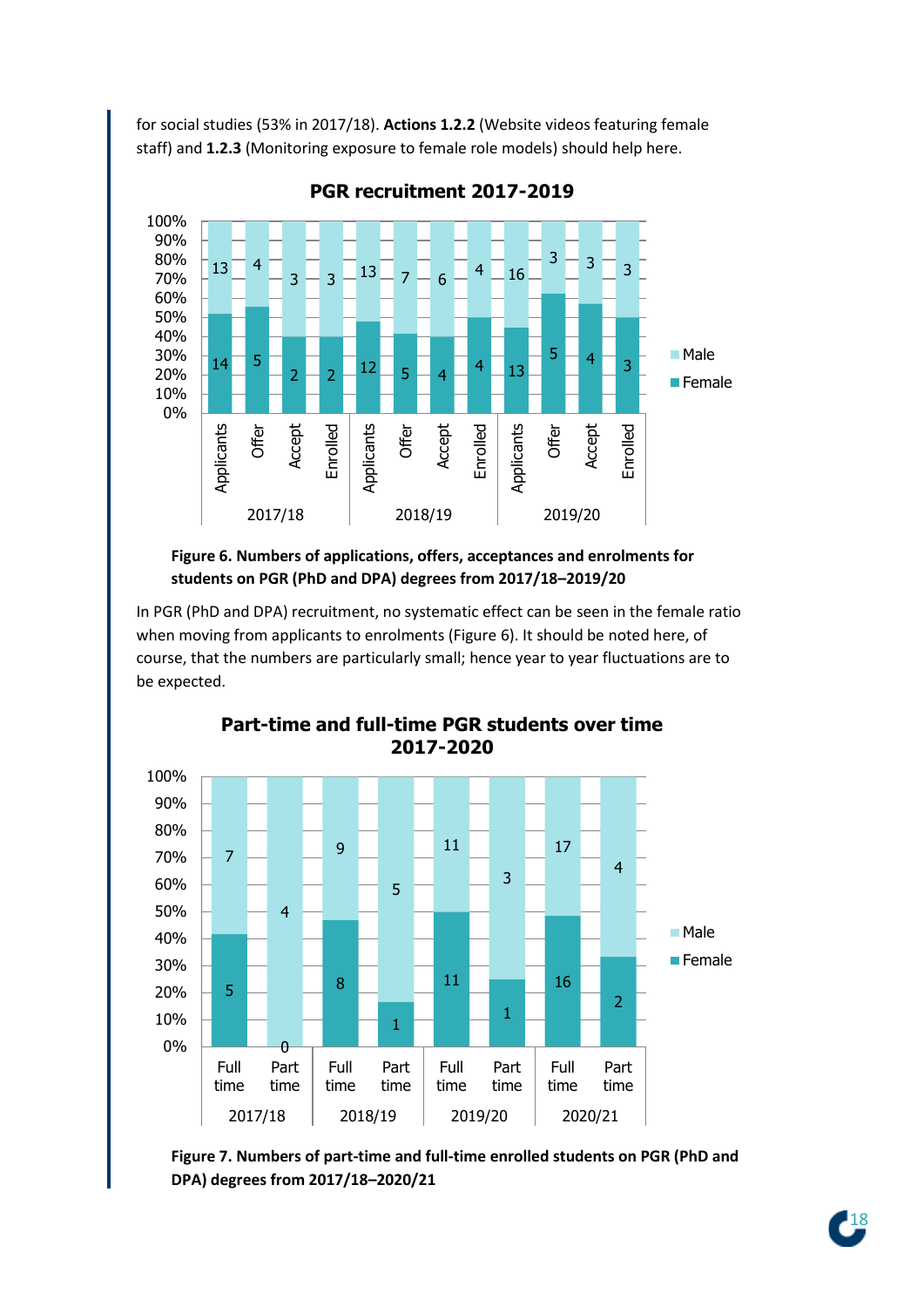Most of the part-time PGR students are male. All of the part-time PGR students (male and female) chose the part-time programme (6 years instead of 4 years) in order to be able to combine their doctoral research with professional work. There seems to be no urgent reason to act specifically on the gender imbalance in the part-time PGR population, though in terms of female role models it would be good to broadcast the presence of female doctoral candidates who are able to combine their studies with a professional career (**Action 1.1.2** – PGR career seminars; **Action 1.2.2** – Website videos featuring female staff; **Action 1.2.3** – Monitoring exposure to female role models).

Given the newness of the doctoral programmes, only the first 3 PhD students (1 female and 2 males who started in 2015) were expected to have completed by 1 October 2020 if they were on time. All three have made it before that date, so the completion rate now stands at 100% (all genders; all students were full-time in this cohort).

(v) Progression pipeline between undergraduate and postgraduate student levels

N/a in terms of UG.

In as far as progression from PGT to PGR is concerned: the MPA is a professional degree, with only few students interested in pursuing a research degree. Such progression has only happened once within STEaPP (1 female BAME 2018/19 MPA student enrolled as PhD student in 2019/20), but there is scope for more students taking this step (**Action 1.1.5** – Connecting PGT with PGR).

#### **4.2. Academic and research staff data**

(i) Academic staff by grade, contract function and gender: research-only, teaching and research or teaching-only



## **Academic, teaching and research pipeline 2017-2020**

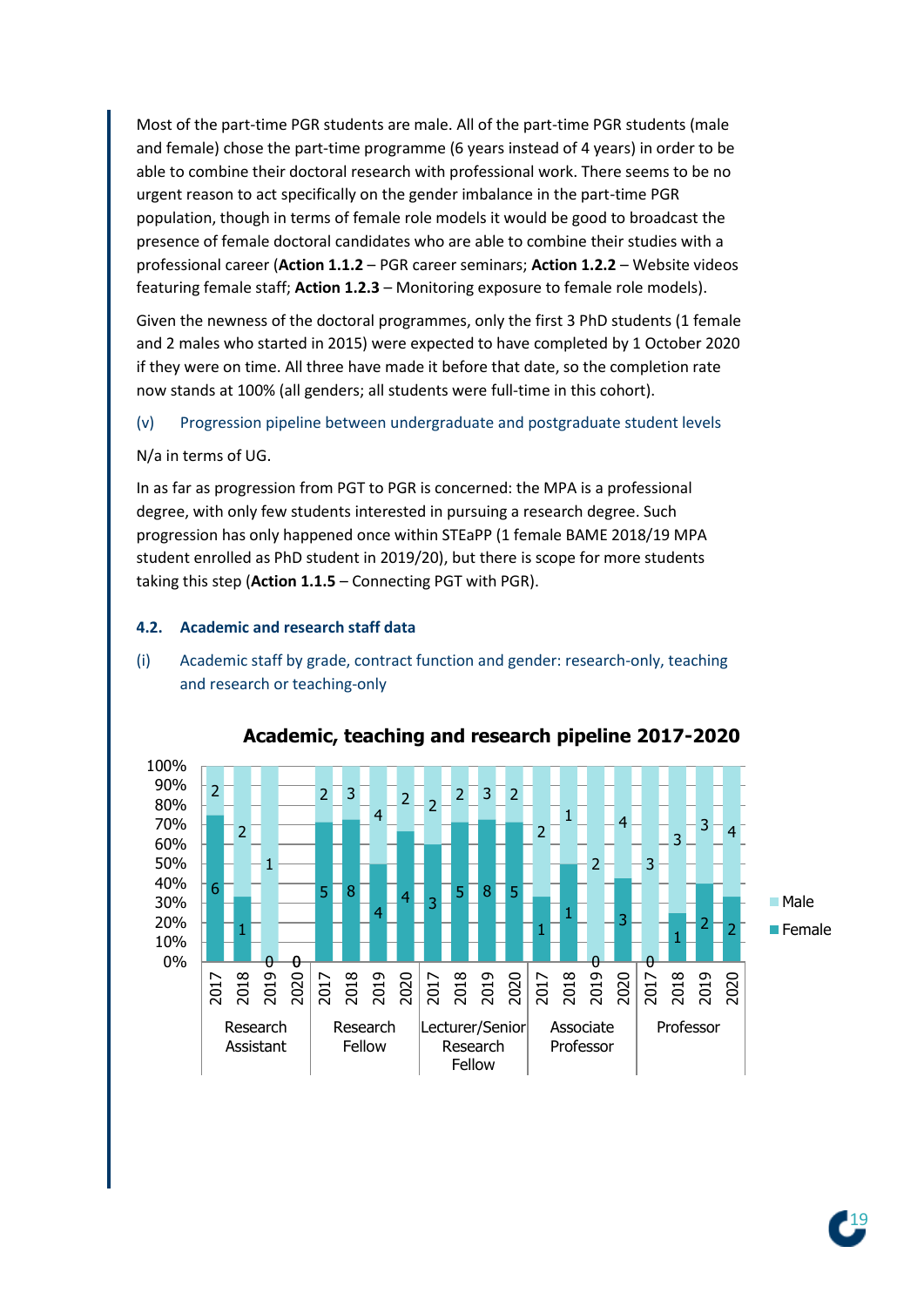

# **Female academic, research and teaching staff 2017 and 2020**

# **Figure 8. Career pipeline for academic, research and teaching staff from 2017– 2020, all years (top, previous page) and start and end years (bottom, this page) (October 1st as census date)**

The career pipeline for academic, research and teaching staff, all taken together, is shown in Figure 8. What becomes visible is the effects of indeed having had a purposeful career pipeline within the department over the past three years, all the way from the Fellow level to the Professor level (the Research Assistant level is typically comprised of part-time jobs for doctoral and Master's students and while these help to prepare them also for their careers they do not directly feed into the department's Research Fellow posts). Of the seven academic Lecturers (five females, two males) that were appointed in the past three years, five (all female) came from a post as Research Fellow within the department. Of the six Associate Professors that were added in the past three years (three females, three males), five (three females, two males) were promoted from Lecturer posts per 1 October 2020. Of the three Professors that were added in the past three years (two females, one male), one (female) was promoted from Associate Professor (in October 2017, there were already three male Professors in the department, who had all been appointed as Professors directly, and no female Professors). Given that there is no department comparable to ours, we have to set our own benchmark, and aim to reach at least parity (50:50) but preferably around 55:45 (between 50:50 and 60:40) for the female:male ratio at every level, taking into account the smallness of the numbers and hence a presence of sensitivity to fluctuations.<sup>7</sup> This means that there is still work to be done by the department in supporting Lecturers (academic and teaching) and Associate Professors, in particular females, to continue to thrive and develop within academia and to prepare them for being able to make their promotion cases when they are ready, while having the trust that making a career



<sup>&</sup>lt;sup>7</sup> For reference (not a benchmark), the UK-average female ratio for academic, teaching and research staff was 46% in 2017/18. STEaPP's female ratio for this group of staff at present is 54%, on average over all levels. Our goal is not so much to increase the overall female ratio but to reach a more even spread over the different grades.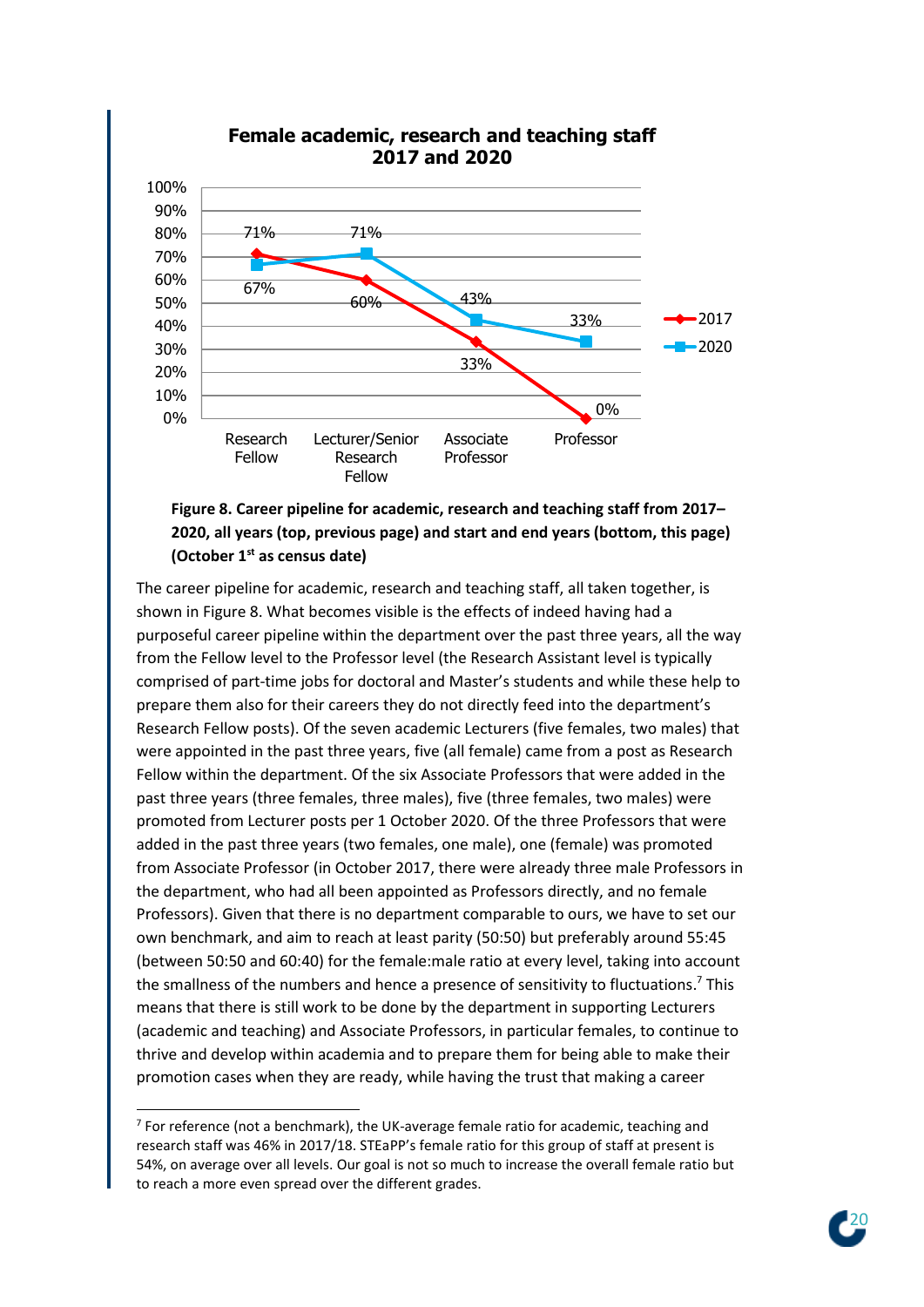within the department need not come at the expense of a healthy work/life balance (**Action 3.3.1** – Annual seminar on senior promotions; **Action 4.1.1** – Annual review of gender differences in workload; **Action 4.1.2** – Team-wide discussions about workload allocation; **Action 4.1.3** – Review of workload model assumptions; **Action 5.1.1** – Focus groups on gender equality; **Action 5.1.2** – Publications archive on gender equality; **Action 5.1.3** – Annual expert speakers on gender equality; **Action 5.1.4** – Development of departmental gender equality policy; **Action 5.1.5** – Roll out of departmental gender equality policy; **Action 5.1.6** – Review of awareness of departmental gender equality policy; **Action 2.1.1** – Approach to mentoring).



# **Academic, teaching and research pipeline by job role 1 October 2020**

# **Figure 9. Career pipeline for academic, research and teaching staff (taken separately) in 2020 (October 1st as census date)**

In Figure 9, the three elements of the career pipeline are shown, which each offer their own possibilities for senior promotions, that is, there is no need to first move over to a teaching & research (academic staff) post in order to be able to reach the senior grades. No separate actions are envisaged for the three categories of teaching, research and academic staff: all will benefit e.g. from **Action 3.3.1** (Annual seminar on senior promotions).

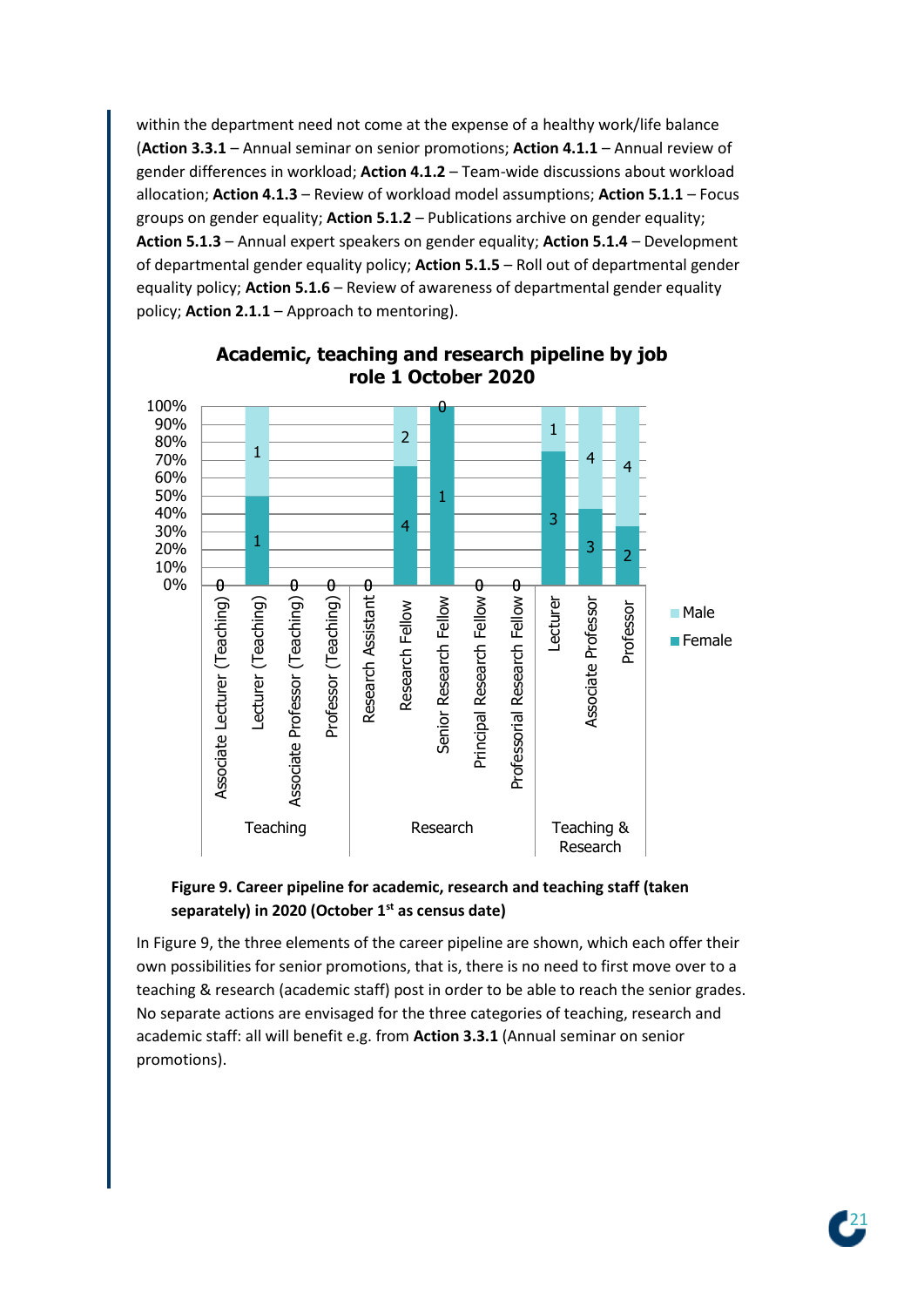

# **Figure 10. Numbers of full-time and part-time academic, research and teaching staff from 2017–2020 (October 1st as census date)**

In Figure 10 it is visible that while there is more or less parity between female and male academic, research and teaching staff, on average more female staff work part-time than male staff (though this various hugely between years given the small numbers). Of the three staff groups considered here only research staff work part-time.



# **Honorary/visiting academic and research staff profile 1 October 2020**

# **Figure 11. Numbers of honorary/visiting academic and research staff in 2020 (October 1st as census date)**

In a sense, also the distribution of honorary/visiting academic and research staff (Figure 11), who are on fixed-term appointments without remuneration, can be regarded as a 'pipeline', given that honorary/visiting staff members can become eligible for reappointment at higher levels in the course of their careers (largely external to STEaPP). It is visible that historically more males have been appointed than females at the senior levels (for the Professor level, the female fraction is 26% in 2020). The female:male ratio should improve over time, towards parity, by adjusting the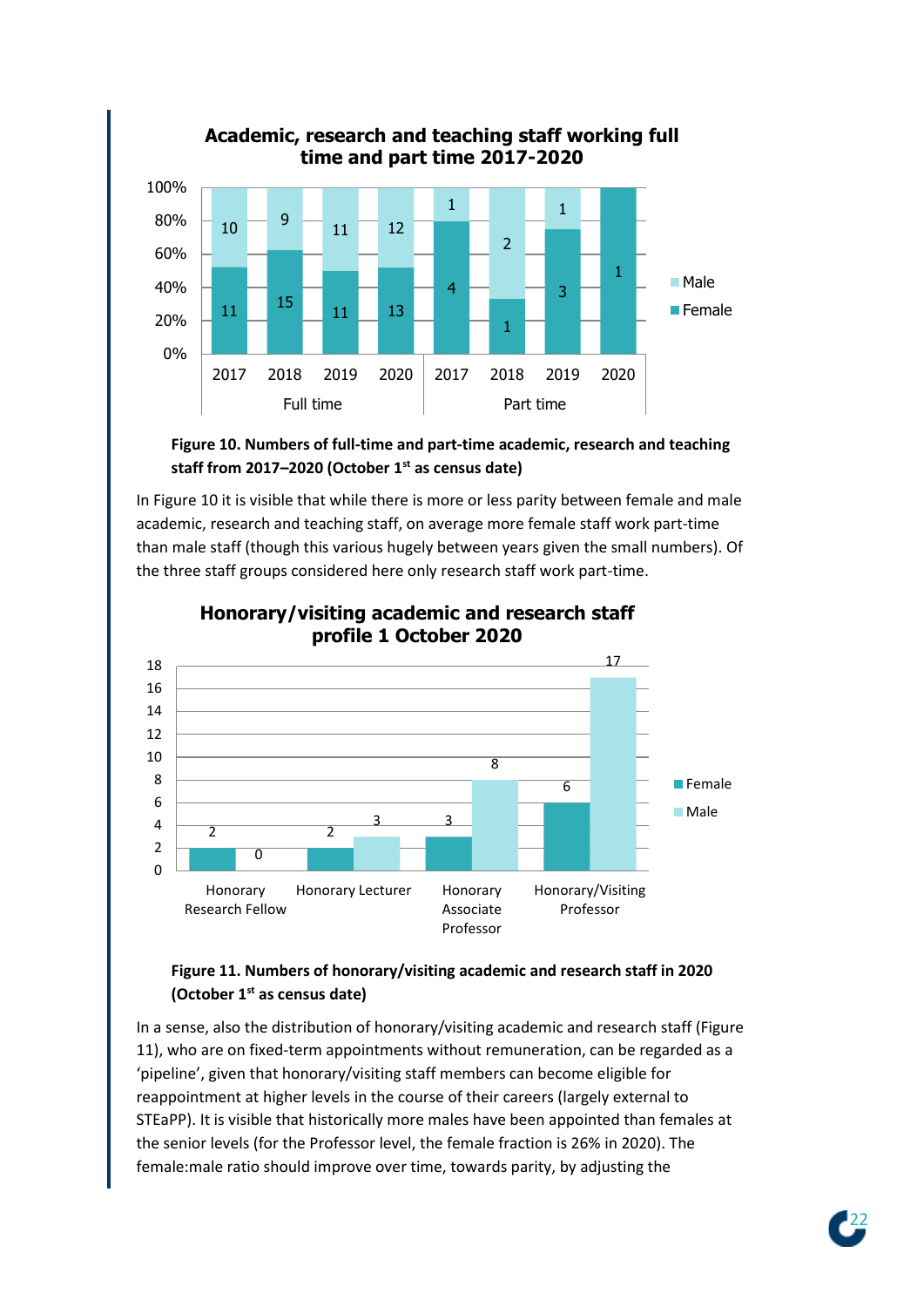honorary/visiting staff appointments policy to include gender equality consideration (**Action 3.5.1** – Gender balance considered in Honorary/Visiting staff appointments).

Given that there is no reliable data on staff ethnicity available within UCL, we are not addressing the intersection between gender and ethnicity for staff in this Bronze submission. The issue will be taken up as part of the wider departmental EDI agenda (not separately here as Athena SWAN action).

# (ii) Academic and research staff by grade on fixed-term, open-ended/permanent and zero-hour contracts by gender

All our academic and teaching staff are on UCL's standard open-ended contracts without end dates. All our research staff have open-ended contracts with end dates (typically determined by the funding available from grants). PIs make efforts to extend funding where possible and desirable (an example is the continuation of PETRAS by PETRAS 2, which led to extensions for three Research Fellows – 2 female, 1 male), and the department supports Research Fellows in preparing their own grant/fellowship applications. Staff whose contracts are due to come to an end are placed on UCL's redeployment register.

## (iii) Academic leavers by grade and gender and full/part-time status



# **Academic, teaching and research staff turnover**

# **Figure 12. Numbers of academic, teaching and research staff leaving UCL employment in the period 2017–2020, according to staff level**

Academic leavers in the last three years have primarily been Research Assistants and Research Fellows (Figure 12). The number of male leavers compared with female leavers is relatively high (females have on average been far in the majority at these staff levels), but given the smallness of the numbers no meaning should be attached to that.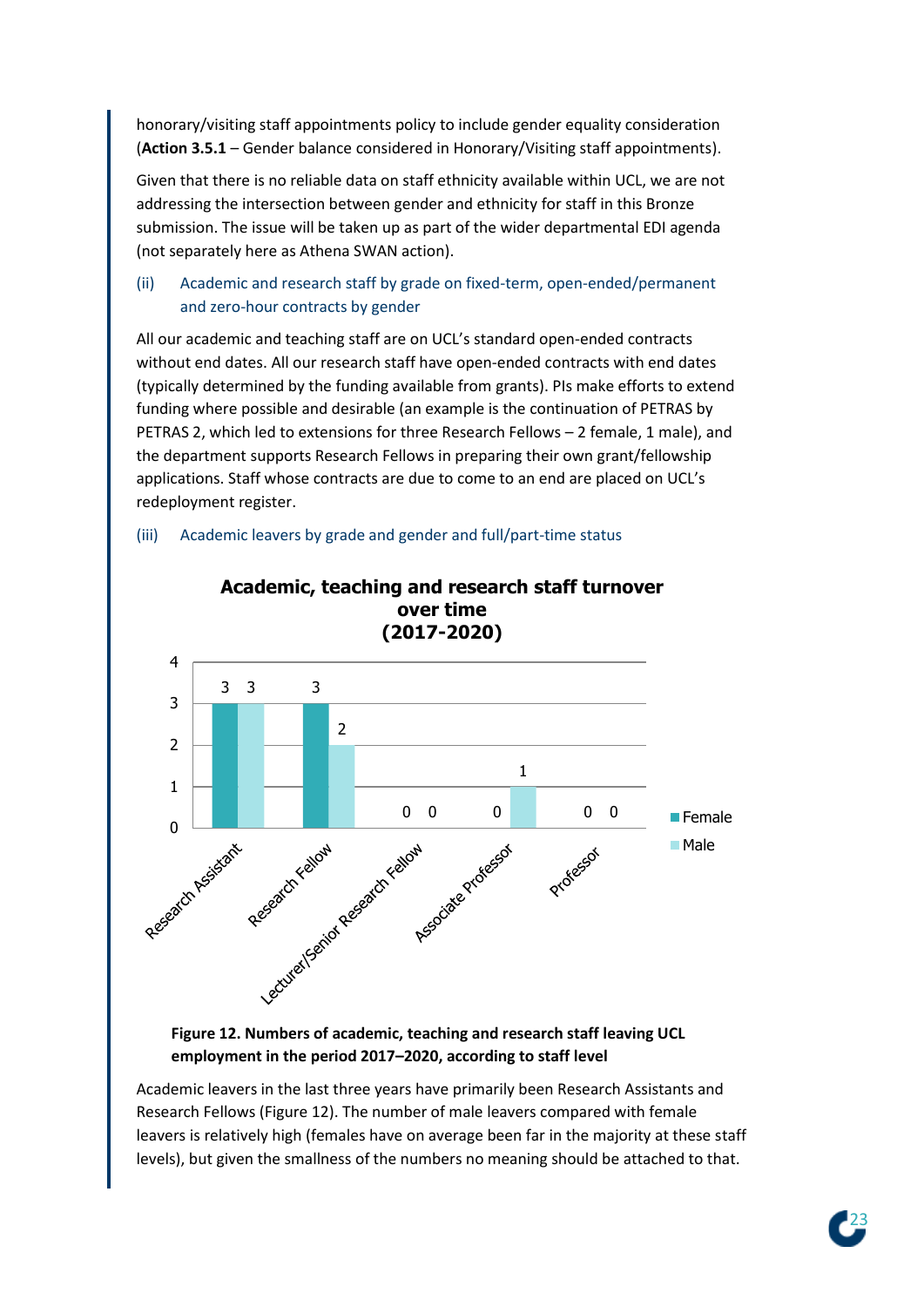

# **Figure 13. Numbers of academic, teaching and research staff leaving UCL employment in the period 2017–2020, according to full-time or part-time**

The academic leavers leaving full-time employment (Figure 13) consisted of one Associate Professor (male), four Research Fellows (2 female, 2 male), and two Research Assistants (1 female, 1 male).



# **Figure 14. Numbers of academic, teaching and research staff leaving UCL employment in the period 2017–2020, according to reason**

Three Research Fellows (one female, two male) resigned and left employment at UCL before their end date, and one Associate Professor (male) resigned because he took on a Professorship and administrative position at Carleton University in Ottawa, Canada.

(Section word count: 1,936)

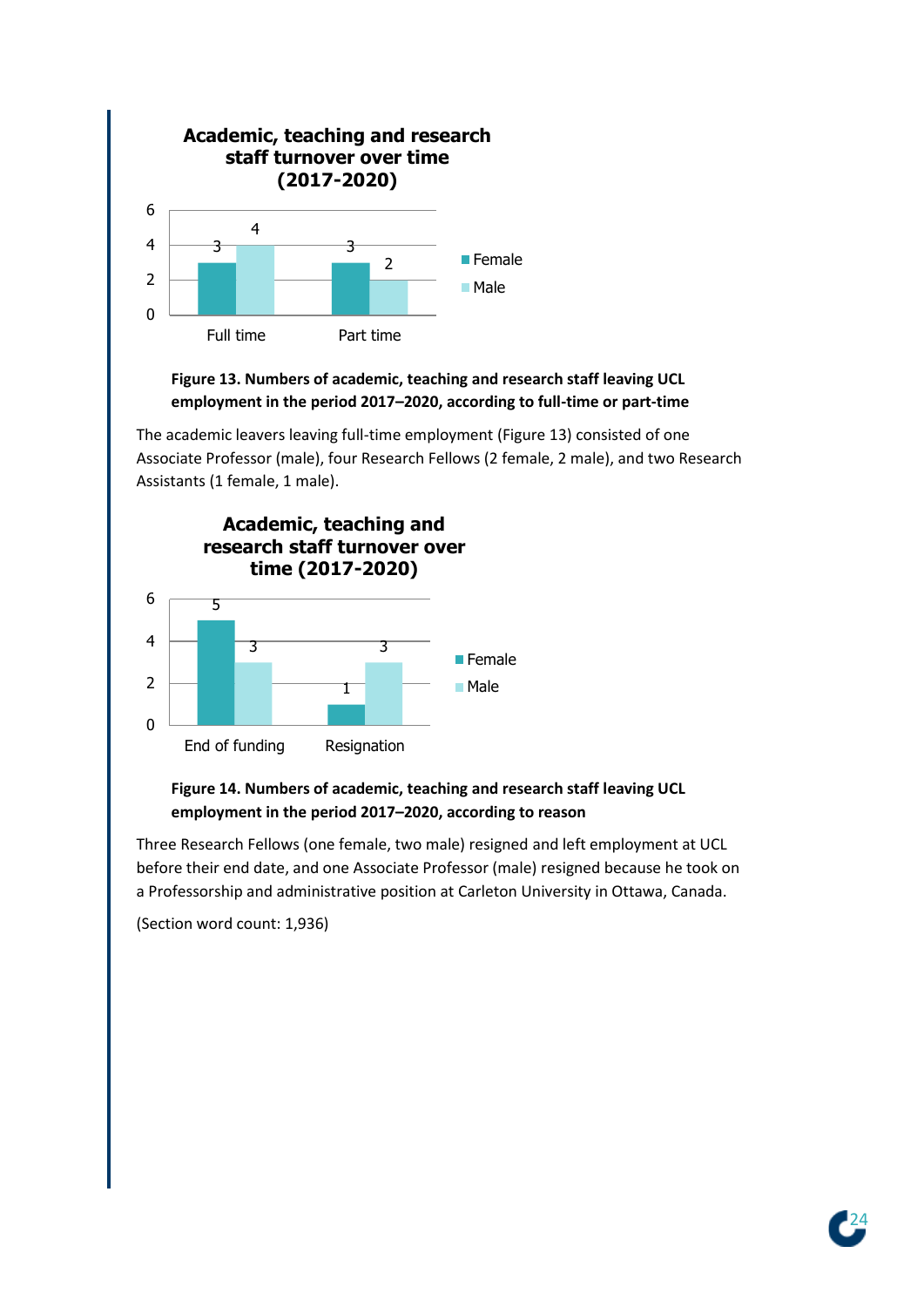#### **5. SUPPORTING AND ADVANCING WOMEN'S CAREERS**

#### **5.1. Key career transition points: academic staff**

#### (i) Recruitment



# **Recruitment academic, teaching and research staff (per grade) 2016-2019**

# **Figure 15. Numbers of applications, interviews and appointments for academic, teaching and research staff posts (per grade) from 2016–2019; interviewee numbers for Grade 6 are missing for 2016/17 and 2017/18**

The recruitment data for academic, teaching and research staff shown in Figure 15 indicate a significant increase in the proportion of females when moving from applications to appointments for Research Fellows and Lecturers in the years 2016– 2018. However, this pattern is not generic. The department follows UCL's general practices for positive action statements in job adverts, encouraging women to apply. The fraction of females among applicants varies significantly per post and thus between years, given also the small number of appointments in recent years.

It would be good to have more precise knowledge of the gender balance of recruitment panels, in order to be able to assess the effect – if any – on the size of the increase of proportions along the sequence from applications to interviewees and then to appointees (**Action 3.1.1** – Collecting and storing data on recruitment panels; **Action 3.1.2** – Aiming for gender balance in recruitment panels; **Action 3.1.3** – Reviewing gender neutrality of recruitment panels). We do know that all recruitment panels comprise at least 25% female members, as per UCL's policy. All panel members attend recruitment training.

All new starters at UCL nowadays are obliged to follow an online unconscious bias training. In addition, we will organise dedicated trainings for the department (**Action 3.2.1** – Reviewing and mandating suitable training for tackling gender equality and wider EDI issues; **Action 3.2.2** – Additional mandatory EDI-focused department-wide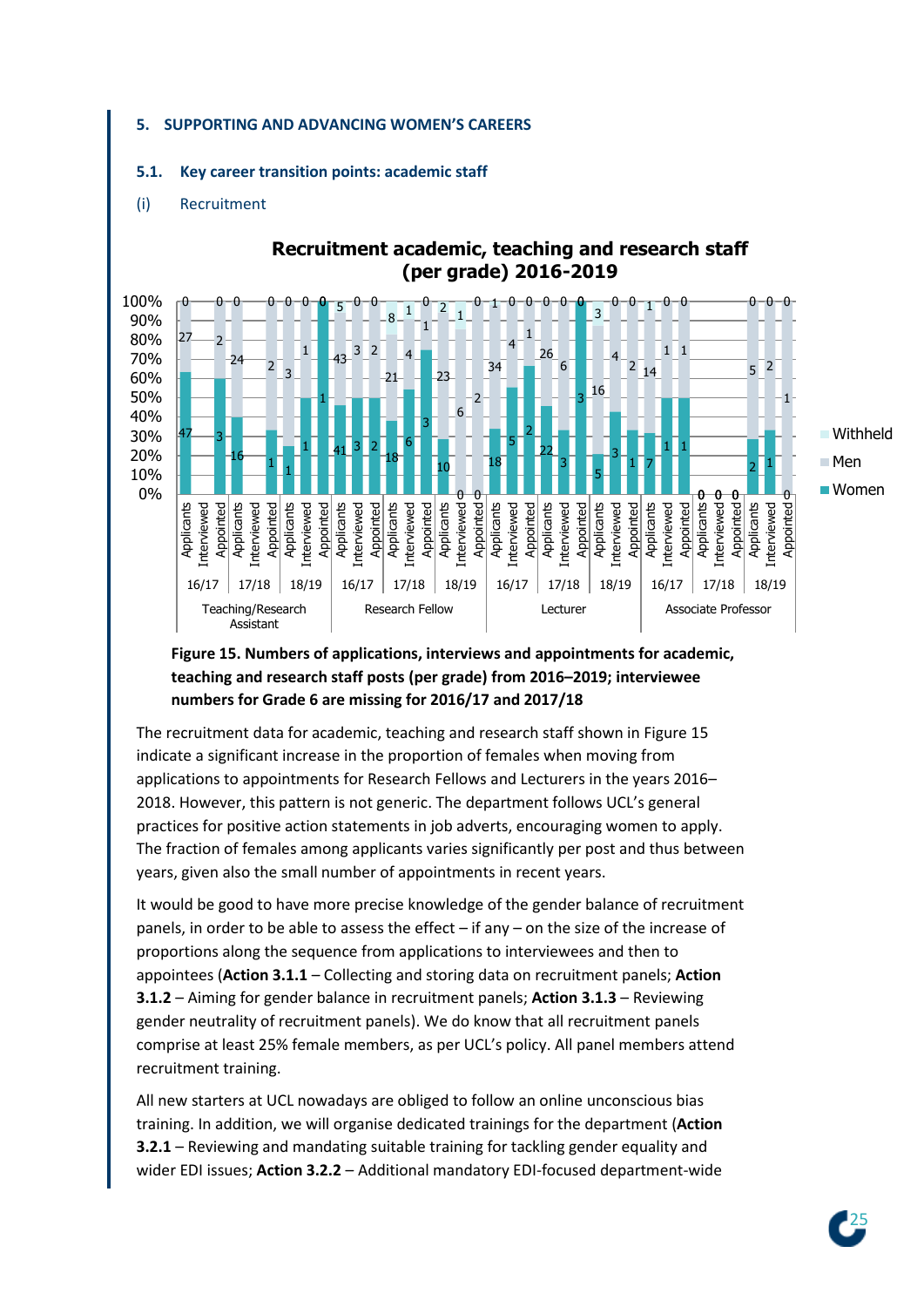trainings). An issue that came up in the Athena SWAN staff survey was that some staff perceived a lack of transparency about recruitment processes in relation to gender equality; this should be addressed in the planned effort to formulate a departmental gender equality policy (**Action 5.1.1** – Focus groups on gender equality; **Action 5.1.2** – Publications archive on gender equality; **Action 5.1.3** – Annual expert speakers on gender equality; **Action 5.1.4** – Development of departmental gender equality policy; **Action 5.1.5** – Roll out of departmental gender equality policy; **Action 5.1.6** – Review of awareness of departmental gender equality policy).

It deserves to be noted here that our focus should not just be on the categories of 'male' and 'female'. We have received departmental feedback on our submission stating: *'While staff are diverse across genders, it is lacking in other types of diversity such as race, class; e.g., there are no female lecturers from a black or minority background'*, *'The experiences of women or non-binary genders cannot be grouped as one; e.g., women from non-English speaking or minority backgrounds have different experiences'*, and *'The department is not inclusive of gender identities and needs active allyship of non-binary, non-cisgender identities. Specifically: assume identity based on presentation; on correct use of pronouns; follow-through on preferred name use.'* Without here in any way claiming that gender equality is not an issue that deserves attention in STEaPP, this needs to be part of a wider approach to EDI – including in recruitment – which the department will be developing over the next few years.

#### (ii) Induction

New academic, teaching and research staff undertake the UCL induction scheme. UCL Induction & Probation Policy is intended to provide among other purposes: a structured induction to all new employees; to welcome them to UCL, provide initial training, explain required standards and set objectives for the probationary period; a structured probationary period for all new employees to introduce them to the main duties and responsibilities of their post; in the case of staff undertaking teaching, supporting a structured training programme for the role within the probationary period. On their first day, a checklist of administrative tasks is provided, including health and safety, and fire safety. A list of key milestones must be achieved in the probationary period (which varies in length from nine months for Research Assistants and Research Fellows, to one year for academic and teaching staff with substantial teaching experience, to two years for less experienced teaching staff, and three years for less experienced Lecturers). The following training is mandatory at the start of their employment: as part of UCL's commitment to the principles of Equality and Diversity all new employees must complete the e-learning modules Staff Online Diversity Training and Unconscious Bias, within six weeks of their start date; all new employees are also required to complete the online modules of the UCL Safety Induction course within three months of starting at UCL. Confirmation in post is dependent on completing induction successfully. Induction uptake is 100%.

In the Athena SWAN staff survey, 78% of academic, teaching and research staff respondents (90% for females) chose the word 'Welcoming' from a list to describe the department as a place to work, while 95% of respondents from this group (95% for females) described the department as 'Supportive'.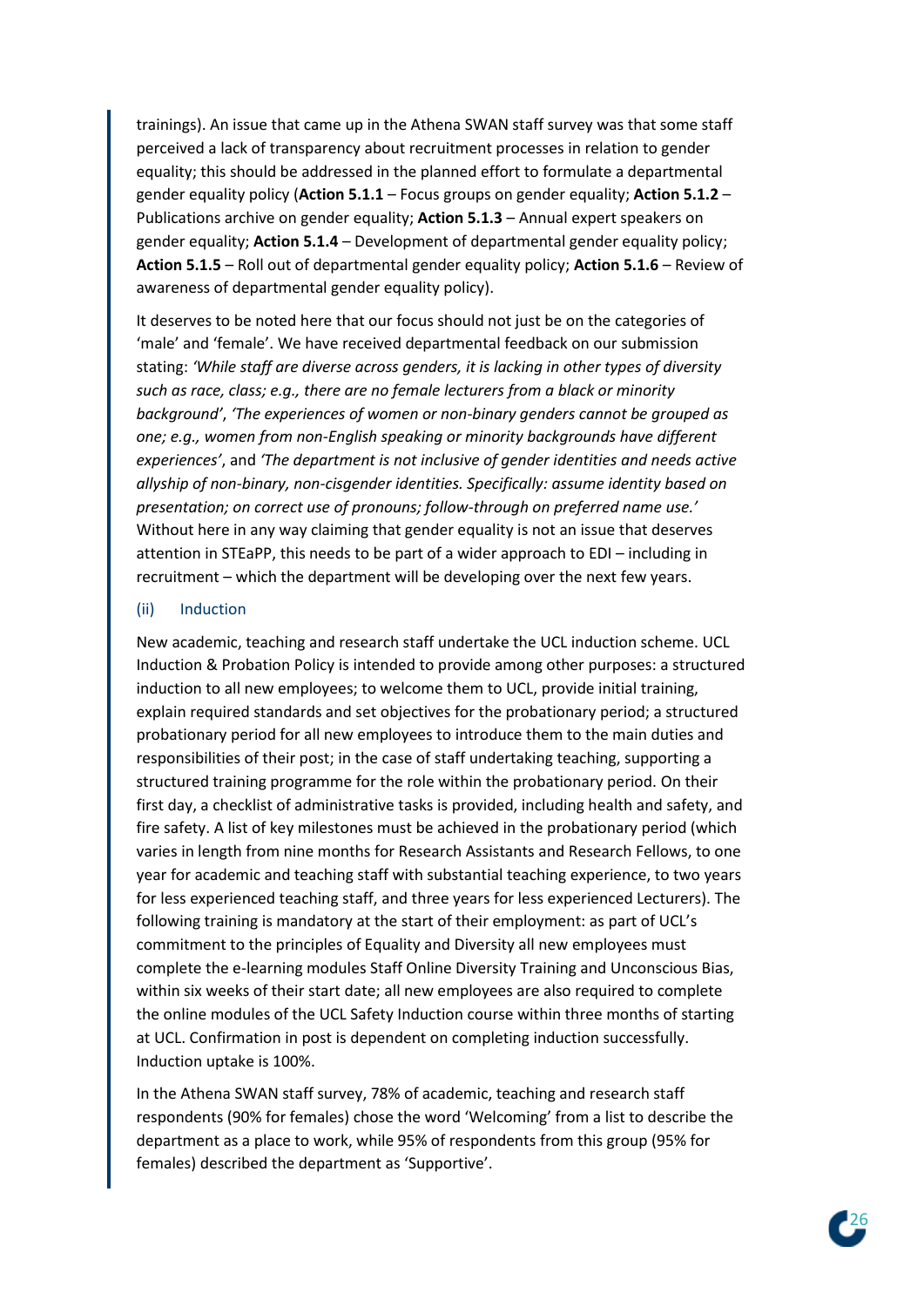#### (iii) Promotion

| <b>Promoted to</b>                  | Female | Male | Total |
|-------------------------------------|--------|------|-------|
| Associate Professor                 |        |      |       |
| Associate Professor (Teaching)      |        |      |       |
| Principal Research Fellow           |        |      |       |
| Professor                           |        |      |       |
| Professor (Teaching)                |        |      |       |
| <b>Professorial Research Fellow</b> |        |      |       |

**Table 3. Senior promotions of academic, teaching and research staff from 2017– 2020**

In Table 3, all successful senior promotions of academic, teaching and research staff over the past three years have been listed. Preparing promotion files and submitting these as soon as possible when cases are considered strong enough is actively stimulated in the department by line managers and HoD. Obviously, the pool for senior promotions is dependent on the pipeline, which is described in Section 4.2.i. There has been one case in this period of an unsuccessful application (by a male) for promotion. Given that the numbers are small, not much meaning can be attributed to differences between female and male staff members. It is good to see that in the period 2017–2020 four female and two male colleagues made it successfully through UCL's senior promotions process.

Separate from senior promotions, academic, teaching and research staff below Professorial level can also be promoted within their grades via an 'accelerated incremental progression' or the 'award of contribution points'. In the period from 2017–2020, this happened to 2 females and 2 males.



# **Question 27: I see opportunity for career progression in STEaPP**

# **Figure 16. Answers from academic, teaching and research staff to Athena SWAN staff survey question on seeing opportunity for career progression**

According to the Athena SWAN staff survey 95% of academic, teaching and research staff agree or are neutral with respect to seeing opportunity for career progression, but the females see less opportunity than the males (Figure 16). This merits further attention below, when more specifically equality issues with respect to promotion are discussed.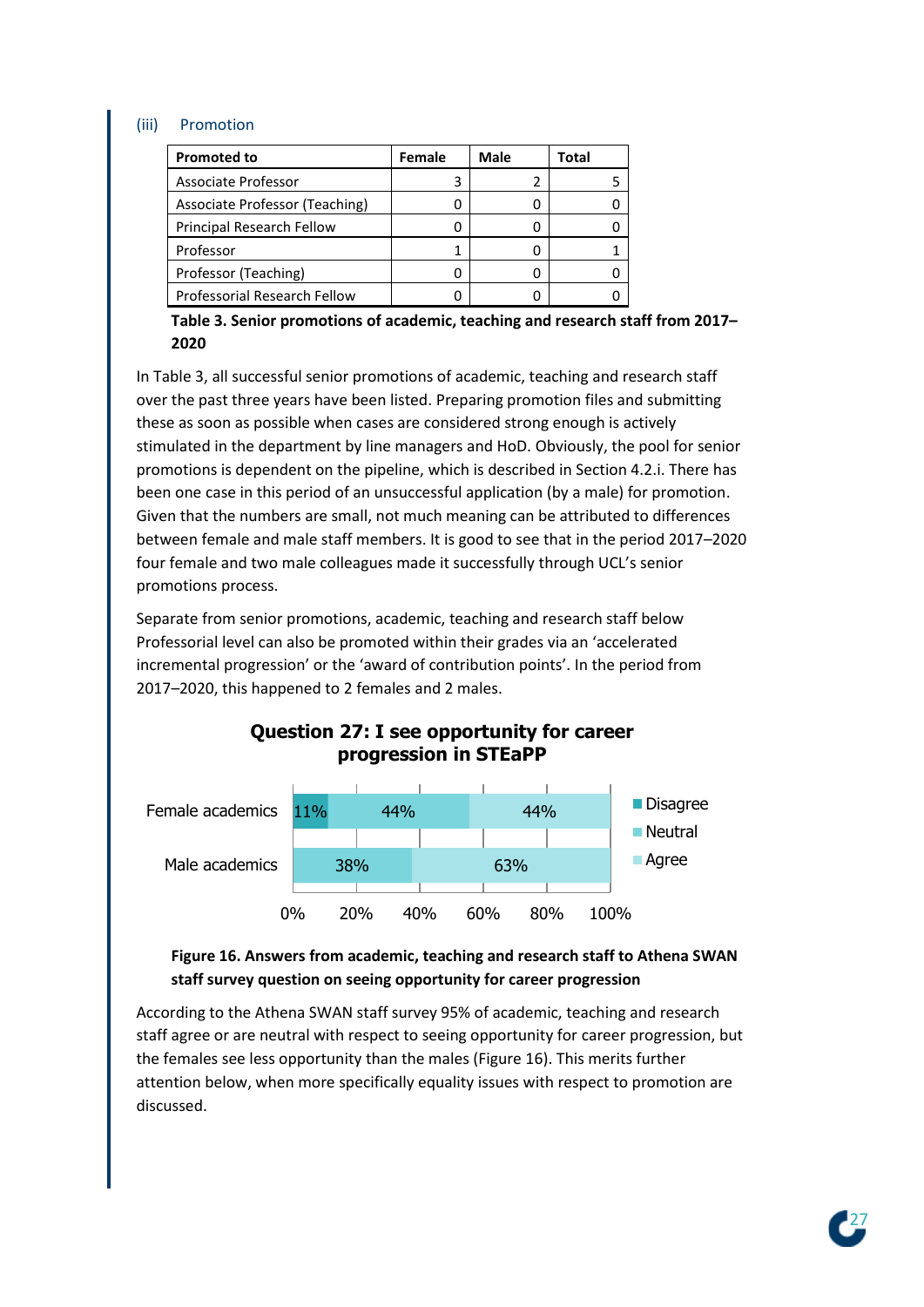# **Question 42a: What is your perception of the equality of treatment in your department with respect to promotion?**



# **Figure 17. Answers from academic, teaching and research staff to Athena SWAN staff survey question on perception of equality of treatment with respect to promotion**

However, seeing opportunity is not the same thing as seeing no hurdles. Opinions on the equality of treatment within the department with respect to promotion appear to strongly differ according to gender, and we should discuss this and aim to understand the differences in perspective (**Action 5.1.1** – Focus groups on gender equality). In Figure 17, the responses of academic, teaching and research staff to the relevant Athena SWAN staff survey question has been split out according to the gender of the respondents. Only 56% of females see no gender difference (versus 88% of males agreeing to that statement). Those who see differences see their own gender disadvantaged (44% of females see females disadvantaged but not males and 13% of males see males disadvantaged but not females). Even though the survey was held before the outcomes of the 2019/20 senior promotions round were known and subsequent surveys may show improved results, there remains a need for specific action within the department in the area of senior promotions (**Action 3.3.1** – Annual seminar on senior promotions).

## (iv) Department submissions to the Research Excellence Framework (REF)

In REF2014, 6 out of 7 eligible staff were submitted (the one female who was eligible was submitted; one of 6 eligible males was not submitted). In REF2021, all 17 eligible staff will be submitted (8 females, 9 males).

## **5.2. Key career transition points: professional and support staff**

N/A for Bronze, but included under Section 7.

## **5.3. Career development: academic staff**

## (i) Training

The department's People and Enablers Sub Strategy has 'Learning' as one of its objectives: to enable all our people to grow and progress for the benefit of STEaPP and themselves. One of the important Learning modalities for academic staff is through sabbatical leave. STEaPP's People and Enablers Sub Strategy aims to strategically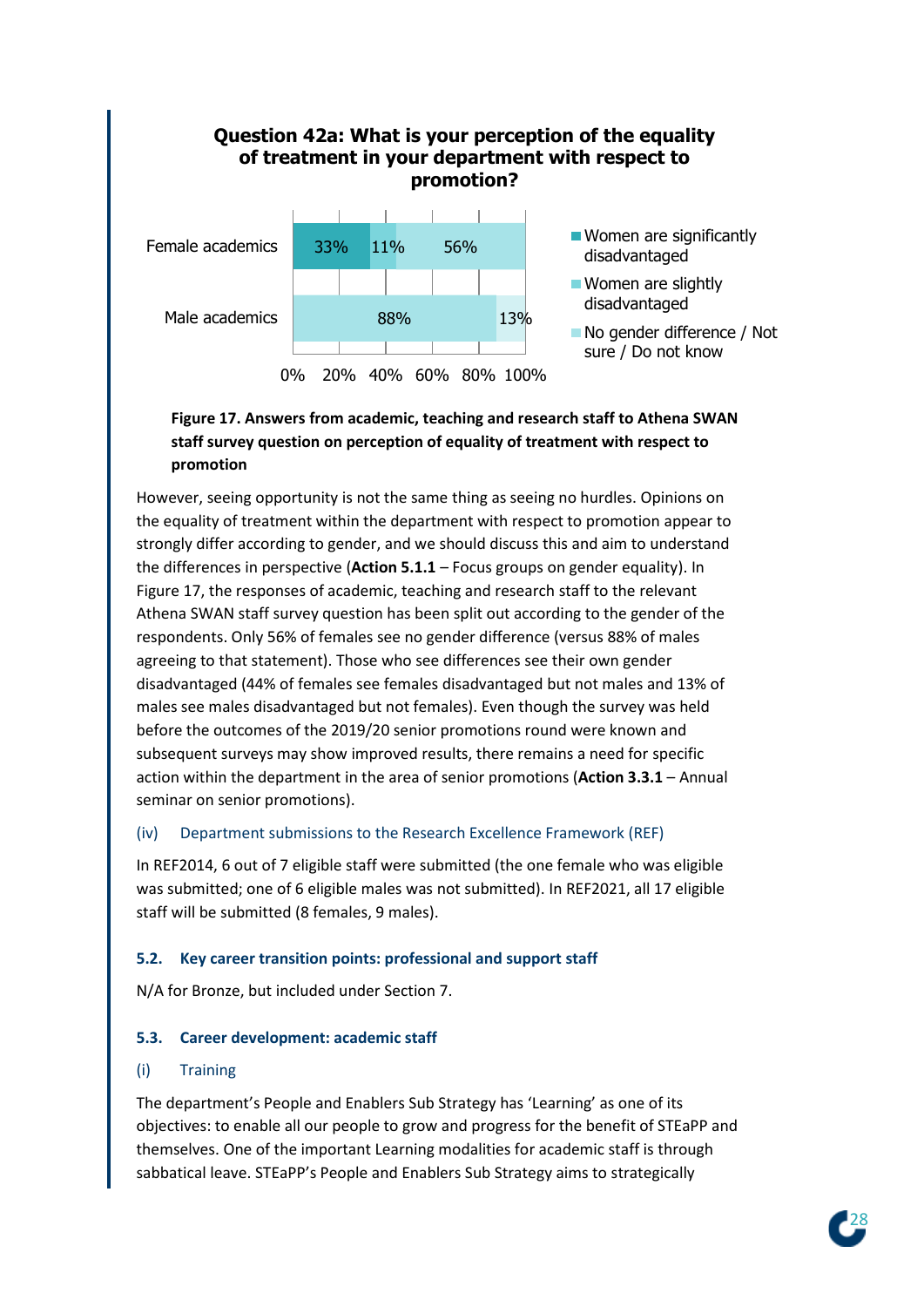implement UCL's policy on sabbatical leave for academic staff in the department (see below under 5.3.iii).

Also, the department is actively monitoring the talent pipeline for senior (leadership) positions. The department is committed to the development of academic, teaching and research staff by embedding UCL's academic career framework into line management reviews, and by identifying training needs and opportunities.

#### (ii) Appraisal/development review

Annual appraisals are held with all staff in the department every year, and the uptake is 100%. The department's People and Enablers Sub Strategy aims to embed a line manager culture in the department that supports staff to be successful in line with the department's Strategic Operating Plan. Training of line managers is underway. There is a commitment within the department to ensure that early-career academics have enough time ringfenced to begin a career that features personal growth, and to ensure that research staff are fostered in line with the department's aspired research environment. There is also a commitment to supporting early-career teaching staff with their career development, including engaging them in a teaching focused mentoring network (**Action 2.1.1** – Approach to mentoring). It is the task of line manager, with the department's leadership to ensure that staff are resourced and supported to fulfil the requirements of their roles through setting smarter objectives, 1-1 meetings, probation reviews and comprehensive appraisals.

#### (iii) Support given to academic staff for career progression

As was mentioned above, according to the Athena SWAN staff survey 95% of academic, teaching and research staff agree or are neutral with respect to seeing opportunity for promotion, but the females see less opportunity than the males (for them the percentage is 89%, see Section 5.1.iii). Also, 95% describe the department as being 'Supportive' (also 95% of females, see Section 5.1.ii). Indeed, line managers and the leadership team are putting a lot of support behind assisting early-career academics in preparing their promotion files and submitting as soon as these are ready. However, there may be a discrepancy between female and male academic, teaching and research staff in the sense that while 64% of the males indicated in the Athena SWAN staff survey that they had discussed career progression with their line managers, this was the case for only 30% of the females. This is consistent with the fact that some female academic, teaching and research staff observe gender barriers in career progression (Section 5.1.iii), and there is a need for more structure provision of information about the promotions process (**Action 3.3.1** – Annual seminar on senior promotions).

One well-known obstacle across academia that academics (especially young academics) are experiencing for their career progression is that year-round teaching is a barrier to research success. Having to teach in both terms 1 and 2 is standard across UCL. Sometimes it is possible for some academic staff to cluster their modules in one term, which allows for concentrated research time. However, this will never be possible for all academic staff in any particular year. With respect to the two weeks of teaching for most academic staff in first half of June in term 3 (How to Change the World UG service teaching module), there is an ongoing effort to rotate members out of the How to Change the World teaching team in a particular year. **Action 4.2.1** (Considering the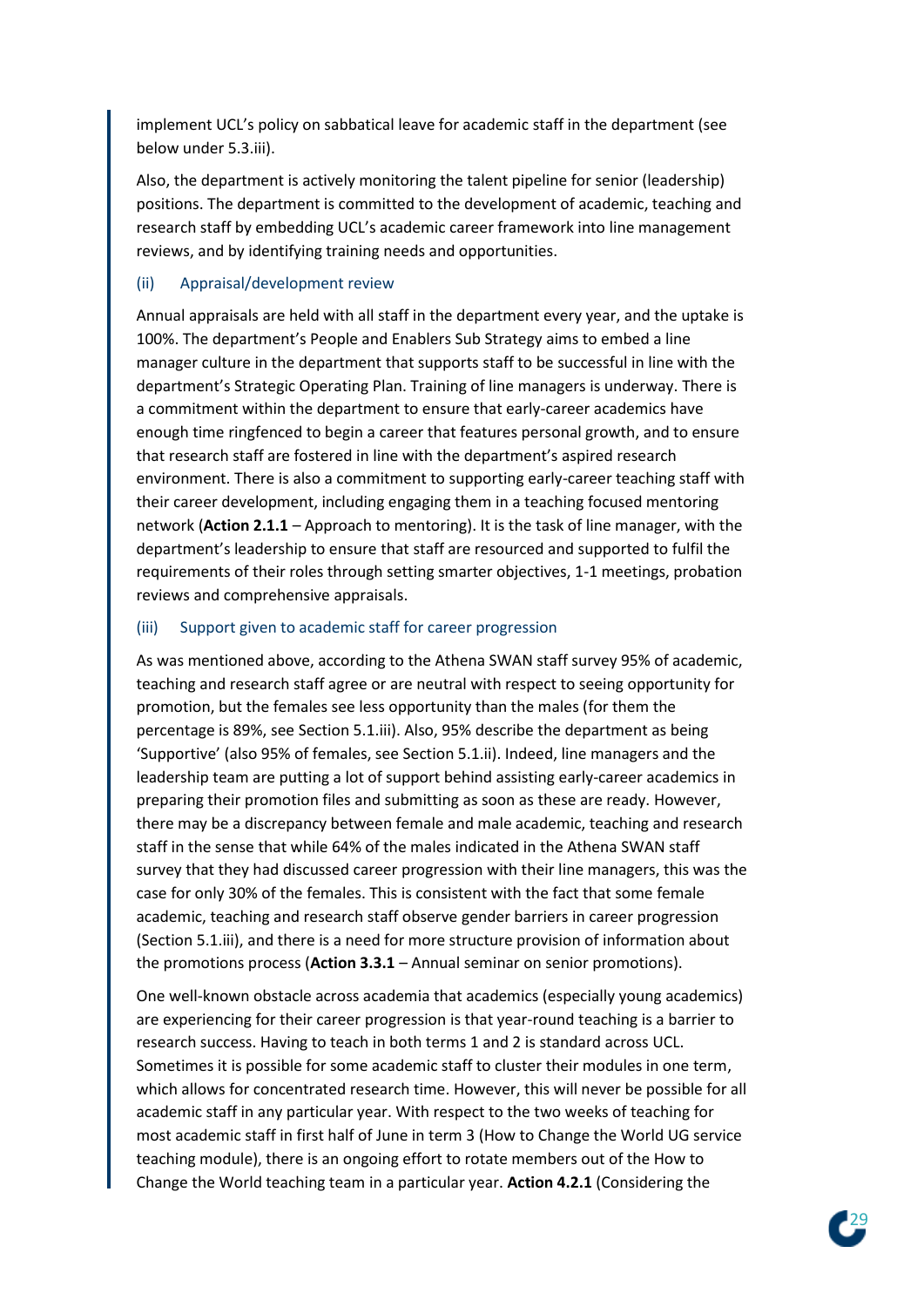option of block teaching) will be undertaken to more systematically address these obstacles. An additional way to deal with this issue, is to develop a departmental policy that implements UCL's policy for research sabbaticals (**Action 4.2.2** – Departmental policy for sabbatical leave).

Research suggests that there are implicit biases against female and BAME instructors in student evaluations of teaching.<sup>8</sup> Based on these research findings, Jenny McArthur (Lecturer in the department) has led a pilot in October 2019 for a new course evaluation in UCL STEaPP that focuses on the quality of teaching and removes criteria that may attribute biased comments against the instructor's gender, age or ethnicity. Before introducing the new course evaluation, students were asked to pay close attention to these discrimination issues. In November 2019, it was decided to continue with the new approach. Feedbacks collected from students in evaluation surveys have shown significant improvement over the last year and contain no gender or racial based comments. This indicates that the new course evaluation is effective in providing fairer feedback for instructors without potential prejudice against gender or race. Continuous education, monitoring and, where needed, moderation of student feedback are required (**Action 2.2.1** – Avoiding gendered critiques in course feedback).

#### (iv) Support given to students (at any level) for academic career progression

Besides offering STEaPP-dedicated sessions and the support of the UCL Careers Engineering team to MPA candidates, the department has been organising an annual careers panel for them; the March 2019 event (held online) featured 3 females and 2 males on the panel, a good gender ratio, which we aim to maintain going forward. More than 75% of the MPA students who participated in the Athena SWAN student survey (68% for females) gave affirmative responses to the question whether they could be better supported in career development and they offered a number of ideas, which led us to formulate some additional activities (**Action 1.1.1** – PGT career seminars; **Action 1.1.3** – Gender-balanced career panels; **Action 1.1.4** – Connecting PGT with policy advisers; **Action 1.1.5** – Connecting PGT with PGR; **Action 1.2.3** – Monitoring exposure to female role models).

It was flagged in staff and student surveys that the department is presently lacking a policy for teaching by postgraduate teaching assistants (PGTAs) and that especially female PGTAs may be at the risk of being overburdened. We definitely need to better prepare and guide PGR (PhD and DPA) candidates who teach on the MPA, by producing a departmental PGTA policy as part of the scheduled MPA review, and by actively communicating and implementing it. This includes calibrating expectations among module leads on the tasks that they let their PGTAs do. Also, more systematic thought needs to go into the training of our PGTAs. This is all part of **Action 1.1.6** (PGTA policy).



<sup>&</sup>lt;sup>8</sup> Friederike Mengel, Jan Sauermann and Ulf Zölitz (2019), 'Gender bias in teaching evaluations', *Journal of the European Economic Association* 17 (2): 535–566; Landon Reid (2010), 'The role of perceived race and gender in the evaluation of college teaching on RateMyProfessors.com', *Journal of Diversity in Higher Education* 3: 137–152.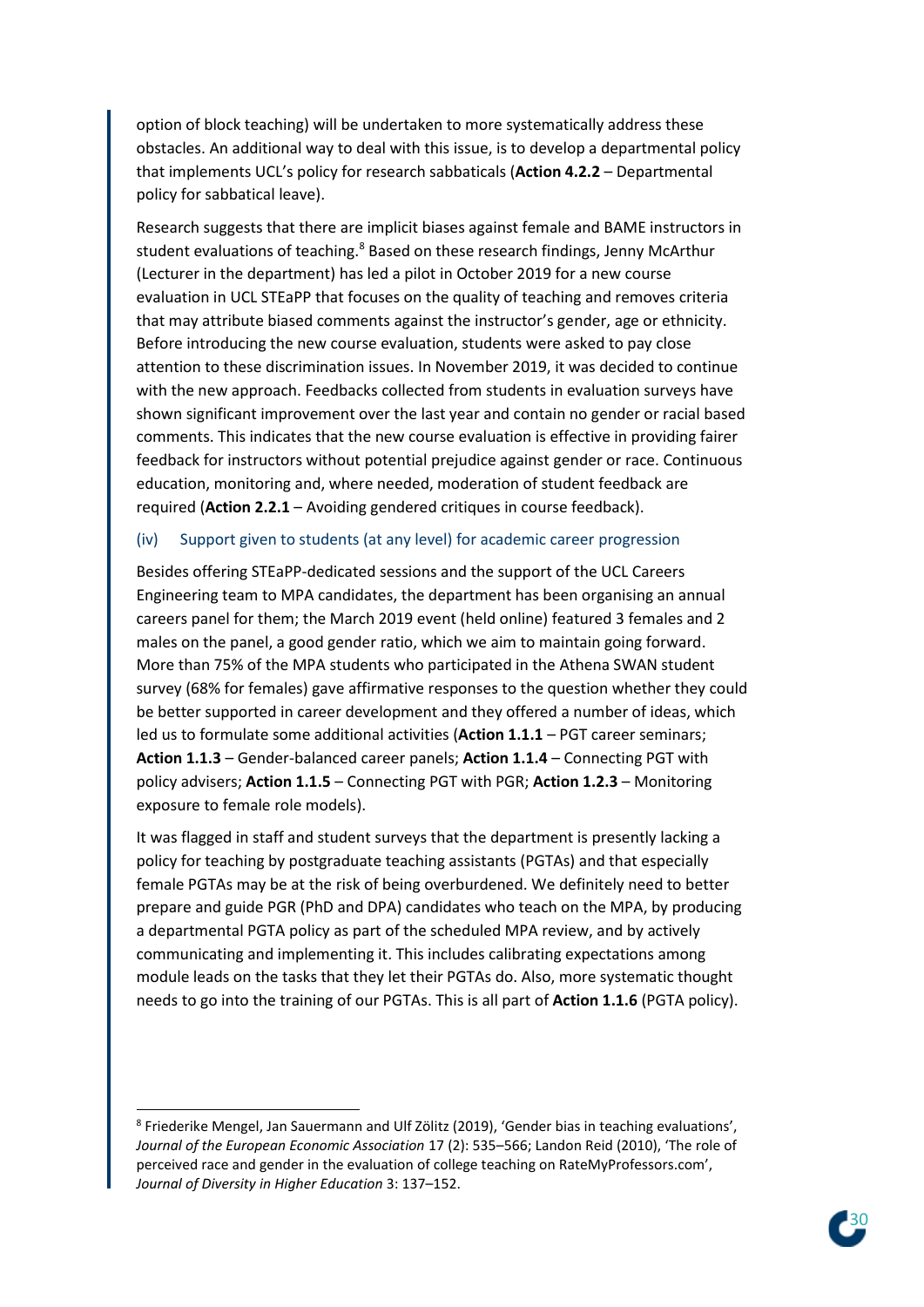## (v) Support offered to those applying for research grant applications

We have a dedicated Research Manager and Research Administrator to advise and support with the process of applying for research grants including drawing up budgets, liaising with funders, partners and UCL Research Services, aligning the application with the call and the submission process. This enables academic and research staff to focus solely on the content of the application for which there is additional expert support provided by BEAMS Research Facilitation who have a close relationship with the department through regular meetings and having supported individuals closely for the last year.

A weekly funding and events newsletter is sent out to all academic and research staff including recent calls that are applicable to researchers within the department and staff are encouraged to sign up to relevant newsletters to be aware of relevant funding to their research.

In the last three years, our academics and researchers led 52 bid submissions. Of these, 30 (58%) were led by females and 22 (42%) by males. At the present moment, 16 bids have been successful (69% female), 28 bids have been unsuccessful (54% female), and eight bids (4 female, 4 male) are pending decision. The proportion of bids submitted by females is slightly higher (and the proportion of successful bids submitted by females even more so) than the proportion of females among academics and researchers over this period (ranging from 47% in 2017 to 54% in 2020). Still, there is a difference in the sizes of grants won by female and male staff. The median grant size for males was £650k, while for females it was only £40k (and in terms of the total of grants brought in by individuals over this period the top male stood at £13,850k and the top female at  $£1,710k$ .<sup>9</sup> With the continuing increase in seniority of female academic staff, this pattern is expected to change over the coming years.

## **5.4. Career development: professional and support staff**

N/A for Bronze, but included under Section 7.

#### **5.5. Flexible working and managing career breaks**

#### (i) Cover and support for maternity and adoption leave: before leave

Over the past three years, no maternity or adoption leave was taken by academic, teaching and research staff. Two professional services staff members (one grade 7 and one grade 8) took maternity leave in Spring 2020.

It was concerning that one quarter of all staff survey respondents (and 40% of females) – 22% of academic, teaching and research staff (and 44% of females) – felt that taking maternity, adoption or shared parental leave would damage their career. One respondent (non-binary) said that it has affected them while at UCL. Within STEaPP, the small proportion of staff for whom the question was applicable reported that the department was supportive on return to UCL. The issue of the damaging perception of taking this leave and the lack of awareness of UCL policies within the department will



<sup>9</sup> These numbers represent *total* funder contributions (so, not only the part that the funder contributes to STEaPP).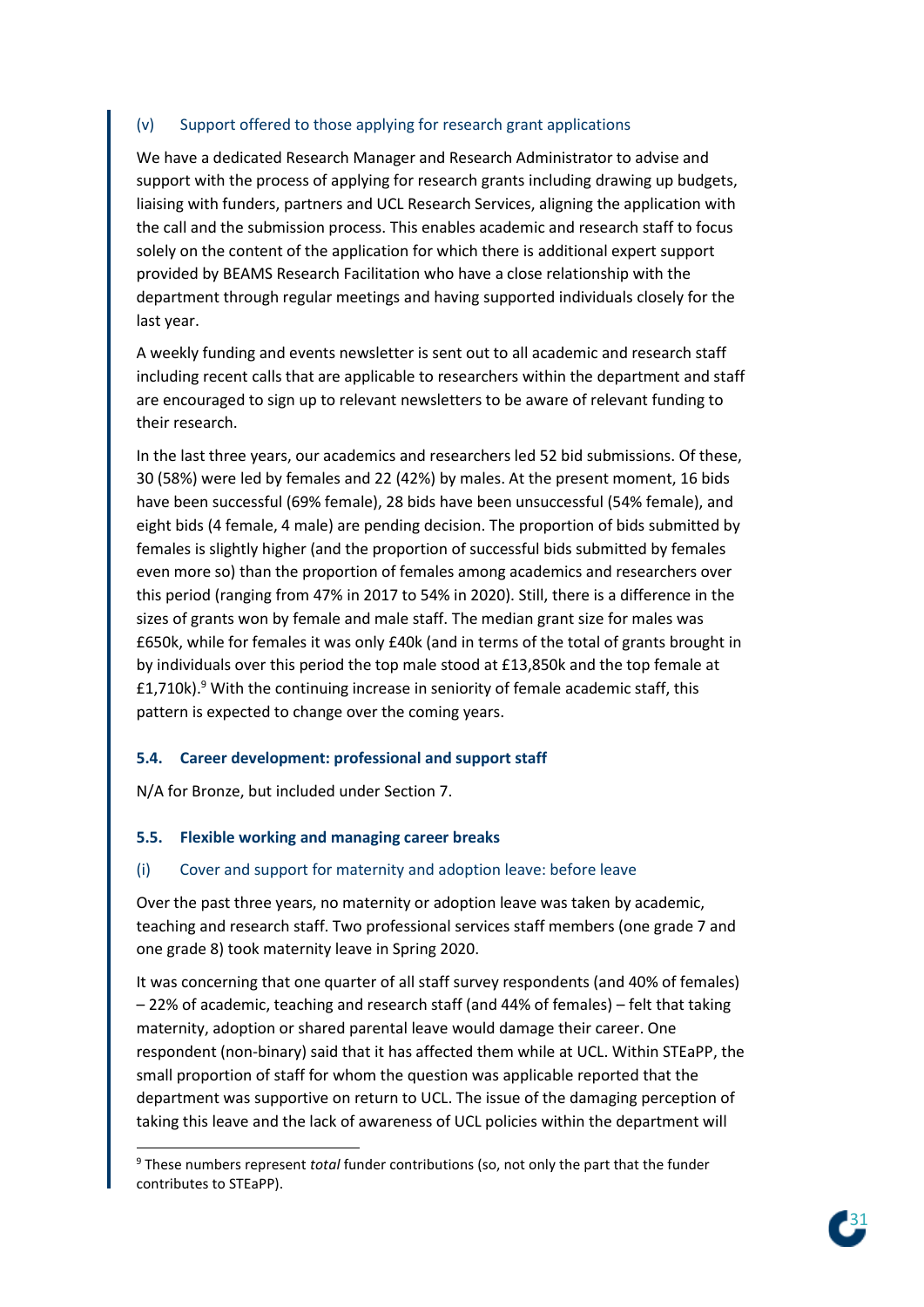be addressed in **Action 5.4.1** (Information sharing on maternity and parental leave policies).

# (ii) Cover and support for maternity and adoption leave: during leave

Cover was arranged (via acting up) for one of the two professional services staff members who took maternity leave in Spring 2020. After a short gap due to Covid-19 restrictions, an interim position was first filled for the second role and subsequently a maternity cover position.

## (iii) Cover and support for maternity and adoption leave: returning to work

One staff member in STEaPP (Senior Research Fellow seconded to Parliament) has returned from maternity leave over the past three years. When staff do return to the department from leave (as we expect to be the case in 2021), STEaPP will follow central UCL processes and promote support offered by the university, including the UCL Parents and Carers Together (PACT) network. The support available to staff will be promoted to those returning from leave and to the department more broadly through **Action 5.4.1** (Information sharing on maternity and parental leave policies).

We have sought case studies from other departments in the Faculty of Engineering to get a sense of best practice which we can adopt as staff return from Leave. The following case study from a colleague in another department illustrates the return to work support and support in career progression and development while working flexibly that STEaPP strives to offer:

"I joined UCL Engineering in 2012 as the Departmental Manager for *[anonymised]*. Three years later I gave birth to my first child and before I returned to work I agreed with my manager to reduce my hours to 0.6 FTE. It was also agreed that I would have the flexibility to work from home regularly and could flex my hours to fit in around drop-offs and pick-ups. Despite finding juggling motherhood with work difficult at times, the support and flexibility I received from UCL made it all so much easier. Development opportunities, including a part-time secondment and funding to complete a coaching qualification, led to me being promoted into the more senior role of Deputy Director of Operations whilst still retaining my reduced FTE. I am incredibly grateful for the flexibility UCL has given me in finding the right work/life balance for myself and my family. Having recently accepted a Director of Administration position at another institution, I do not think my maternity leave or reduced FTE has had an impact on my career progression." (*[anonymised]*)

## (iv) Maternity return rate

In the past three years, only one person has come back from maternity leave, as planned. So, the maternity return rate stands at 100% for this period.

## (v) Paternity, shared parental, adoption, and parental leave uptake

One academic staff member (Lecturer) and one research staff member (Senior Research Fellow) took paternity leave over the past three years.

In the staff survey, two respondents (1 female from professional services staff, 1 male from academic staff) strongly agreed that they were supported by STEaPP – all other respondents answered with 'neutral' or 'not applicable'.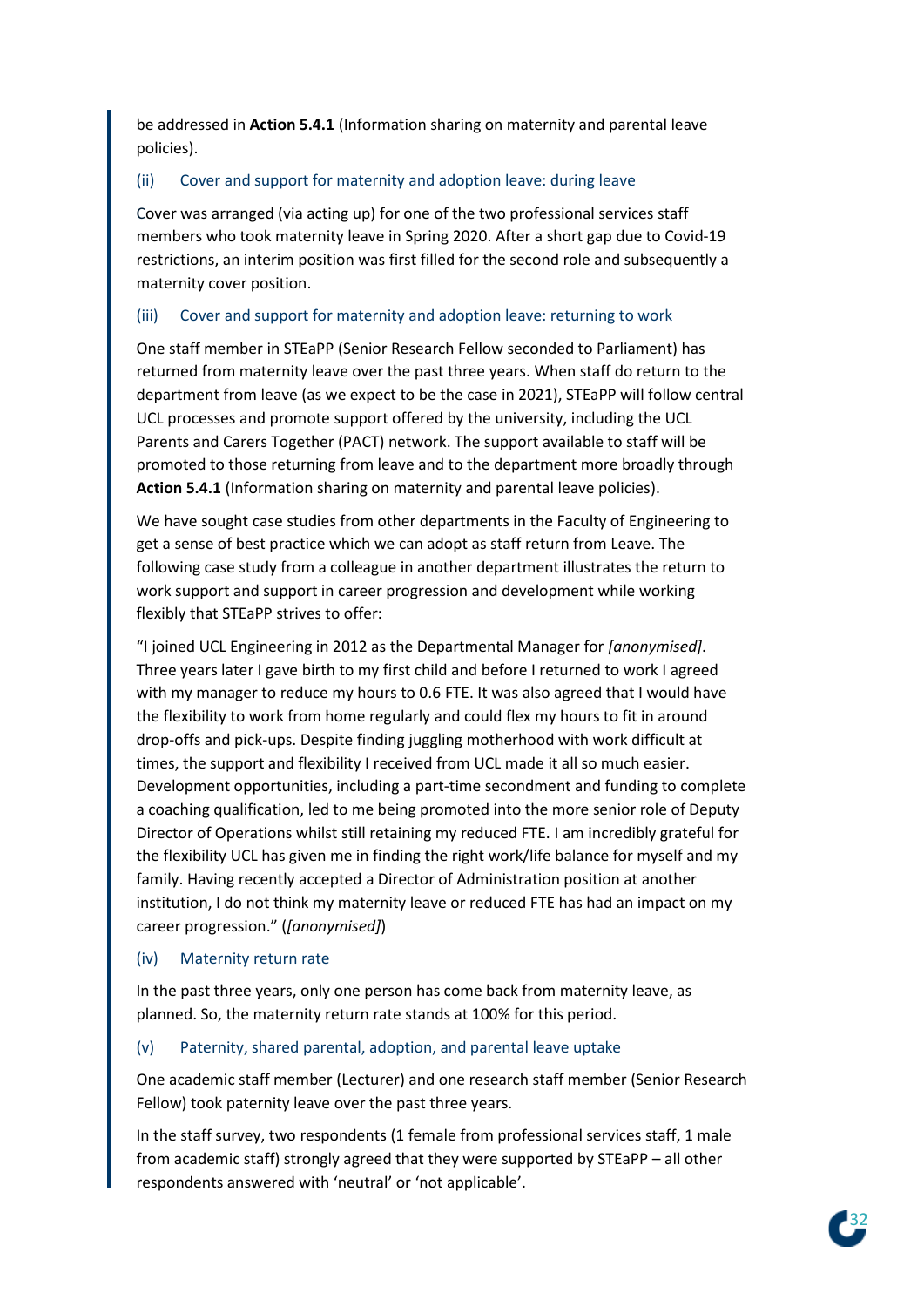A small number of staff reported in the survey that they were not aware of UCL's shared parental leave policy. This will be addressed through **Action 5.4.1** (Information sharing on maternity and parental leave policies) to ensure all staff are aware of the policy.

#### (vi) Flexible working

Before the Covid-19 crisis, staff were required to follow UCL's Work Life Balance policy which involved an application form to work flexibly, such as to do flexitime, annualised hours, term-time working, working from home or compressed hours, to be signed off by their line manager. Ad hoc changes (e.g. a working from home day) would need to be recorded on the HR portal. In the last three years, there has been one formal request for condensed hours, and two requests to work from home on set days. We do not have data on the number of staff who may informally work from home or who have longstanding arrangements in place, aside from indications from the staff survey.

The staff survey results showed that staff considered the process for applying to work flexibly to be too time consuming. We also heard that staff felt there was less flexibility for professional services staff in working patterns than for academic, teaching and research staff, which suggested there was less trust in them to work flexibly.

Most respondents (also most females) reported that they do or have previously worked flexibly. Of the respondents, all professional services staff members and 56% (67% of females) of academic, teaching and research staff agreed that flexible working is supported, with the remainder of respondents neutral to the statement.<sup>10</sup>

The way we work has changed dramatically during 2020. Shropshire House closed in mid-March following UK Government advice for employees to work from home wherever possible. While the office reopened in late September, there are strict policies and procedures in place and the majority of staff are still working from home, which will continue for the foreseeable future.

It is becoming clear that the impacts of Covid-19 on working practises across the UK will be more long term and significant than could have been predicted at the outset of the crisis.

STEaPP HR conducted a staff survey on wellbeing in August 2020, which included questions relating to attitudes towards working from home once the immediate crisis has eased. Most respondents said they would like to work from home more than they did before lockdown.

While flexible working encompasses more than just working from home, the pandemic is likely to affect all aspects of flexible working in the medium to long term. STEaPP will follow institutional level guidance on changing policies. At the department level, we will continue to monitor staff perceptions of flexible working and general wellbeing regularly.



<sup>&</sup>lt;sup>10</sup> It should be noted here that it seems that since most academic, teaching and research staff have been working flexibly without a formal arrangement, it is not always clear what respondents took 'working flexibly' to mean in the context of the survey: doing it informally or doing it formally.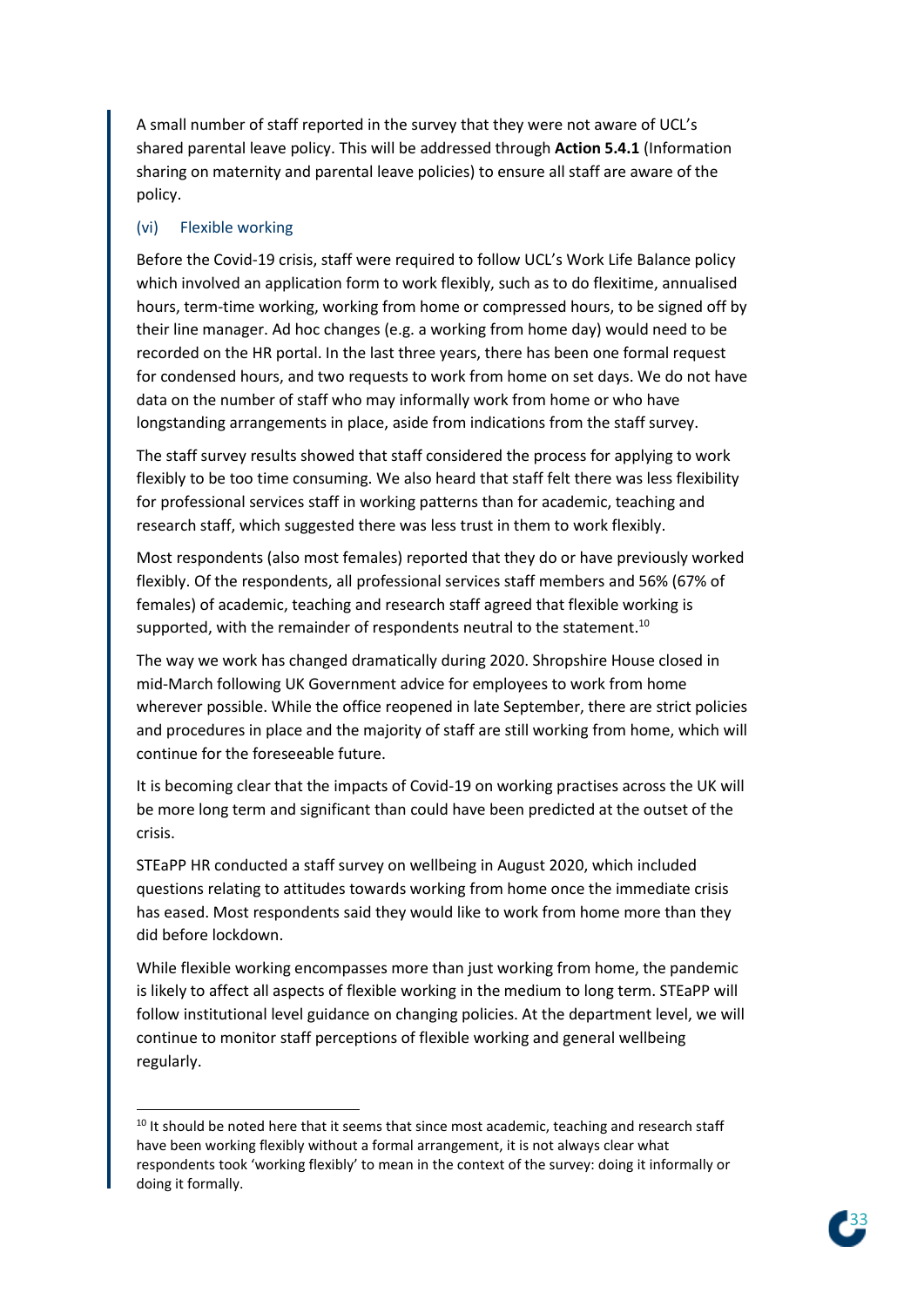Staff made numerous suggestions to improve flexible working in the survey. These included scheduled teaching (e.g. to be on the same days each week) or delivering courses in full over two weeks, sticking to core hours for departmental meetings, blocking out meeting free time (such as an afternoon per week) and more regular meetings (e.g. regular times every year rather than ad hoc). Some specific actions have been defined to address some of these issues (**Action 4.2.1** – Considering the option of block teaching; **Action 5.7.1** – Encouraging adherence to core hours).

While it is difficult to commit to actions on flexible working in the current climate, it is evident that an open and ongoing dialogue with staff on the way we work is essential. Equally, support and advice on returning to 'normal life' (such as adjusting to different working practises and concerns around when to return to the office) should be offered to all. We need an open dialogue on supporting everyone to work flexibly and addressing concerns: for example, any potential disadvantages to those working flexibly versus those doing a traditional working pattern from the office (For example, missing out on social events, networking or career enhancing opportunities). It is clear that the bureaucracy around flexible working needs to be reduced. These issues will be openly monitored and addressed through **Action 5.5.1** (Open dialogue and ongoing discussion about flexible working).

#### (vii) Transition from part-time back to full-time work after career breaks

The department aims to facilitate the possibility of part-time working, for both professional services staff and academic staff. For academics, this should not harm their careers, but rather pace the time until promotion (**Action 3.3.1** – Annual seminar on senior promotions). This may need further development in terms of policy as part of the gender equality policy work that is planned (**Action 5.1.4** – Development of departmental gender equality policy; **Action 5.1.5** – Roll out of departmental gender equality policy; **Action 5.1.6** – Review of awareness of departmental gender equality policy).

#### **5.6. Organisation and culture**

#### (i) Culture

The surveys that we carried out as part of the Athena SWAN process indicate that we are having many things right in our departmental culture, but also that some things need work. The top four words chosen by staff in the Athena SWAN staff survey to describe STEaPP were all positive. The most popular word from the list was 'supportive' with all but two respondents (1 female professional services staff, 1 non-binary academic, teaching and research staff) choosing this. This was closely followed by 'welcoming' (all professional services staff and 78% – also 78% of females – of academic, teaching and research staff). 'Inclusive' and 'happy' were selected by more than 44% of staff (in both main staff categories and by females in each staff category) too. Less positively, 38% selected 'stressful' (only females: 78% of female academic staff and 15% of female professional services staff). A proportion also feel that the department is 'cliquey' (22%, 25% of females, 28% of academic, teaching and research staff, and 33% of females in the latter staff category), competitive (16%, 20% of females, 22% of academic, teaching and research staff, and 33% of females in the latter

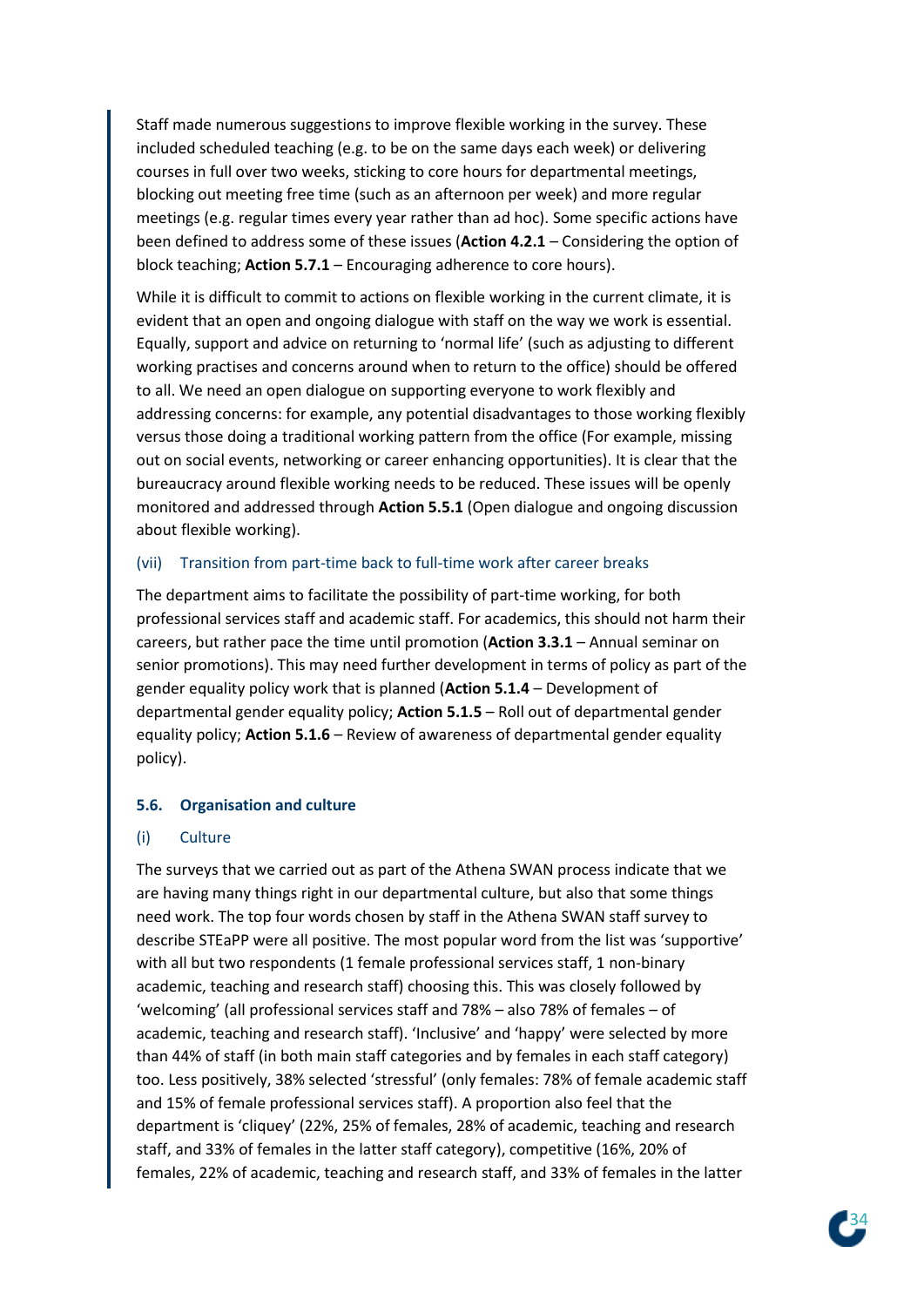staff category), and 'sexist' (13%, 20% of females, 17% of academic staff, and 33% of females in the latter staff category). It is great to see that the majority (two thirds or more) of respondents in both main staff categories (as well as of females within those categories) notice social and networking opportunities in STEaPP. This is no doubt down to initiatives like 'Think, Ink and Drink', our 'Lunch and Learn' seminars and festive celebrations. Efforts must be maintained to ensure that all staff are able to attend these types of events when they would like to.

As was discussed in Section 5.1.iii, only a small fraction of staff and students believe that the department suffers from gender equality issues that need addressing, but even having a few unhappy staff members and students is worrying. Our aim is to take very seriously the concerns of this group. Several actions are needed here: **Actions 5.1.1** (Focus groups on gender equality), **5.6.1** (Focus groups on workplace culture), **5.1.2** (Publications archive on gender equality), **5.1.3** (Annual expert speakers on gender equality, **5.3.1** (Gender awareness seminars), **5.3.2** (Fostering a feminist and decolonised approach to teaching), and **5.8.1** (Annual Athena SWAN survey).

#### (ii) HR policies

It is very concerning that about one third of respondents in both main staff categories (40% of all females, 33% of female academic, teaching and research staff) in the Athena SWAN staff survey reported being occasionally (and in one instance of a female academic, always) treated unfairly because of their gender, and an even higher proportion (47%, 50% of females, 50% of academic, teaching and research staff, and 56% of females in the latter category) observing this happening to others. As was discussed in Section 5.1.iii, this perception works both ways (females observe themselves being disadvantaged and males observe themselves being disadvantaged). Equally concerning are the respondents who reported being occasionally treated unfairly because of other protected characteristics (13%, 1 female academic, 1 female and 2 male professional services staff); 38% (40% of females, 33% of academic, teaching and research staff, and 28% of females in the latter category) reported observing this behaviour towards others.

While more than half (56%) of staff (60% of females, 56% of academic, teaching and research staff, and 67% of females in the latter category) reported that they would feel comfortable reporting instances of unfavourable treatment towards them, other said that they would not or would not know how. A higher proportion (75%, 80% of females, 72% of academic staff, 78% of females in the latter category) said they would feel comfortable reporting instances of unfavourable treatment towards other people. We need everyone to feel comfortable *and* to know how to report unfair treatment towards themselves or colleagues, in order to stamp out such behaviour.

In April 2019, STEaPP HR shared information with all staff and doctoral candidates on UCL's Report + Support tools (see [https://report-support.ucl.ac.uk\)](https://report-support.ucl.ac.uk/), that are advertised as part of the university's *Full Stop* campaign against bullying, harassment and sexual misconduct, and that also emphasise and concretise the responsibilities of line managers. However, more work is needed at the departmental level to address a larger set of concerns of unfavourable treatment. We need to work on departmental HR policies, in line with UCL HR policies, that address such concerns (**Action 5.2.1** – Finding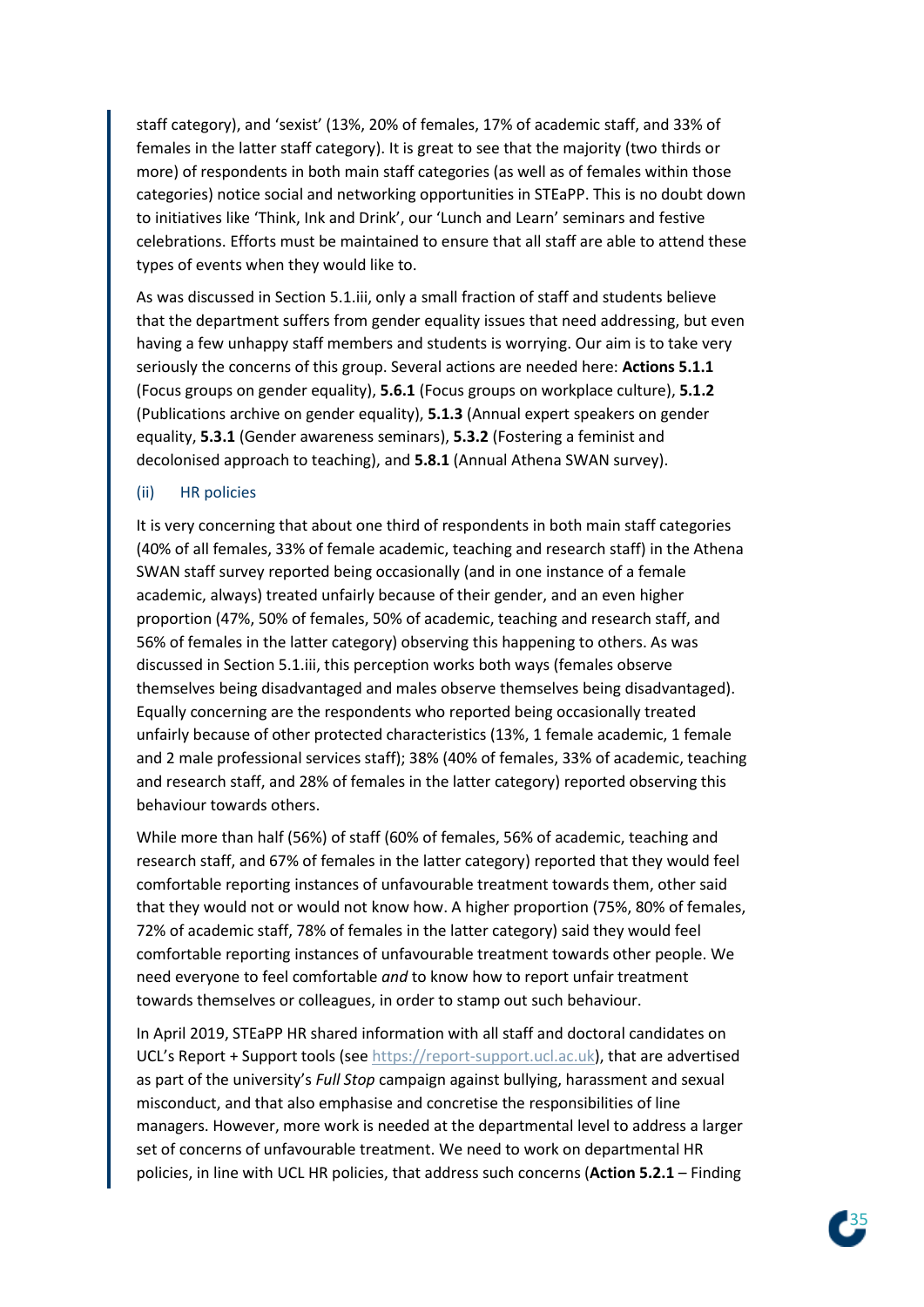out about specific gender discrimination issues; **Action 5.2.2** – Departmental guidelines for reporting gender discrimination).

#### (iii) Representation of men and women on committees

Two thirds of academic, teaching and research staff who responded to the Athena SWAN staff survey told us they sit on a committee within STEaPP (for the females this was 78%, for the males this was 50%). The implications of this self-reported difference needs further analysis in terms of the workload model (Section 5.6.v).



# **Committee Representation**

## **Figure 18. Staff membership of important departmental committees on 1 October 2020**

| Committee                    | <b>Grades of</b><br>females | <b>Grades of</b><br>males |
|------------------------------|-----------------------------|---------------------------|
| Leadership Team (core)       | 10(1x)                      | 9(1x)                     |
|                              |                             | 8(2x)                     |
| Athena SWAN SAT              | 9 (1x)                      | 10(1x)                    |
|                              | 8 (2x)                      | 9(1x)                     |
|                              | 7 (4x)                      | 8(1x)                     |
|                              |                             | 7(1x)                     |
| Teaching Committee (academic | 9 (3x)                      | 10(1x)                    |
| staff representation)        | (1x)                        |                           |

## **Table 4. Distribution of staffs' gender and grade over important departmental committees on 1 October 2020**

From Figure 18 and Table 4, it becomes clear that females are presently underrepresented in the Leadership Team, while they are well represented in other committees, such as the Athena SWAN self-assessment team and the Teaching Committee.

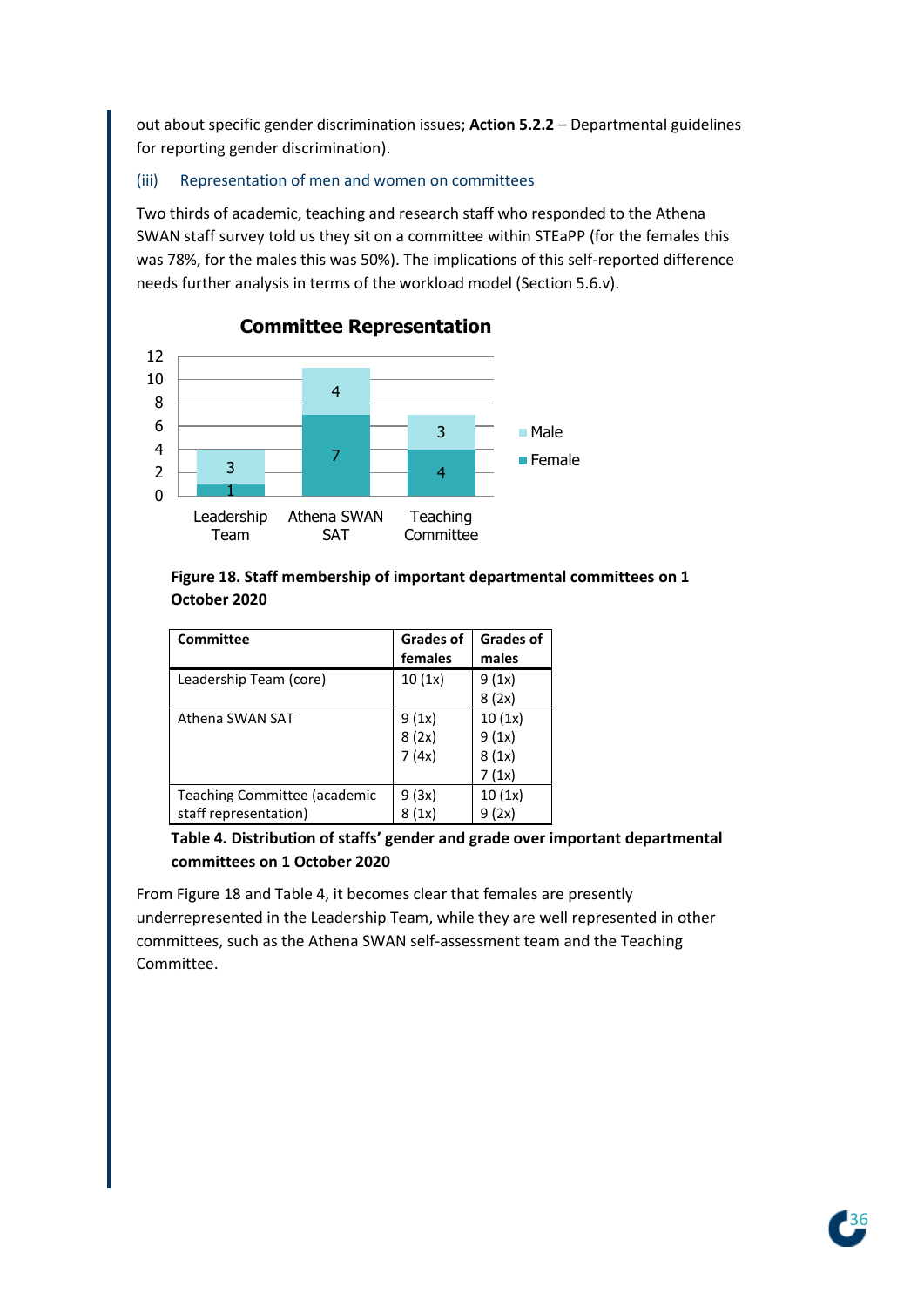



From Figure 19 it becomes clear that the present male overrepresentation in the Leadership Team core has not always be the case over the past three years. In this period, changes happened annually, with a male one-year HoD interim (2017/18) succeeded by the new HoD (female) starting in 2018, with a female departmental manager making a career move outside of the university and being replaced by males (acting up and new hire), and with academic staff members rotating in and out of temporary director roles. In October 2018, for example, males comprised 40% of the Leadership Team. At present, the Leadership Team core is mostly male (albeit with a female HoD). But changes are underway. From January 2021, with a new (female) Director of Education (Irina Brass, Associate Professor) rotating in (she is already a member of the Leadership Team as Deputy Director of Education now), and the core recently having been expanded with two female departmental EDI leads (Faculty Deputy Directors of EDI) – Sarah-Louise Quinnell, Lecturer (Teaching) and Ellie Cosgrave, Associate Professor –, the Leadership Team core is mostly female now. We do expect some stability in the Leadership Team over the next couple of years. As part of the training of academic, teaching and research staff (Section 5.4.i), reviewing their development (see Section 5.4.ii), and supporting their career progression (Section 5.4.iii), it makes sense to structurally prepare especially female talents for future Leadership Team positions (**Action 3.3** – Information about senior promotions of academics; **Action 2.1** – Staff mentoring).

#### (iv) Participation on influential external committees

Almost half (44%) of the academic, teaching and research staff respondents in the Athena SWAN staff survey hold a committee role at Faculty, School or University level (for the females this was 56%, for the males this was 38%), with all permanent grades (Lecturer to Professor) being represented. This includes participation in equality committees, such as a female Lecturer (Teaching) – Sarah-Louise Quinnell – being cochair of UCL's Disability Equality Steering Group. Academic, teaching and research staff are encouraged to participate in influential external committees by their line managers. External committee membership is considered useful in the department also for building up promotion cases.

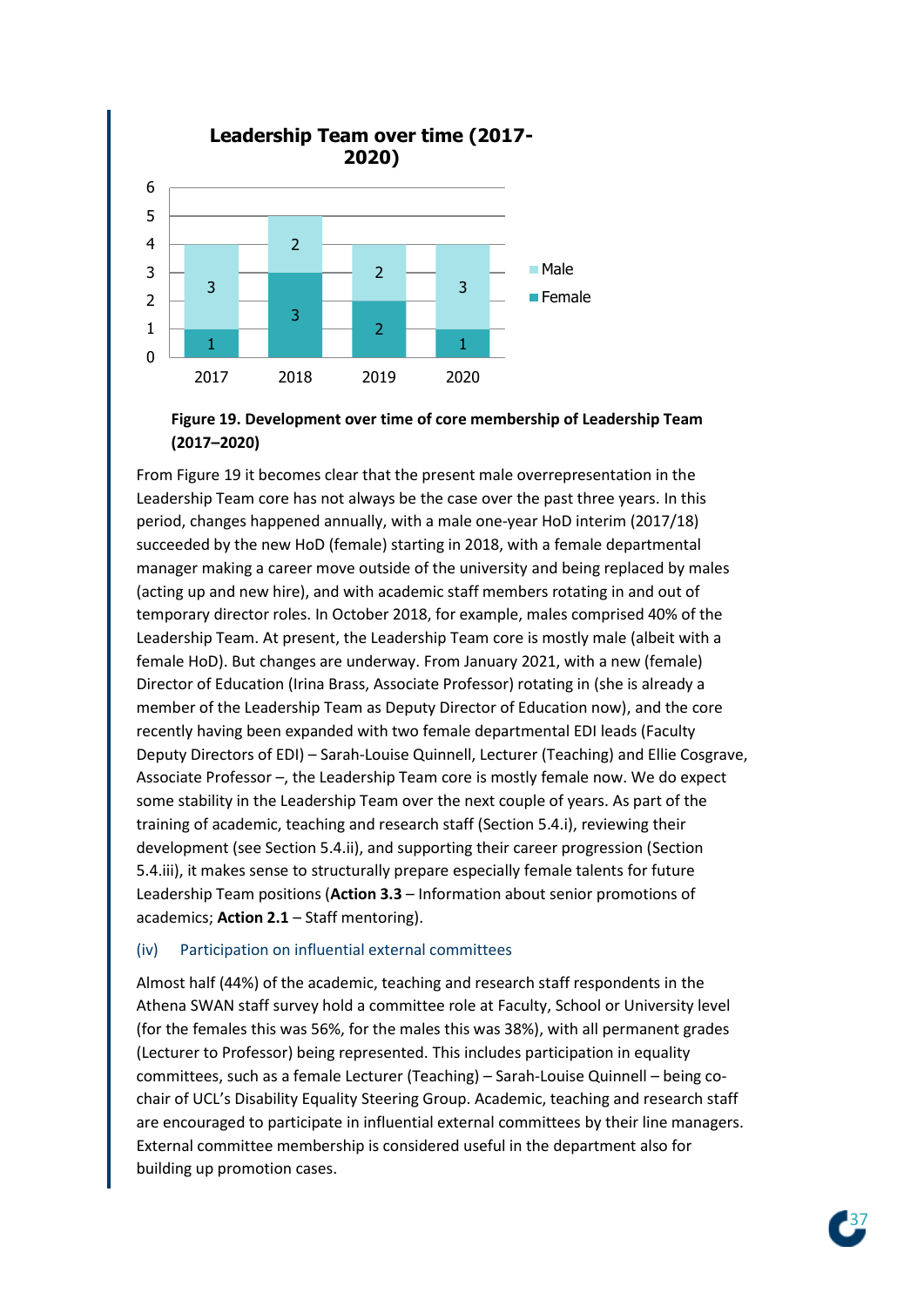## (v) Workload model

In the period under review, a new version of the teaching workload model was developed following the appointment of Adam Cooper as (now outgoing) Director of Education in September 2018. The goal was to move from an approach that lacked transparency, sufficient detail and clarity of underlying assumptions to one of 'open allocation'.

The construction of the workload policy and Excel workbook forced us to make explicit the range of demands on staff across their portfolios and attribute realistic chunks of time to complete it. This has enabled a much more open and transparent conversation about how we go about delivering teaching as well as understanding who is shouldering greater or lesser burdens. This also led to a clear statement on the 'multipliers' for teaching and rooting the choices both in reality and in relation to evidence from the few public studies on this. There have been a couple of significant iterations of the model in the last couple of years, and more are expected to come.

The development of the model has the benefit of laying a consistent metric across all staff in the allocation of teaching to see if any allocations result in consistent unfair overburdening of female and/or junior members of staff. The additional level of detail that the model demands to construct the overall workload total means that it can serve to construct reality – i.e., serve as a guide for how long certain activities should take or a member of staff is expected to take on average to delivery this part. This is a necessary part of it because staff put themselves under understandable pressure to deliver high quality teaching and may as a result spend more time than necessary in doing so. To realise this, they need to compare what time they are spending with the expected norm embedded in the model, and where they find it difficult to meet that norm do one of two things:

- 1. Gain support from the MPA coordinator on how to meet the learning outcomes in the time allocated.
- 2. Work with the director of education and MPA co-ordinator to propose an amendment to the workload model so that a better balance is struck, and better norm presented in the model.

The workload model includes indicators for gender equality.

The female/male differences as measured by the workload model are small and fluctuate in sign from year to year. This of course does not mean that differences that are sometimes perceived are not real, hence the need for action on this point (**Action 4.1.1** – Annual review of gender differences in workload; **Action 4.1.2** – Team-wide discussions about workload allocation; **Action 4.1.3** – Review of workload model assumptions). Where there are issues of over-commitment or under-performance (from both female and male teaching staff), these should be addressed, as has already been mentioned above. In addition, as far as mitigating over-commitment by young female academics is concerned, we are undertaking **Actions 2.1.1** (Approach to mentoring) and **3.3.1** (Annual seminar on senior promotions).

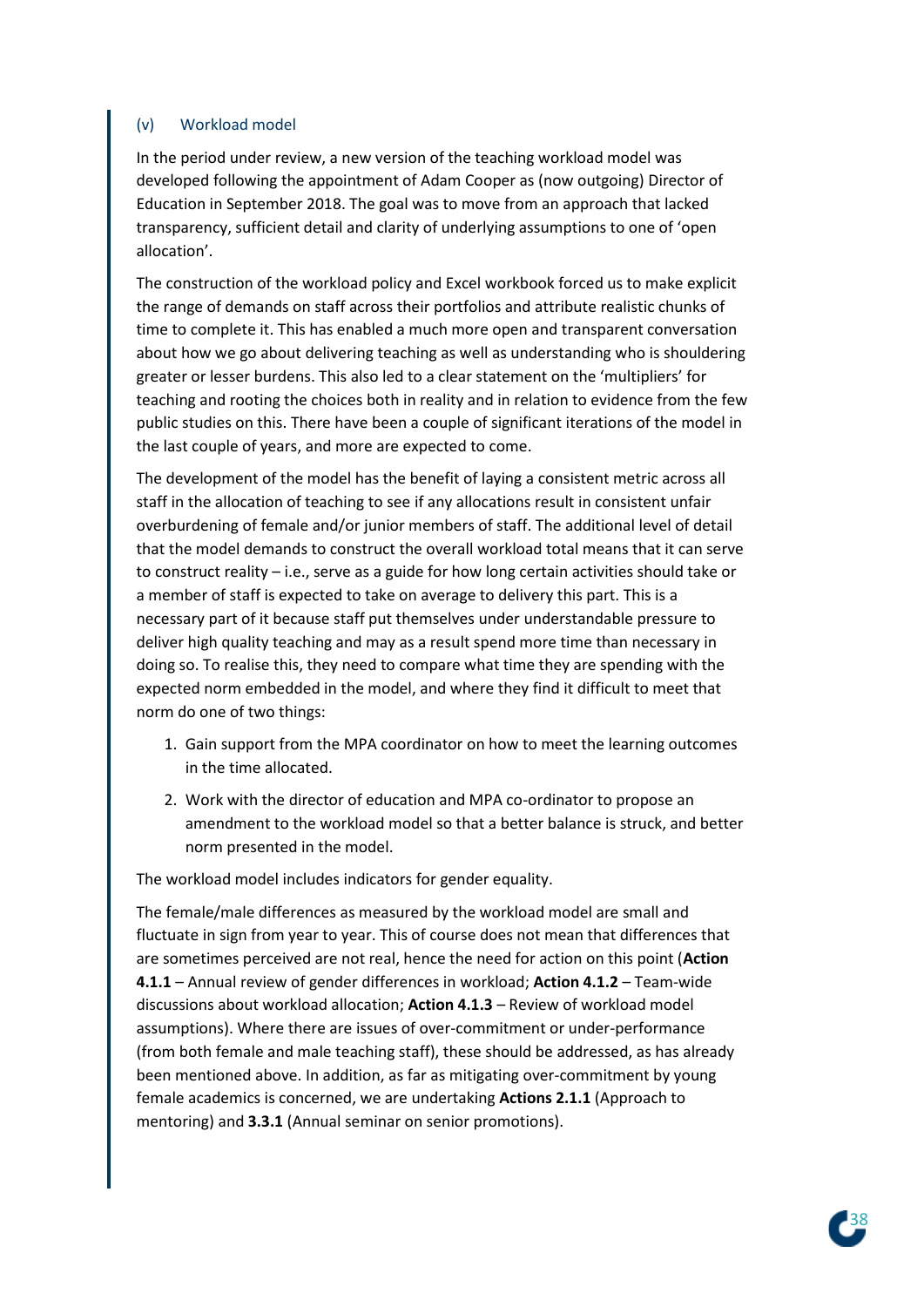#### (vi) Timing of departmental meetings and social gatherings

In the Athena SWAN staff survey, 66% of respondents (75% of females, 67% of academic, teaching and research staff, and 78% of females in the latter category) agreed that departmental meetings are held at times they are able to attend. All staff agreed or were neutral towards the statement that departmental meetings should be held between 10am– 4pm. Positively, most staff agreed that meetings in STEaPP were held during these hours either all of the time (31%, 30% of females, 39% of academic, teaching and research staff, and 33% of females in the latter category) or most of the time (63%, 60% of females, 61% of academic, teaching and research staff, and 67% of females in the latter category). Still, academics in the department have been making the request for more structured timetabling (and less irregularity) of meetings to protect certain days/times for activities that require no interruptions (**Action 5.7.1** – Encouraging adherence to core hours).

#### (vii) Visibility of role models

From the Athena SWAN student survey, we learned that many students appreciated the presence of a number of female role models that they see within the department. Care is taken to ensure diversity in its broadest sense in visible roles. However, more use could be made of these role models and (female) role models from outside the department (**Action 1.1** – Student's career preparation; **Action 1.1.1** – PGT career seminars; **Action 1.1.3** – Gender-balanced career panels; **Action 1.2.3** – Monitoring exposure to female role models).

The departmental news page on the website showcases the achievements of individuals and projects from the department. Staff members can self-nominate stories to the STEaPP Communications team, and also be approached by the team for content. News stories have highlighted a gender diverse crowd, as well as acknowledged the work of early and later stage career achievements. A recurring topic is 'Spotlight on…[a STEaPP staff member]'. These features are used to highlight the career and personal progression of STEaPP staff, and focus on motivations, inspirations, and influences, as well as providing advice to students.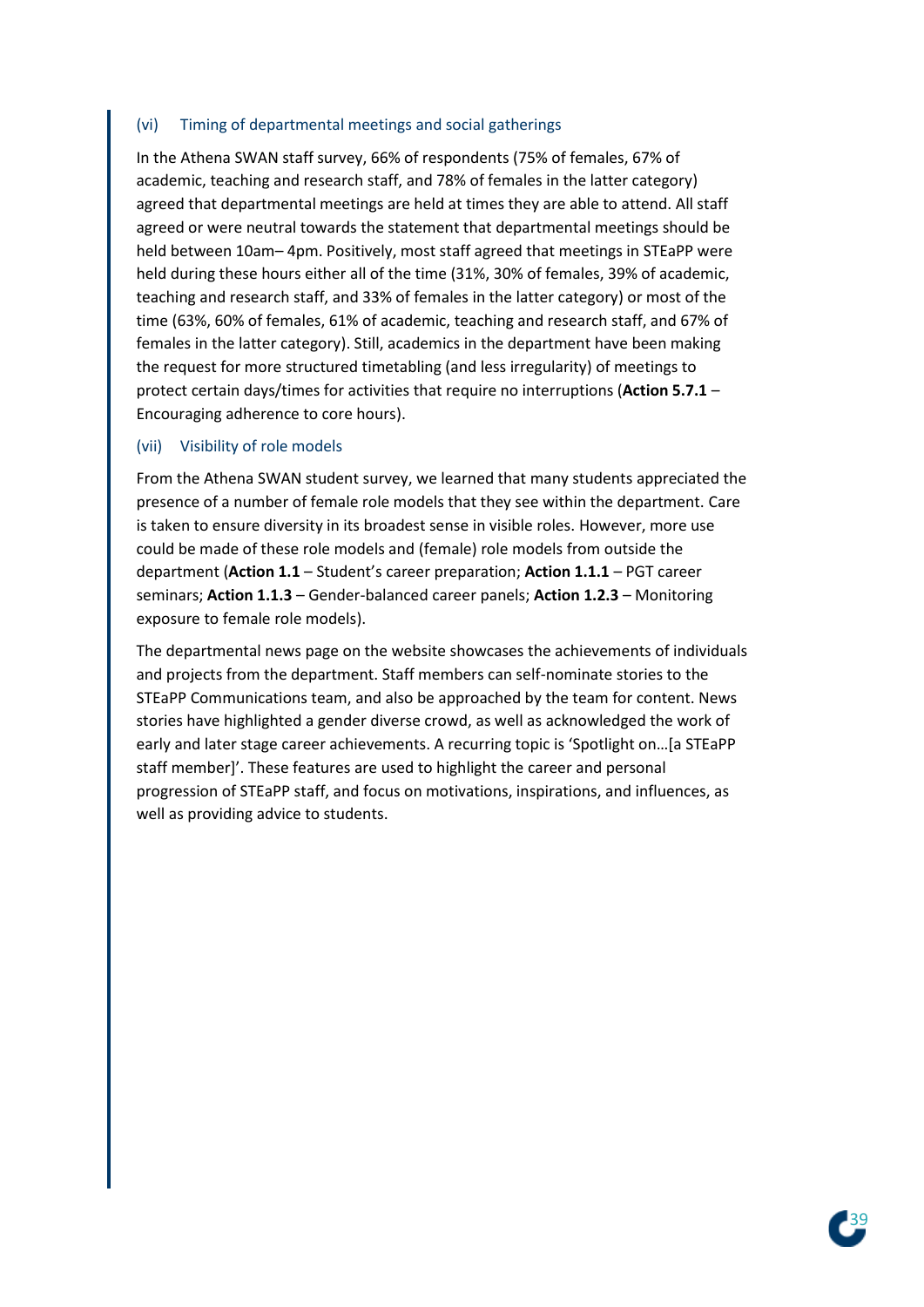

#### Spotlight on... Dr Sarah Quinnell

Dr Sarah Quinnell is a Senior Teaching Fellow in UCL STEaPP **10 August 2020** 



Spotlight on... Dr Jenny McArthur Dr Jenny McArthur is Lecturer in Urban Infrastructure and Public Policy in UCL STEaPP 22 July 2020



STEaPP Spotlight on... Associate Professor Julius Mugwagwa 6 July 2020



STEaPP Spotlight on... Associate Professor Ellie Cosgrave 24 June 2020

#### (viii) Outreach activities

The department has a variety of outreach activities, among which is the STEaPP Seminar Series. We have sought to elevate a diverse range of speakers in this series over the past period.

For example, the 'Meet the Policymaker' sessions target UCL Engineering researchers to give them a professional development opportunity to hear from policy professionals and how to get involved in policy making. The impact of having in-house advice on working with policymakers has resulted in the elevation of early-career researchers into positions of influence within Westminster.

As public policy is not a common subject taught in a UK school environment, the department's outreach formally centres on outreach to other research students, government bodies, NGOs, think-tanks and the general public. Academic and Professional Services staff contribute to written communication outputs on the STEaPP website (for instance, snapshots of analysis, commentary and research in response to the coronavirus pandemic in the media and on the STEaPP Blog).

The STEaPP Blog is a hub for researchers and students to share their opinion, latest research news and thought leadership pieces. Staff members self-nominate ideas for content. The tone of the blog is more targeted towards a public and early-career student audience, and explains in more detail the processes and journeys undertaken by research students and staff.

(Section word count: 6,000)

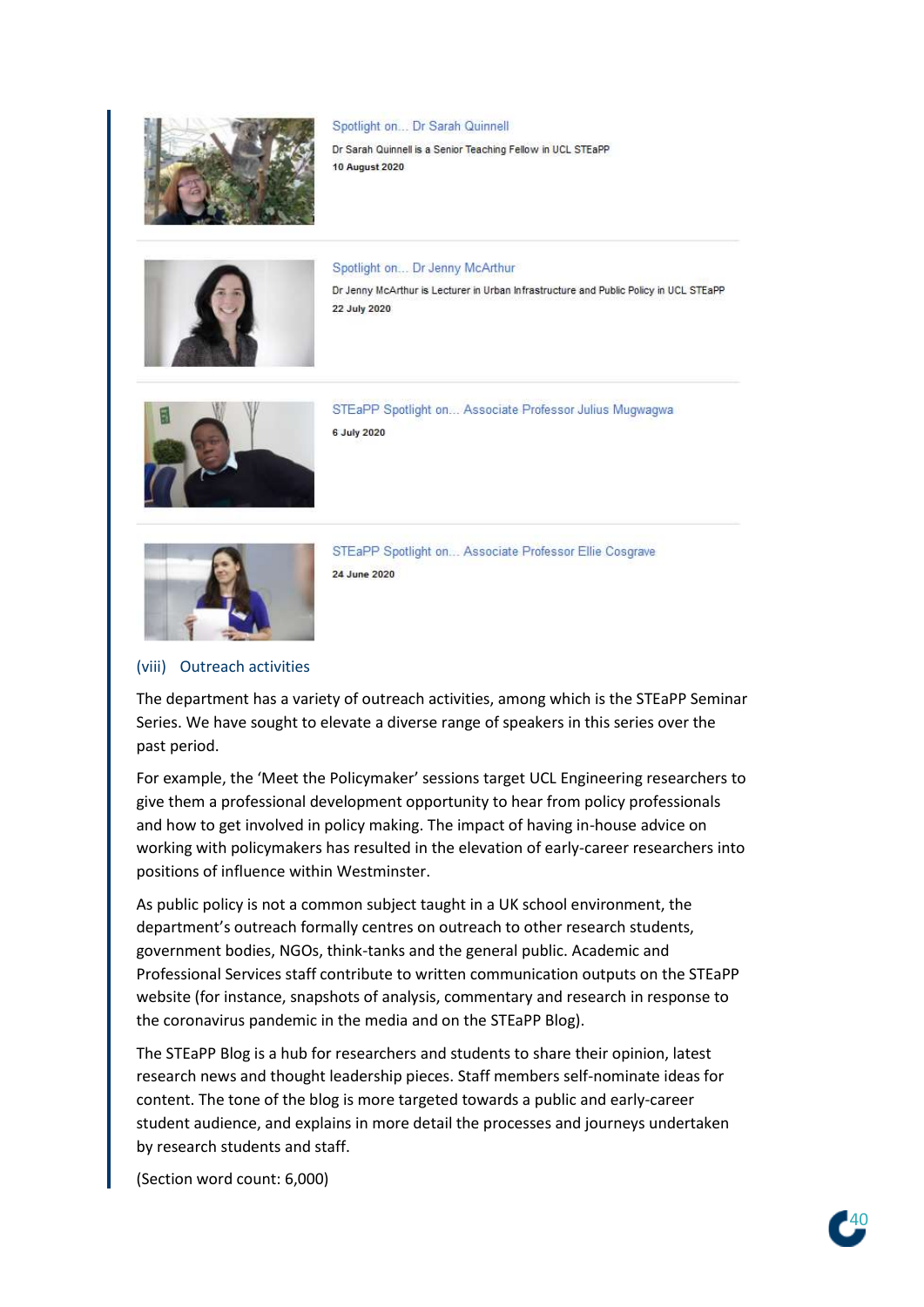## **7. FURTHER INFORMATION**

We here provide a very brief analysis of staff data and key career transition points for professional services staff (not required for Bronze application).

#### **Professional and support staff data**



#### (i) Professional and support staff by grade and gender

**Figure 20. Numbers of professional services staff in 2020 (October 1st as census date)** 

At present, 85% of professional services staff are female.

(ii) Professional and support staff leavers by gender and full/part-time status



# **Figure 21. Numbers of professional services staff leaving UCL employment in the period 2017–2020, according to full-time or part-time**

Over the last three years, six STEaPP professional services staff members left UCL; proportionally a larger fraction of males left, but the numbers are too small to attach any meaning to this.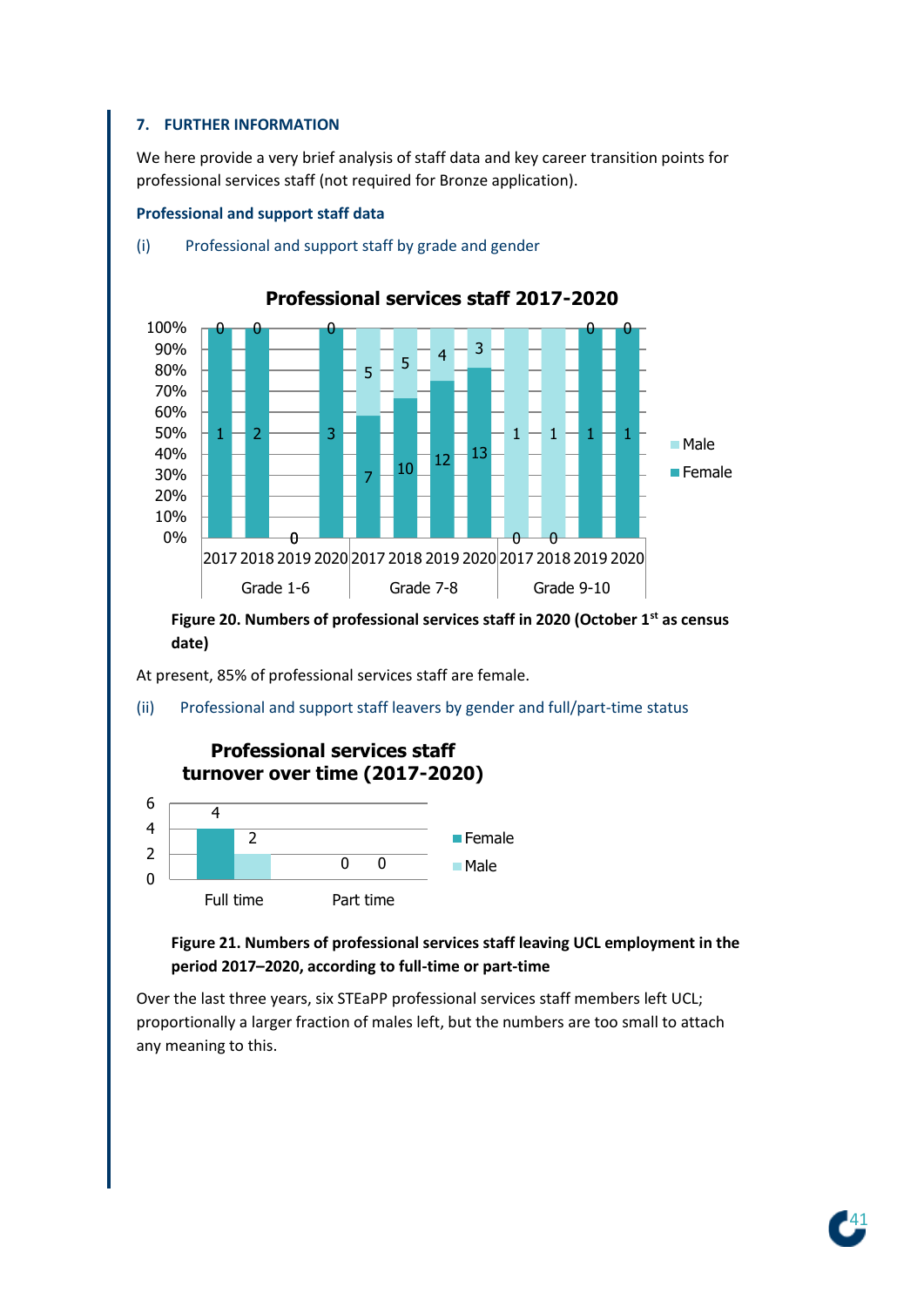#### **Key career transition points: professional and support staff**

(i) Recruitment



# **Recruitment professional services staff 2016-2019**

# **Figure 22. Numbers of applications, interviews and appointments for professional services staff posts from 2016–2019**

The recruitment data for professional services staff shown in Figure 22 feature a strong increase in the proportion of females when moving from interviews to appointments in the most recent year of data (but note: there is *no* change from applications to interviews). Given that this is true for one year and the numbers are small, it is hard to draw conclusions from this. Still, it would be good to have more precise knowledge also of the gender balance of recruitment panels for professional services panels (**Action 3.1.1** – Collecting and storing data on recruitment panels; **Action 3.1.2** – Aiming for gender balance in recruitment panels; **Action 3.1.3** – Reviewing gender neutrality of recruitment panels).

## (ii) Induction

All new starters at UCL nowadays are obliged to follow an online unconscious bias training. In addition, we will organise dedicated trainings for the department (**Action 3.2.1** – Reviewing and mandating suitable training for tackling gender equality and wider EDI issues; **Action 3.2.2** – Additional mandatory EDI-focused department-wide trainings).

## (iii) Promotion

Promotion for professional services works differently than for academic, teaching and research staff. Virtually the only way to progress to the higher grades is by applying to jobs that have been advertised, either within or outside the department, or of course outside of UCL. For action, see below under 'Career development', under iii.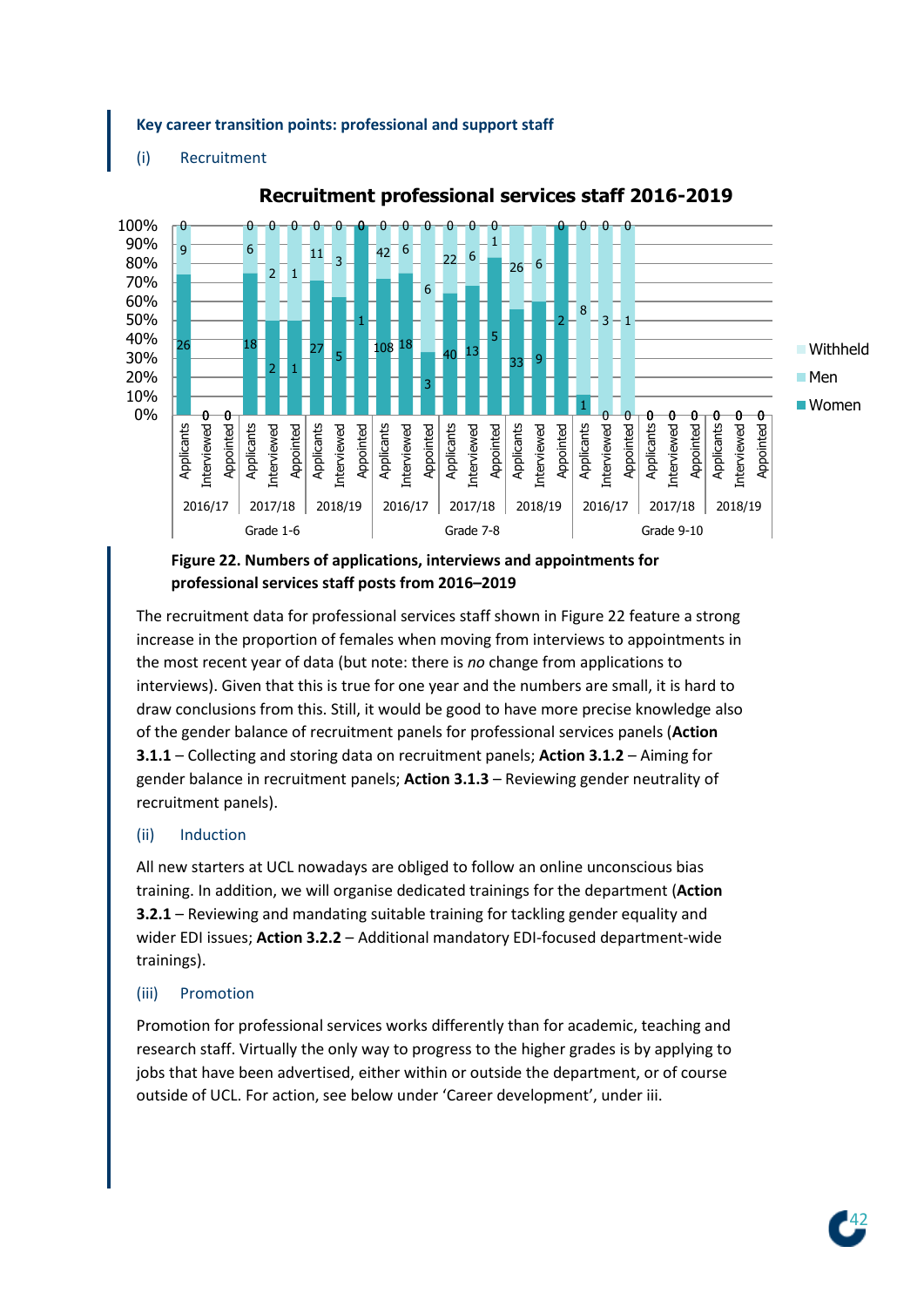#### **Career development: professional and support staff**

# (i) Training

As remarked under 5.3.i, the department's People and Enablers Sub Strategy has 'Learning' as one of its objectives: to enable all our people (that is, including professional services staff) to grow and progress for the benefit of STEaPP and themselves. One of the important Learning themes for professional services staff is to offer high quality professional development also for this category of staff in the department, with an emphasis on career pathways in the context of UCL 'Transforming Our Professional Services' – TOPS programme.<sup>11</sup>

## (ii) Appraisal/development review

Annual appraisals are held with all staff in the department; this includes professional services staff. A specific new action is foreseen to stimulate mentoring, for all staff in the department (**Action 2.1.1** – Approach to mentoring).

#### (iii) Support given to professional and support staff for career progression

This clearly warrants action (**Action 3.4.1** – Getting a clear view on career opportunities in professional services; **Action 3.4.2** – Annual seminar on career opportunities in professional services; **Action 3.4.3** – Career progression in annual appraisals of professional services staff).

(Section word count: 410)



<sup>11</sup> [https://www.ucl.ac.uk/transforming-our-professional-services.](https://www.ucl.ac.uk/transforming-our-professional-services)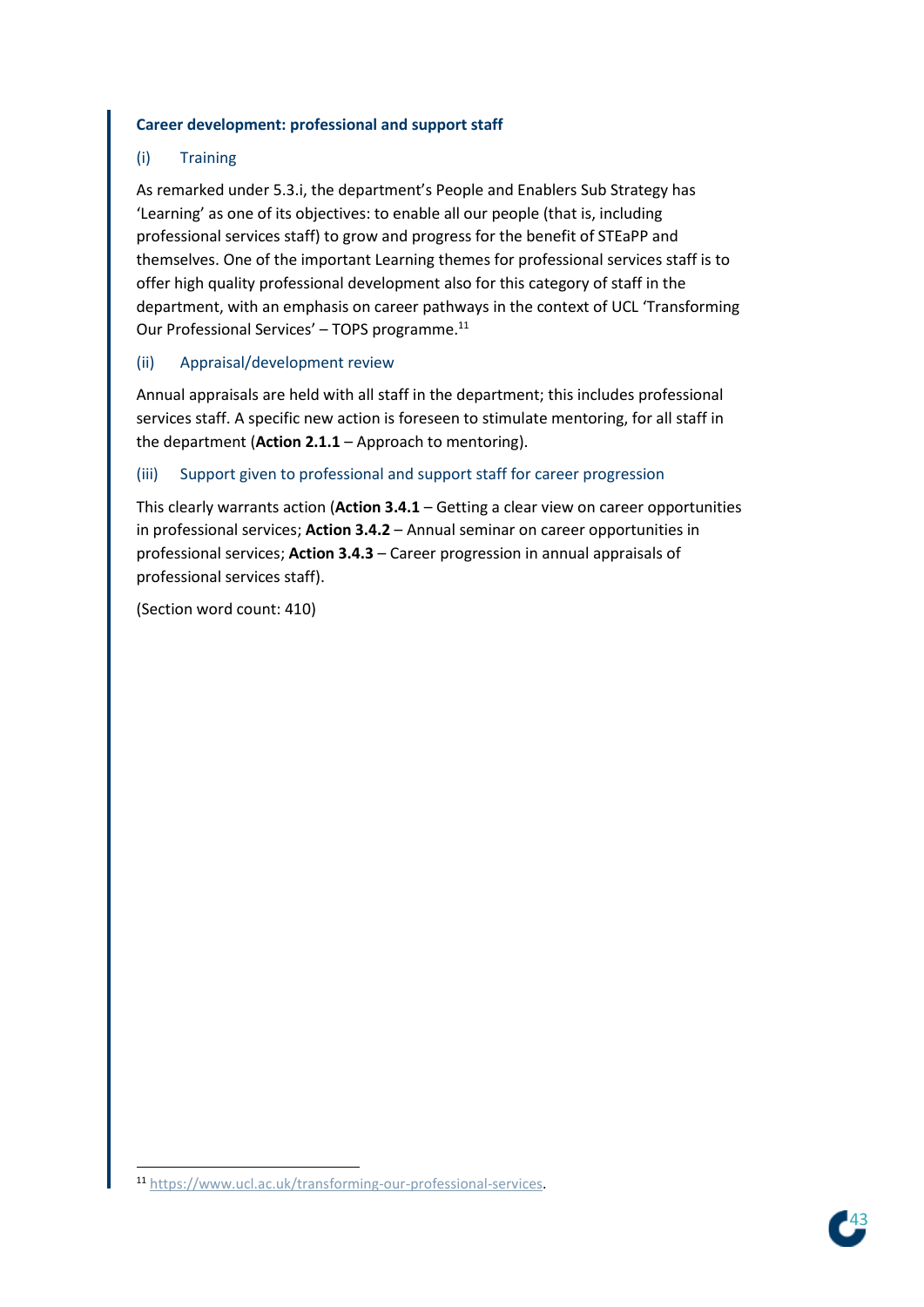# **ACTION PLAN**

**Priority ranking** of clusters of actions is given in three levels: **\*\*** (top level), **\***, no star

|               | <b>Rationale and</b><br><b>Objective</b>                                                               | <b>Action</b>                                                                                                                                                                                                      | <b>Timescale</b>        | <b>Accountability</b><br>(SAT member) | <b>Responsibility</b>                                                                                                | <b>Success Measures</b>                                                                                                                |
|---------------|--------------------------------------------------------------------------------------------------------|--------------------------------------------------------------------------------------------------------------------------------------------------------------------------------------------------------------------|-------------------------|---------------------------------------|----------------------------------------------------------------------------------------------------------------------|----------------------------------------------------------------------------------------------------------------------------------------|
|               |                                                                                                        |                                                                                                                                                                                                                    | 1. Support for students |                                       |                                                                                                                      |                                                                                                                                        |
| 1.1<br>$\ast$ | The department is not<br>focusing enough                                                               | 1.1.1 Organise career seminars for PGT<br>(MPA) candidates                                                                                                                                                         | Mar 2021                | [anonymised]                          | MPA coordinator                                                                                                      | At least 50% females on<br>90% of the panels and at                                                                                    |
|               | attention on students'<br>future careers, which<br>may lead to a loss of                               | 1.1.2 Organise career seminars for PGR<br>(PhD and DPA) candidates                                                                                                                                                 | Apr 2022                | [anonymised]                          | DTP lead                                                                                                             | least 25% females on<br>100% of the panels                                                                                             |
|               | women for future<br>careers within the                                                                 | 1.1.3 Ensure that all career panels going<br>forward have a balanced male/female ratio                                                                                                                             | Mar 2021                | [anonymised]                          | MPA coordinator and<br>DTP lead                                                                                      | More than 75% of<br>students (each gender)<br>providing positive                                                                       |
|               | academic area of<br>STEaPP.<br>Objective: To prepare<br>students for the next<br>step in their career, | 1.1.4 Explore the introduction of activities<br>to connect PGT (MPA) candidates with<br>policy advisers at the Royal Academies, the<br>Royal Society, and in the Government to<br>meet once every couple of months | Sep 2022                | [anonymised]                          | Director of Education                                                                                                | feedback on the attention<br>spent on their careers in<br>annual Athena SWAN<br>survey                                                 |
|               | paying particular<br>attention to the<br>advancement of women                                          | 1.1.5 Connect PGT (MPA) candidates<br>potentially interested in an academic<br>career with PGR (PhD/DPA) candidates and<br>academics within and without STEaPP                                                     | Jan 2022                | [anonymised]                          | DTP lead                                                                                                             |                                                                                                                                        |
|               |                                                                                                        | 1.1.6 Better prepare and guide PGR (PhD<br>and DPA) candidates who teach on the<br>MPA, by producing a departmental PGTA<br>policy as part of the scheduled MPA review,                                            | May 2021                | [anonymised]                          | MPA coordinator and<br>Director of Education for<br>leading the MPA review<br>and communication;<br>module leads and | More than 75% of PGT<br>(PhD/DPA) students (each<br>gender) providing positive<br>feedback on the attention<br>spent on preparing them |

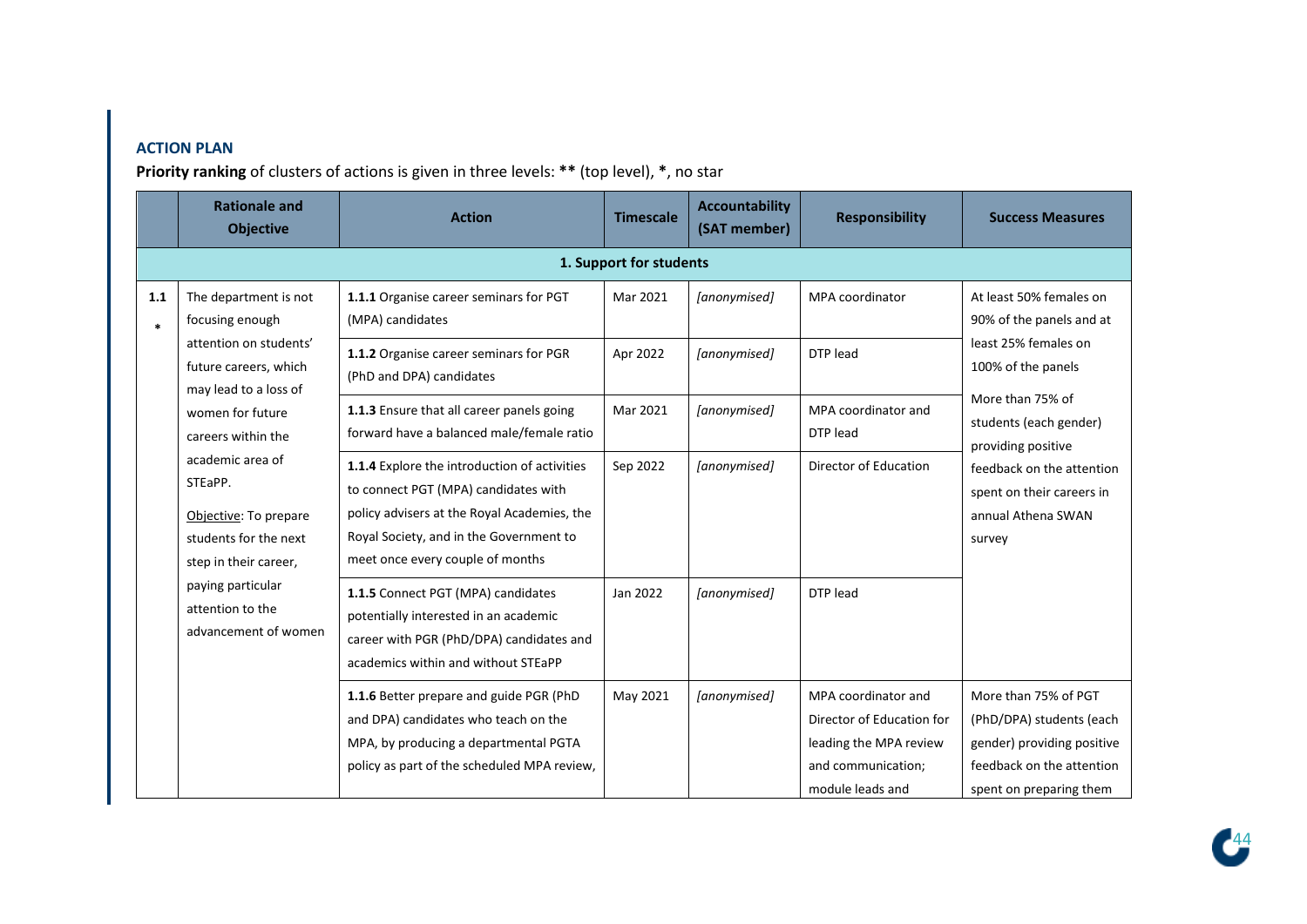|               | <b>Rationale and</b><br><b>Objective</b>                                                                                                                                                                                                                                                                        | <b>Action</b>                                                                                                                                                                                                                                                                                                                                                                                                                                                                                                               | <b>Timescale</b>     | <b>Accountability</b><br>(SAT member) | <b>Responsibility</b>                                                                                                               | <b>Success Measures</b>                                                                                                                                                                                                                                                                             |
|---------------|-----------------------------------------------------------------------------------------------------------------------------------------------------------------------------------------------------------------------------------------------------------------------------------------------------------------|-----------------------------------------------------------------------------------------------------------------------------------------------------------------------------------------------------------------------------------------------------------------------------------------------------------------------------------------------------------------------------------------------------------------------------------------------------------------------------------------------------------------------------|----------------------|---------------------------------------|-------------------------------------------------------------------------------------------------------------------------------------|-----------------------------------------------------------------------------------------------------------------------------------------------------------------------------------------------------------------------------------------------------------------------------------------------------|
|               |                                                                                                                                                                                                                                                                                                                 | and by actively communicating and<br>implementing it                                                                                                                                                                                                                                                                                                                                                                                                                                                                        |                      |                                       | Director of Education for<br>implementation                                                                                         | for teaching in annual<br>Athena SWAN survey                                                                                                                                                                                                                                                        |
| 1.2<br>$\ast$ | There is a risk that the<br>female ratio of students<br>stays below the target of<br>55% and that female<br>students do not fully<br>associate themselves<br>and their future with the<br>area of STEaPP.<br>Objective: To expose<br>potential applicants (as<br>well the students<br>throughout their studies) | 1.2.1 As soon as the 2020/21 (a Covid-19<br>affected year) student recruitment data are<br>available, the PGT (MPA) female ratio<br>(which had dropped to 52% for enrolments<br>for 2020/21) will be compared with earlier<br>years for applications, offers and<br>acceptances as well, in order to examine<br>possible underlying causes for the decline,<br>which may lead to stepping up the efforts<br>on actions 1.2.2 and 1.2.3, or a discussion<br>on additional actions<br>1.2.2 Produce videos for STEaPP website | Mar 2021<br>Sep 2021 | [anonymised]<br>[anonymised]          | SAT<br>Communications and                                                                                                           | Multi-year average of<br>female ratio of students<br>above 55%<br>At least 50% females on<br>90% of speaker panels and<br>guest speaker slots and at<br>least 25% females on<br>100% of the panels<br>More than 75% of<br>students (each gender)<br>providing positive<br>feedback in annual Athena |
|               | to female role models                                                                                                                                                                                                                                                                                           | where female staff and students from<br>STEaPP talk about their experiences at<br><b>STEaPP</b><br>1.2.3 Perform the required monitoring for<br>meeting this objective by producing<br>statistics on exposure of potential<br>applicants and students to male/female<br>teaching staff; stories and videos on the                                                                                                                                                                                                           | Sep 2021             | [anonymised]                          | <b>Marketing Manager</b><br>Communications and<br>Marketing Manager for<br>website and Module<br>leads and Director of<br>Education | SWAN survey on their<br>exposure to female role<br>models as teachers and<br>speakers                                                                                                                                                                                                               |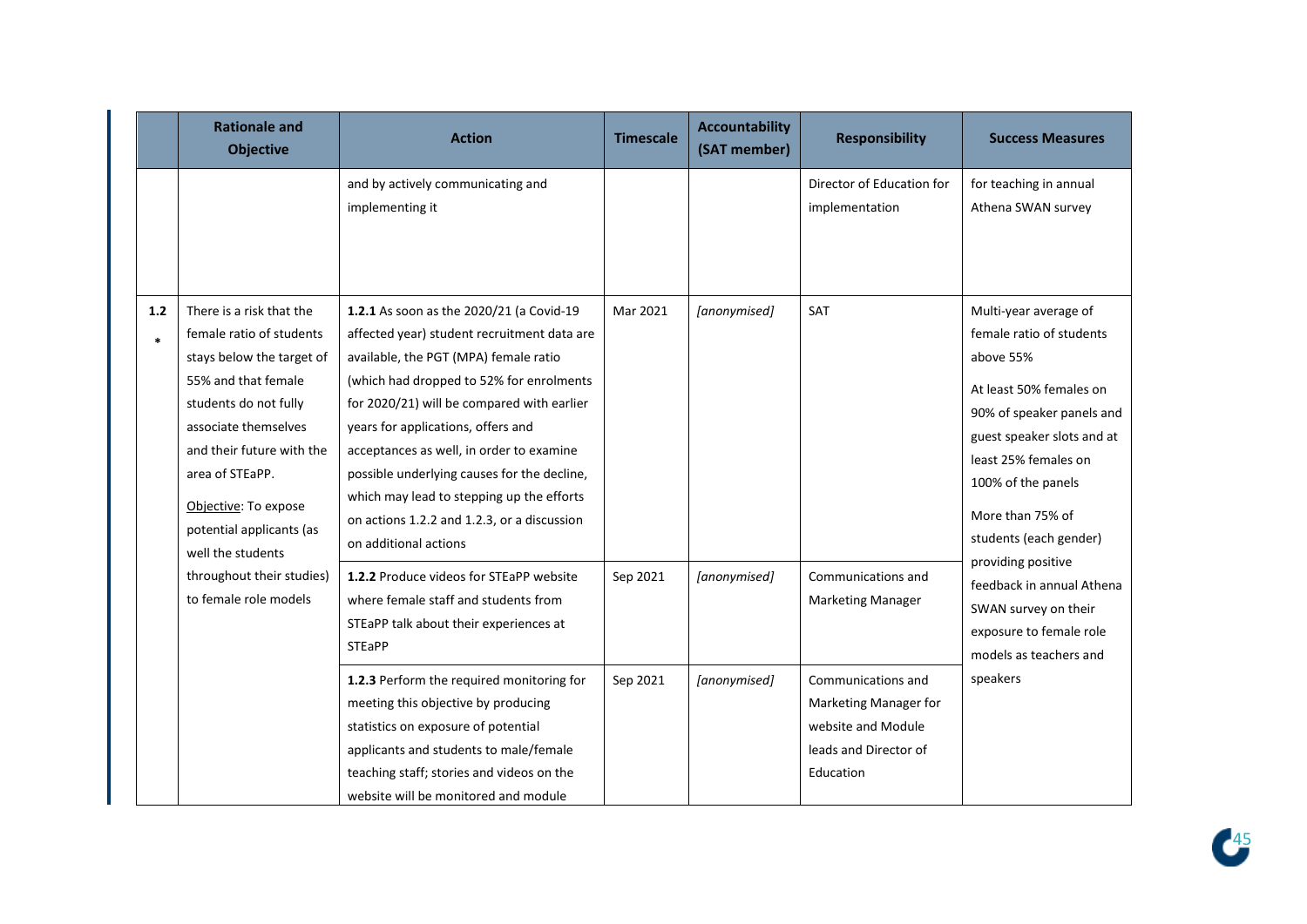|        | <b>Rationale and</b><br><b>Objective</b> | <b>Action</b>                                        | <b>Timescale</b> | <b>Accountability</b><br>(SAT member) | <b>Responsibility</b>     | <b>Success Measures</b> |
|--------|------------------------------------------|------------------------------------------------------|------------------|---------------------------------------|---------------------------|-------------------------|
|        |                                          | leads will be required to keep a log of the          |                  |                                       |                           |                         |
|        |                                          | gender balance of speaker panels and of              |                  |                                       |                           |                         |
|        |                                          | guest speakers (from within and without              |                  |                                       |                           |                         |
|        |                                          | STEaPP) in their modules, which are                  |                  |                                       |                           |                         |
|        |                                          | reported annually to the Director of                 |                  |                                       |                           |                         |
|        |                                          | Education, HoD and SAT (these reports                |                  |                                       |                           |                         |
|        |                                          | should also include reasons why gender               |                  |                                       |                           |                         |
|        |                                          | balance was not deemed possible in                   |                  |                                       |                           |                         |
|        |                                          | particular cases)                                    |                  |                                       |                           |                         |
|        |                                          | 2. Support for staff at key career transition points |                  |                                       |                           |                         |
| 2.1    | Staff are asking for                     | 2.1.1 Discuss the desirability of and options        | Apr 2022         | [anonymised]                          | Line managers and HR &    | Positive feedback from  |
| $\ast$ | introduction of a                        | for mentoring (by mentors from inside and            |                  |                                       | <b>Facilities Officer</b> | staff about mentoring   |
|        | mentoring scheme,                        | outside the department, including                    |                  |                                       |                           | opportunities (annual   |
|        | which may particularly                   | honorary and visiting staff) in appraisal and        |                  |                                       |                           | Athena SWAN survey)     |
|        | assist female early-                     | line management meetings; this pertains to           |                  |                                       |                           |                         |
|        | career academic,                         | all staff, including professional services           |                  |                                       |                           |                         |
|        | teaching and research                    | staff - priority will be given to early-career       |                  |                                       |                           |                         |
|        | staff in their career                    | academic, teaching and research staff                |                  |                                       |                           |                         |
|        | transitions.                             | 2.1.2 Organise training for mentors and              | Jun 2022         | [anonymised]                          | Non-Executive Director,   |                         |
|        | Objective: To develop a                  | mentees - priority will be given to early-           |                  |                                       | Leadership Team and       |                         |
|        | consistent departmental                  | career academic, teaching and research               |                  |                                       | Departmental Manager      |                         |
|        | approach to mentoring,                   | staff                                                |                  |                                       |                           |                         |
|        | drawing on existing                      |                                                      |                  |                                       |                           |                         |
|        | resources within UCL                     |                                                      |                  |                                       |                           |                         |

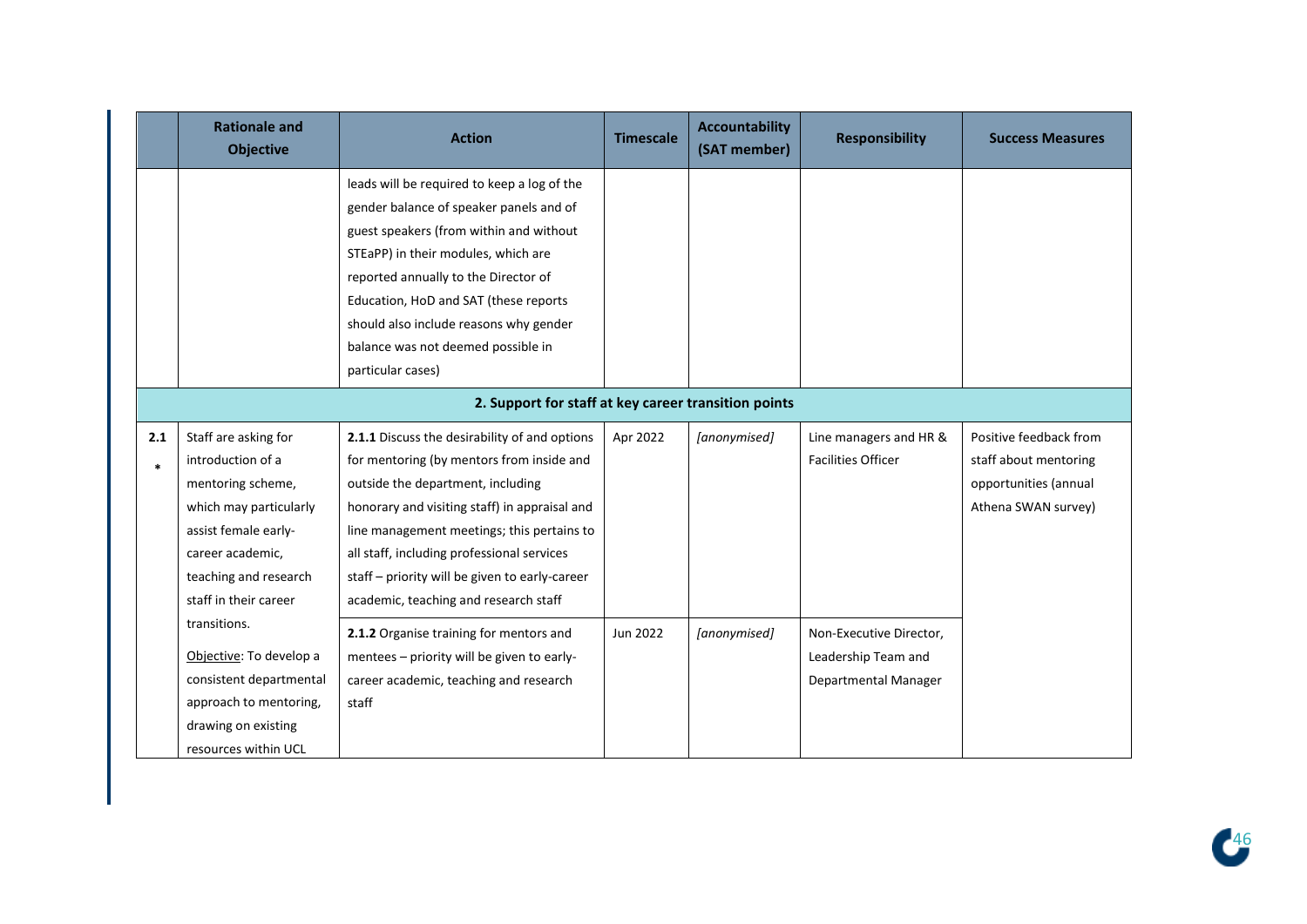|               | <b>Rationale and</b><br><b>Objective</b>                                                                                                                                                                                                                         | <b>Action</b>                                                                                                                                                                      | <b>Timescale</b>     | <b>Accountability</b><br>(SAT member) | <b>Responsibility</b>                           | <b>Success Measures</b>                                                    |
|---------------|------------------------------------------------------------------------------------------------------------------------------------------------------------------------------------------------------------------------------------------------------------------|------------------------------------------------------------------------------------------------------------------------------------------------------------------------------------|----------------------|---------------------------------------|-------------------------------------------------|----------------------------------------------------------------------------|
|               | and the Faculty of<br><b>Engineering Sciences</b>                                                                                                                                                                                                                |                                                                                                                                                                                    |                      |                                       |                                                 |                                                                            |
| 2.2<br>$\ast$ | There is a risk that<br>gendered critiques in<br>course feedback will<br>affect female career<br>perspectives<br>Objective: To ensure that<br>early-career academic,<br>teaching and research<br>staff are not assessed on<br>the basis of gendered<br>critiques | 2.2.1 Moderate student course feedback to<br>remove gendered critiques, in addition to<br>educating students on doing course<br>feedback (done in conjunction with Action<br>5.3.1 | Mar 2021             | [anonymised]                          | MPA coordinator                                 | No gendered critiques in<br>shared student course<br>feedback              |
|               |                                                                                                                                                                                                                                                                  | 3. Recruitment, promotion and retention                                                                                                                                            |                      |                                       |                                                 |                                                                            |
| 3.1<br>$\ast$ | The department does<br>not collect data on<br>recruitment panels;<br>there is a risk for any                                                                                                                                                                     | 3.1.1 Collect and store data on recruitment<br>panel composition (all panels, including for<br>temporary workers, e.g. Unitemps)<br>3.1.2 Aim for gender balance in the            | Jun 2021<br>Jun 2021 | [anonymised]<br>[anonymised]          | HR & Facilities Officer<br>Recruitment managers | Parity (50:50) on average,<br>90% of panels within<br>40:60 to 60:40 range |
|               | gender imbalance going<br>unnoticed.<br>Objective: To ensure<br>gender balance in                                                                                                                                                                                | composition of recruitment panels<br>3.1.3 Review the gender neutrality of                                                                                                         | Apr 2022             | [anonymised]                          | and HR & Facilities<br>Officer<br>SAT           |                                                                            |
|               | recruitment panels                                                                                                                                                                                                                                               | STEaPP's recruitment panels                                                                                                                                                        |                      |                                       |                                                 |                                                                            |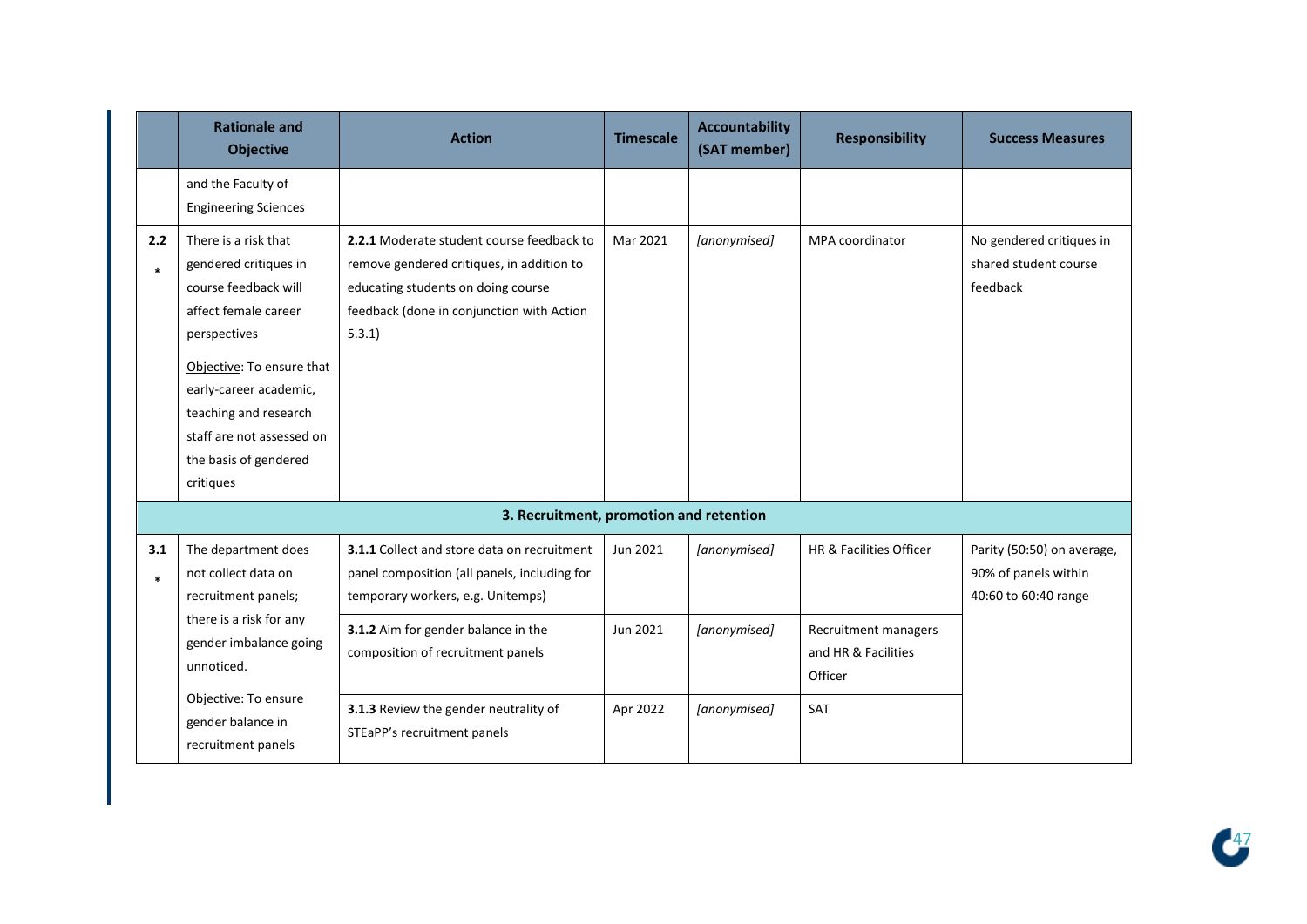|               | <b>Rationale and</b><br><b>Objective</b>                                                                                                                                                                                                                            | <b>Action</b>                                                                                                                                                                                                                                     | <b>Timescale</b> | <b>Accountability</b><br>(SAT member) | <b>Responsibility</b> | <b>Success Measures</b>                                                                                            |
|---------------|---------------------------------------------------------------------------------------------------------------------------------------------------------------------------------------------------------------------------------------------------------------------|---------------------------------------------------------------------------------------------------------------------------------------------------------------------------------------------------------------------------------------------------|------------------|---------------------------------------|-----------------------|--------------------------------------------------------------------------------------------------------------------|
| 3.2<br>$\ast$ | Unconscious bias and<br>behaviours that affect<br>EDI may be present in<br>decision-making within<br>the department<br>(relevant to recruitment,                                                                                                                    | 3.2.1 Conduct a review of the evidence on<br>the effectiveness of unconscious bias<br>training for tackling gender equality and<br>wider EDI issues. If suitable training is<br>identified, this will be mandated for staff in<br>the department. | Jan 2022         | [anonymised]                          | Departmental Manager  | No biases flagged in<br>annual Athena SWAN<br>survey                                                               |
|               | promotion and<br>retention).<br>Objective: To prevent<br>unconscious bias and<br>behaviours that affect<br><b>EDI</b>                                                                                                                                               | 3.2.2 Organise additional, specific<br>mandatory department-wide trainings<br>focused on EDI (encompassing race and<br>non-binary genders, and exploring issues of<br>micro-aggressions, benevolent sexism,<br>workplace cultures)                | Jan 2023         | [anonymised]                          | Departmental Manager  |                                                                                                                    |
| 3.3<br>$***$  | Academic, teaching and<br>research staff are not<br>sufficiently aware of<br>what is required for<br>senior promotions at<br>UCL, from the<br>perspective of STEaPP.<br>Objective: To inform<br>academic, teaching and<br>research staff about<br>senior promotions | 3.3.1 Organise an annual departmental<br>seminar on senior promotions, paying<br>particular attention to the promotion of<br>women (and the possibilities for<br>progressing in combination with part-time<br>working)                            | Jun 2021         | [anonymised]                          | HoD                   | More than 75% of<br>relevant staff (each<br>gender) providing positive<br>feedback in annual Athena<br>SWAN survey |
| 3.4           | <b>Professional services</b><br>staff do not see enough                                                                                                                                                                                                             | 3.4.1 Work with UCL's Transforming Our<br>Professional Services (TOPS) team, to get a                                                                                                                                                             | Jan 2022         | [anonymised]                          | Departmental Manager  | Improved responses (for<br>each gender) in annual                                                                  |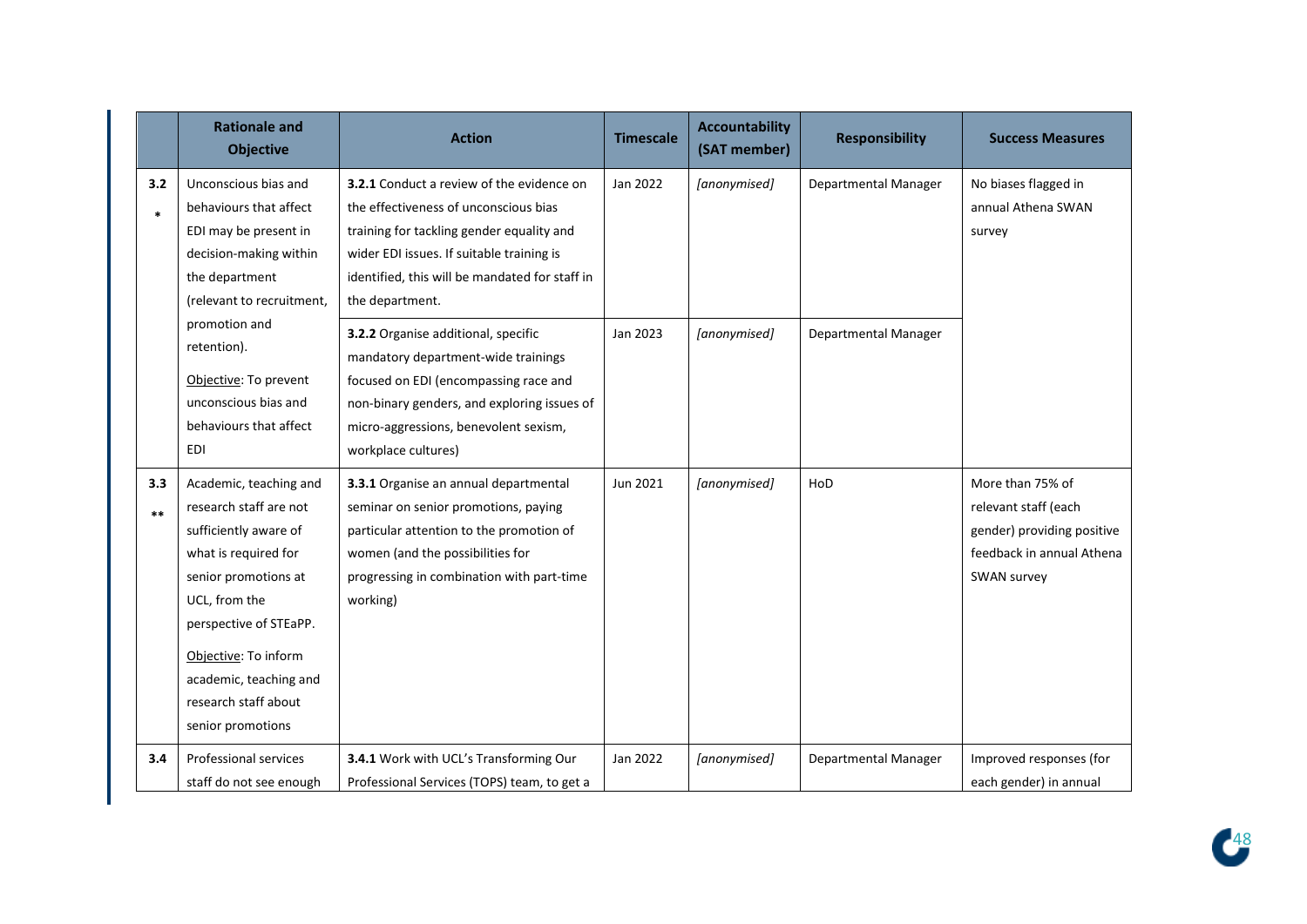|              | <b>Rationale and</b><br><b>Objective</b>                                                                                                                                                                          | <b>Action</b>                                                                                                                                                                                                                                                                                                                                                                                                                    | <b>Timescale</b>     | <b>Accountability</b><br>(SAT member) | <b>Responsibility</b>                                                | <b>Success Measures</b>                                                                                                                                                                                                                                                                                             |
|--------------|-------------------------------------------------------------------------------------------------------------------------------------------------------------------------------------------------------------------|----------------------------------------------------------------------------------------------------------------------------------------------------------------------------------------------------------------------------------------------------------------------------------------------------------------------------------------------------------------------------------------------------------------------------------|----------------------|---------------------------------------|----------------------------------------------------------------------|---------------------------------------------------------------------------------------------------------------------------------------------------------------------------------------------------------------------------------------------------------------------------------------------------------------------|
|              | opportunities for<br>promotion.<br>Objective: To inform<br>professional services<br>staff about career<br>opportunities and<br>progression at UCL,<br>paying particular<br>attention to the<br>promotion of women | clear view on career opportunities and<br>progression for STEaPP professional<br>services staff, including the possibility of<br>developing a 'local' approach within the<br>department and faculty, and promote the<br>new resources available from central UCL,<br>such as the career frameworks<br>3.4.2 Organise an annual departmental<br>seminar<br>3.4.3 Add career progression discussion to<br>annual appraisal process | Jun 2022<br>Aug 2022 | [anonymised]<br>[anonymised]          | Departmental Manager<br>HR & Facilities Officer<br>and line managers | Athena SWAN surveys on<br>professional services staff<br>seeing opportunity for<br>career progression (down<br>from 50% disagree or<br>strongly disagree to less<br>than 25% in those<br>categories) and discussing<br>it with their line manager<br>(up from 0% regularly to<br>more than 25% in that<br>category) |
| 3.5          | Senior Honorary/Visiting<br>staff is predominantly<br>male<br>Objective: To improve<br>the female: male ratio for<br>senior Honorary/<br>Visiting staff                                                           | 3.5.1 Revision of STEaPP Honorary and<br>Visiting Staff Appointment Process, to<br>include gender balance considerations in<br>renewals and new appointments                                                                                                                                                                                                                                                                     | Jan 2022             | [anonymised]                          | Leadership Team adviser<br>on strategy                               | A better than parity<br>(50:50) female ratio for<br>senior Honorary/Visiting<br>staff renewals and<br>appointments                                                                                                                                                                                                  |
| 4.1<br>$***$ | A perception exists<br>within the department<br>that workloads are not<br>distributed equitably                                                                                                                   | 4. Career breaks, workload and flexible working<br>4.1.1 Annual review by SAT of gender<br>differences in workload according to<br>workload model (previous, current and<br>upcoming academic year)                                                                                                                                                                                                                              | Jun 2021             | [anonymised]                          | Director of Education                                                | No systematic difference<br>(of more than 5%) in<br>workload measured (in<br>workload model) and                                                                                                                                                                                                                    |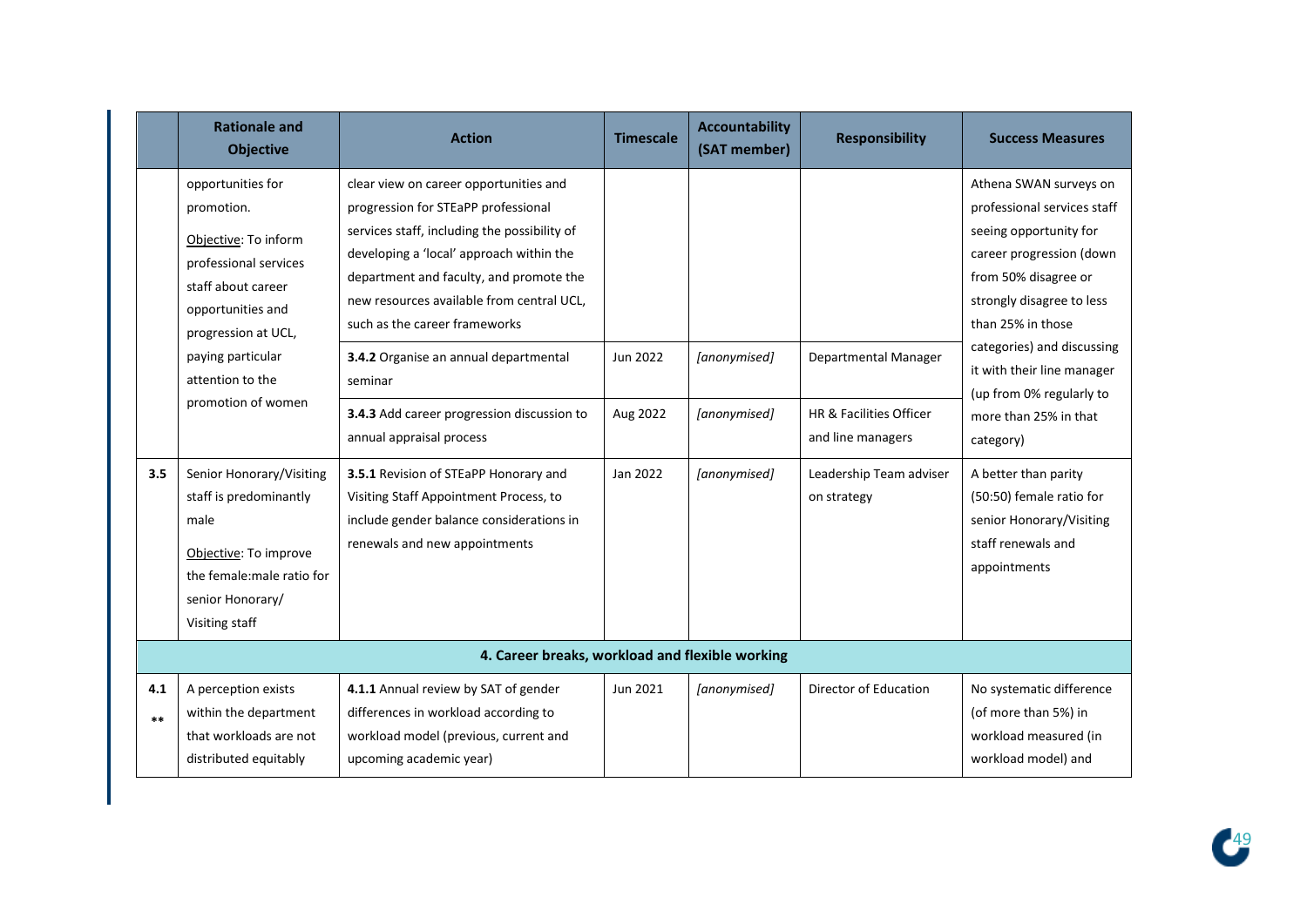|     | <b>Rationale and</b><br><b>Objective</b>                                                                                                                                                                          | <b>Action</b>                                                                                                                                                                     | <b>Timescale</b> | <b>Accountability</b><br>(SAT member) | <b>Responsibility</b>                        | <b>Success Measures</b>                                                                             |
|-----|-------------------------------------------------------------------------------------------------------------------------------------------------------------------------------------------------------------------|-----------------------------------------------------------------------------------------------------------------------------------------------------------------------------------|------------------|---------------------------------------|----------------------------------------------|-----------------------------------------------------------------------------------------------------|
|     | Objective: To have a<br>dialogue about gender<br>differences in the<br>workloads (especially                                                                                                                      | 4.1.2 Having transparent team-wide<br>discussions, possibly preceded by focus<br>groups, about workload allocation                                                                | Sep 2021         | [anonymised]                          | Director of Education                        | perceived (in informal<br>discussions and the annual<br>Athena SWAN survey)                         |
|     | focused on teaching<br>loads, but also including<br>partial 'buy-outs' for<br>administrative tasks) of<br>academic, teaching and<br>research staff, and to<br>eliminate such<br>differences where they<br>show up | 4.1.3 Review of the underlying assumptions<br>of the workload model from the<br>perspective of gender                                                                             | Nov 2021         | [anonymised]                          | Director of Education                        | between male and female<br>academic, teaching and<br>research staff                                 |
| 4.2 | A perception exists that<br>there is not enough time<br>for doing research,<br>which particularly                                                                                                                 | 4.2.1 Consider the option of block teaching<br>electives/professional education in term 3<br>(in lieu of teaching a module in term 1 or 2)<br>as part of the scheduled MPA review | May 2021         | [anonymised]                          | MPA coordinator and<br>Director of Education | More than 75% of<br>relevant staff (each<br>gender) providing positive<br>feedback in annual Athena |
|     | impacts early-career<br>academic, teaching and<br>research staff<br>Objective: To facilitate<br>the blocking of dedicated<br>time for research                                                                    | 4.2.2 Introduce a departmental policy and<br>associated strategic planning that<br>implements UCL's policy for research<br>sabbaticals                                            | Mar 2024         | [anonymised]                          | Departmental Manager                         | SWAN survey                                                                                         |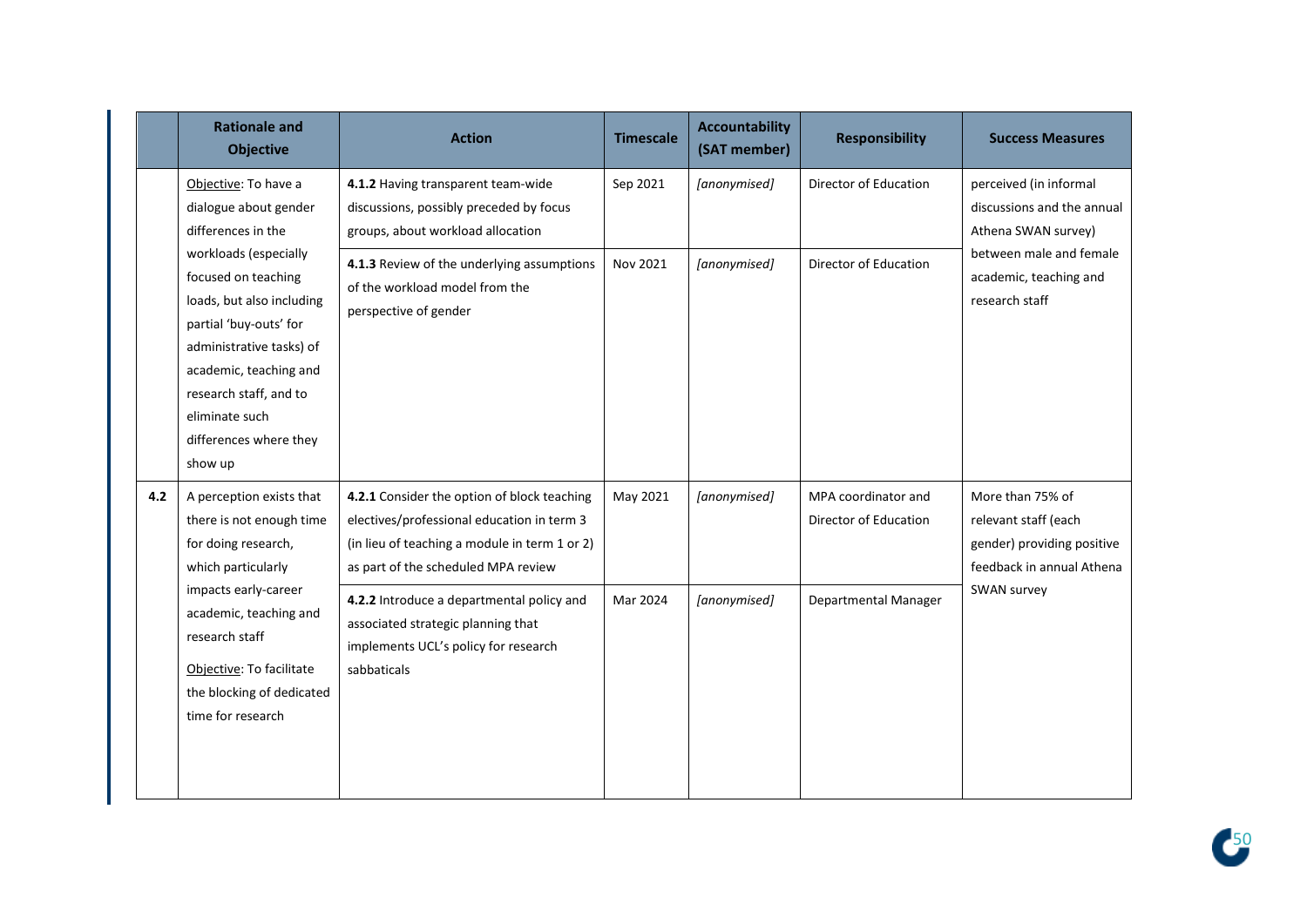|              | <b>Rationale and</b><br><b>Objective</b>                                                                                                    | <b>Action</b>                                                                                                                                                                                                                                                                                        | <b>Timescale</b> | <b>Accountability</b><br>(SAT member) | <b>Responsibility</b>                                       | <b>Success Measures</b>                                                                                                              |  |  |
|--------------|---------------------------------------------------------------------------------------------------------------------------------------------|------------------------------------------------------------------------------------------------------------------------------------------------------------------------------------------------------------------------------------------------------------------------------------------------------|------------------|---------------------------------------|-------------------------------------------------------------|--------------------------------------------------------------------------------------------------------------------------------------|--|--|
|              | 5. Culture, communication and departmental organisation                                                                                     |                                                                                                                                                                                                                                                                                                      |                  |                                       |                                                             |                                                                                                                                      |  |  |
| 5.1<br>$***$ | At present, there exists<br>no unified approach to<br>gender equality in the<br>department<br>Objective: To enable a<br>unified approach to | 5.1.1 Set up dates/times to have informal<br>discussions, in the form of focus groups,<br>about gender equality throughout the year<br>(not mandatory, but to have a room and<br>time blocked off for people who wish to<br>discuss gender equality)                                                 | Sep 2021         | [anonymised]                          | Departmental Manager                                        | More than 75% of<br>relevant staff (each<br>gender) providing positive<br>feedback in annual Athena<br>SWAN survey                   |  |  |
|              | gender equality in the<br>department                                                                                                        | 5.1.2 Search for and maintain easily<br>accessible archive of relevant publications<br>on the challenges that female early-career<br>academics face (e.g. under Athena SWAN<br>site in STEPP Hub) and promote this<br>database to staff and students                                                 | Sep 2021         | [anonymised]                          | All academic, teaching<br>and research staff                |                                                                                                                                      |  |  |
|              |                                                                                                                                             | 5.1.3 Bring in expert speakers for an annual<br>talk about gender issues in academia,<br>possibly as part of a series of talks that also<br>cover ethnicity, sexual orientation, etc.                                                                                                                | Sep 2021         | [anonymised]                          | [anonymised], in<br>collaboration with<br>research clusters |                                                                                                                                      |  |  |
|              |                                                                                                                                             | 5.1.4 Develop a STEaPP specific gender<br>equality policy with inputs from staff and<br>students; this policy should also be<br>reflected in the department's various<br>strategy documents and policies, possibly<br>combined with a departmental level<br>'gender equality promotion award scheme' | Mar 2022         | [anonymised]                          | Departmental Manager                                        | 100% of staff and 90% of<br>students (each gender)<br>state in the annual Athena<br>SWAN survey that they<br>are aware of the policy |  |  |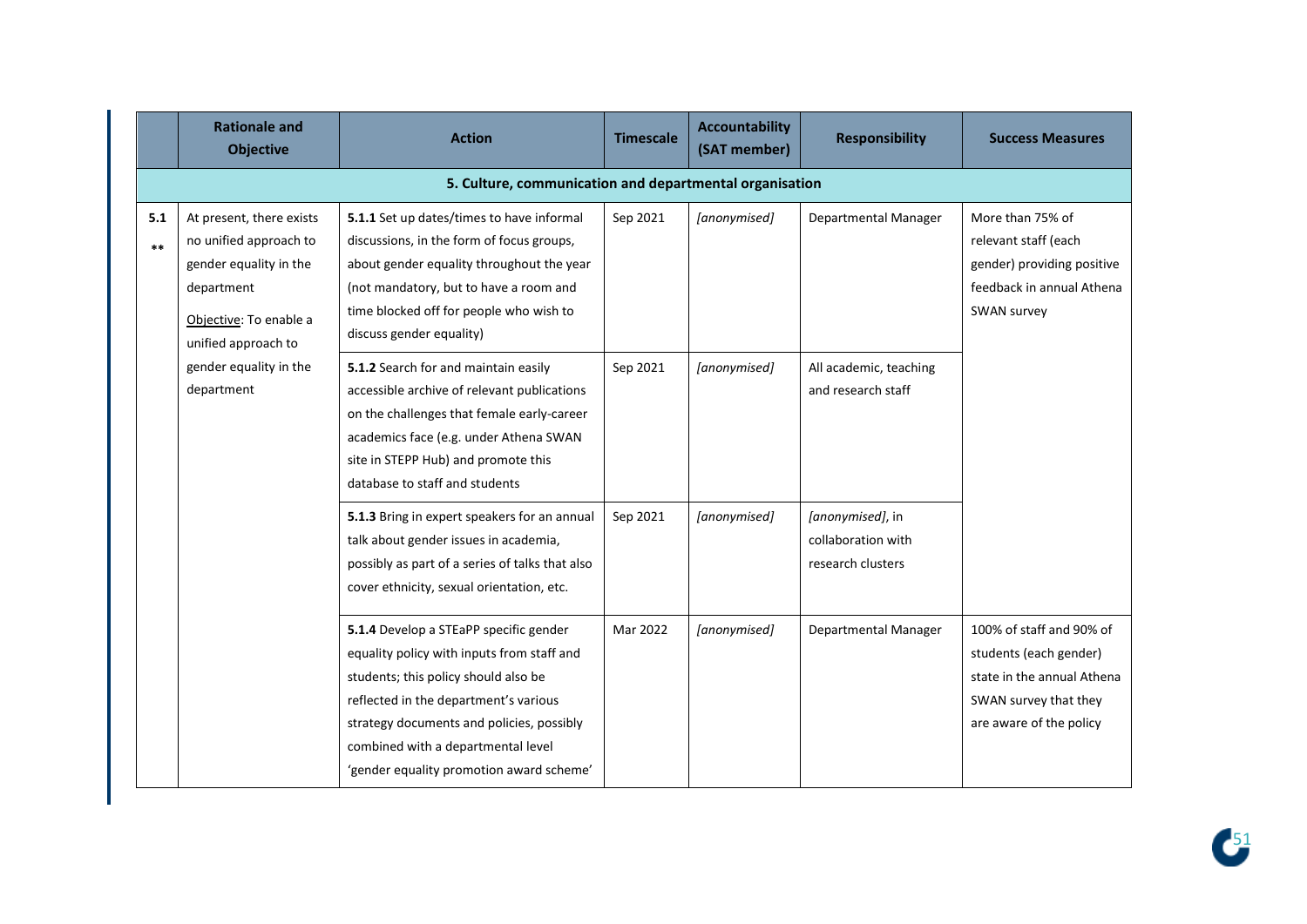|               | <b>Rationale and</b><br><b>Objective</b>                                                                                                                                              | <b>Action</b>                                                                                                                                                                                                                                                                                                                                                                                                                                                              | <b>Timescale</b> | <b>Accountability</b><br>(SAT member) | <b>Responsibility</b>           | <b>Success Measures</b>                                                                                                                     |
|---------------|---------------------------------------------------------------------------------------------------------------------------------------------------------------------------------------|----------------------------------------------------------------------------------------------------------------------------------------------------------------------------------------------------------------------------------------------------------------------------------------------------------------------------------------------------------------------------------------------------------------------------------------------------------------------------|------------------|---------------------------------------|---------------------------------|---------------------------------------------------------------------------------------------------------------------------------------------|
|               |                                                                                                                                                                                       | 5.1.5 Roll out gender equality policy within<br>department                                                                                                                                                                                                                                                                                                                                                                                                                 | Jun 2022         | [anonymised]                          | Departmental Manager            |                                                                                                                                             |
|               |                                                                                                                                                                                       | 5.1.6 Review awareness of gender equality<br>policy and intervene when it still needs to<br>increase                                                                                                                                                                                                                                                                                                                                                                       | Mar 2023         | [anonymised]                          | Departmental Manager            |                                                                                                                                             |
| 5.2<br>$\ast$ | Staff indicate that they<br>do not know where and<br>how to report instances<br>of gender discrimination.<br>Objective: To improve<br>processes of reporting<br>gender discrimination | 5.2.1 Find out through the planned series<br>of informal discussions (see Action 5.1.1)<br>what gender bias issues respondents of the<br>April 2020 survey may have had in mind<br>when they reported having witnessed<br>discrimination (both towards male/female),<br>in order to more deeply understand the<br>difficulties faced by all genders in the<br>department, and also to have a more<br>qualitative base to understand the level of<br>severity of the issues | Jan 2022         | [anonymised]                          | Departmental Manager            | 100% of staff and 90% of<br>students (each gender)<br>state in the annual Athena<br>SWAN survey that they<br>are aware of the<br>guidelines |
|               |                                                                                                                                                                                       | 5.2.2 Establish clear guidelines for<br>informally and formally reporting issues<br>with gender discrimination in the<br>department, in line with UCL policies, and<br>ensure all staff within the department are<br>aware of these guidelines.                                                                                                                                                                                                                            | Mar 2023         | [anonymised]                          | Departmental Manager            |                                                                                                                                             |
| 5.3<br>$\ast$ | There is still a lack of<br>awareness concerning<br>gender and                                                                                                                        | 5.3.1 Organise gender awareness seminars<br>at the start of the year, involving PGT<br>(MPA) and PGR (PhD and DPA) candidates,                                                                                                                                                                                                                                                                                                                                             | Sep 2022         | [anonymised]                          | MPA coordinator and<br>DTP lead | More than 75% of<br>students (each gender)<br>providing positive                                                                            |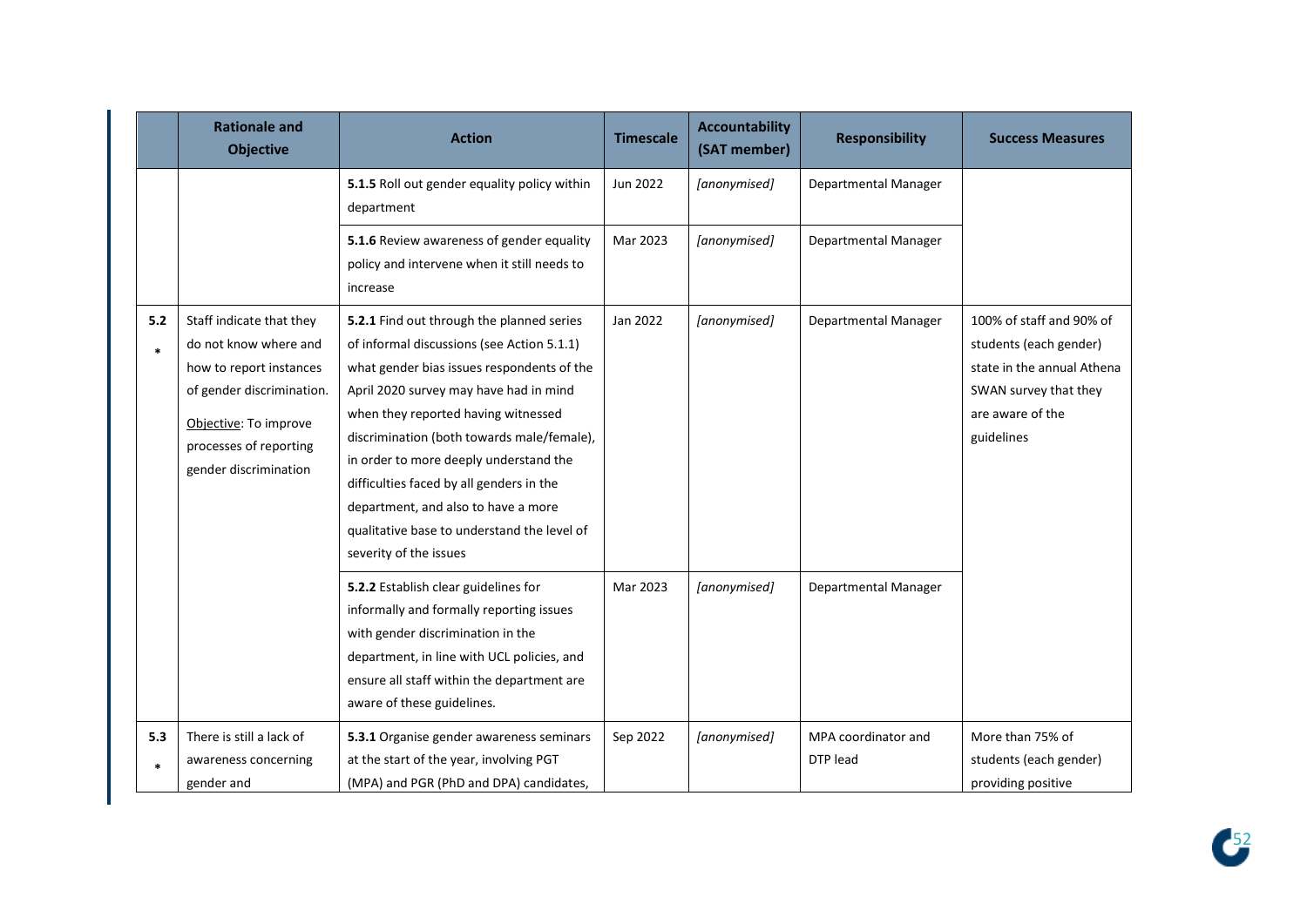|     | <b>Rationale and</b><br><b>Objective</b>                                                                                                                                                                                                                | <b>Action</b>                                                                                                                                                                                                                                                                                                                                                                                                                                    | <b>Timescale</b> | <b>Accountability</b><br>(SAT member) | <b>Responsibility</b>                     | <b>Success Measures</b>                                                                                                                                                                       |
|-----|---------------------------------------------------------------------------------------------------------------------------------------------------------------------------------------------------------------------------------------------------------|--------------------------------------------------------------------------------------------------------------------------------------------------------------------------------------------------------------------------------------------------------------------------------------------------------------------------------------------------------------------------------------------------------------------------------------------------|------------------|---------------------------------------|-------------------------------------------|-----------------------------------------------------------------------------------------------------------------------------------------------------------------------------------------------|
|     | intersectional issues in<br>the department,<br>including among<br>pronouns                                                                                                                                                                              | as well as staff, also paying attention to<br>non-binary gender and proper use of                                                                                                                                                                                                                                                                                                                                                                |                  |                                       |                                           | feedback in annual Athena<br>SWAN survey                                                                                                                                                      |
|     | students<br>Objective: To improve<br>awareness of gender and<br>intersectionality                                                                                                                                                                       | 5.3.2 Foster a feminist and decolonised<br>approach to teaching by mandating the<br>inclusion of gender and racial<br>representative literature, after sharing and<br>reviewing existing resources on feminist<br>and decolonised approaches, and by<br>mandating participation in UCL- or<br>department-organised workshops on<br>decolonising the curriculum; this will be<br>done in the context of UCL's Liberating the<br>Curriculum effort | Sep 2023         | [anonymised]                          | Module leads and<br>Director of Education | More than 75% of<br>students (each gender)<br>providing positive<br>feedback in annual Athena<br>SWAN survey                                                                                  |
| 5.4 | Low awareness has been<br>witnessed among staff of<br>UCL's maternity and<br>parental leave policies<br>Objective: To improve<br>awareness of UCL's<br>maternity and parental<br>leave policies and<br>support staff before,<br>during and after taking | 5.4.1 Promote the maternity and parental<br>leave policies and advertise support<br>available from UCL, such as the PACT<br>network and the new parental leave<br>toolkit. This will be done by sharing the<br>information on STEaPP Hub and a feature<br>in a staff newsletter. Posters about the<br>policies and advertisements for PACT<br>events will be displayed in office communal<br>areas                                               | Mar 2021         | [anonymised]                          | Departmental Manager                      | All staff report awareness<br>and understanding of the<br>policy in subsequent<br>Athena SWAN staff<br>surveys. No staff report<br>that taking parental leave<br>would damage their<br>career |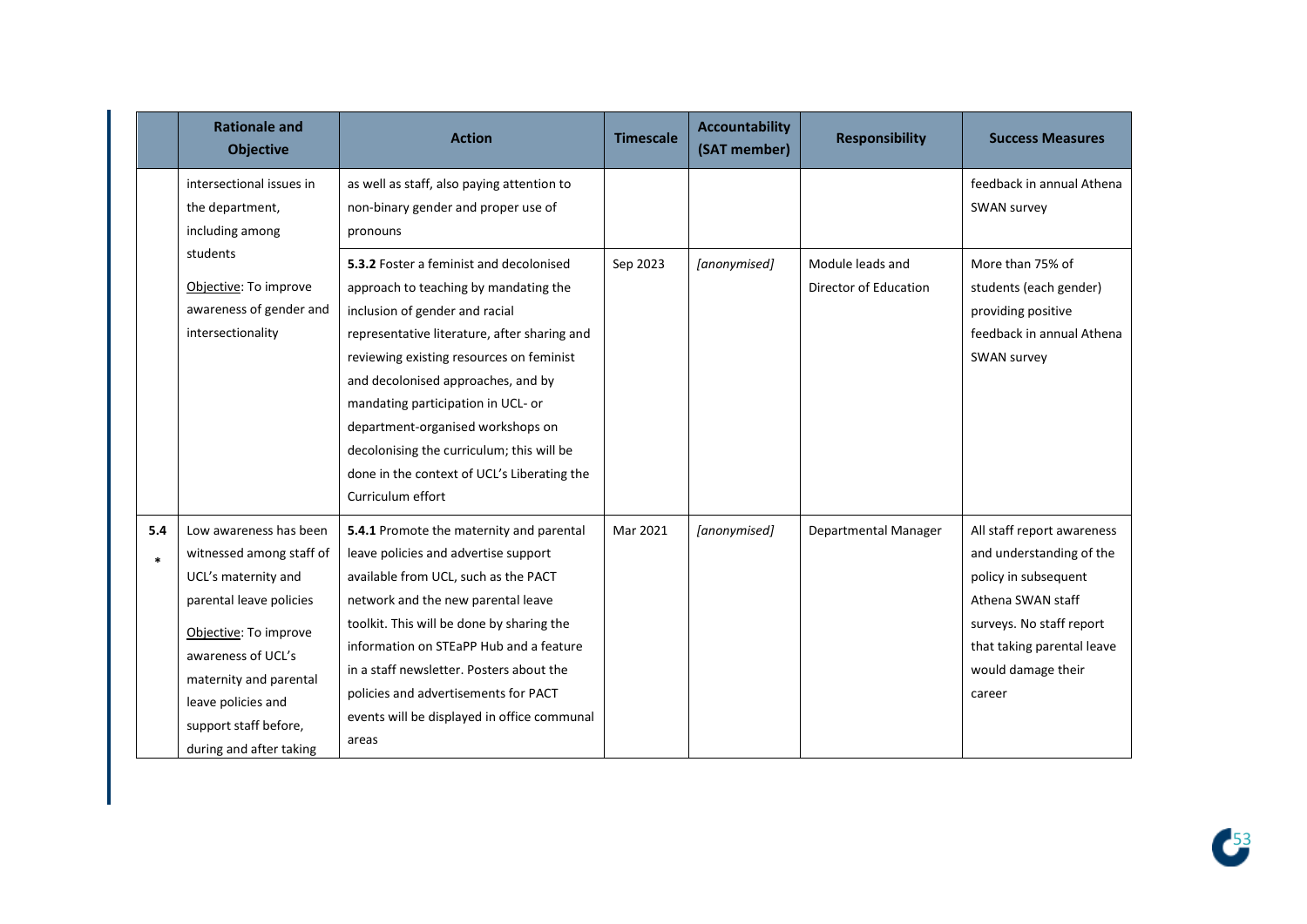|               | <b>Rationale and</b><br><b>Objective</b>                                                                                                                                                                                                                                                                        | <b>Action</b>                                                                                                                                                                                                                                                                                                                                                                                                                                                                                                                                                                                                                                                                                        | <b>Timescale</b> | <b>Accountability</b><br>(SAT member) | <b>Responsibility</b> | <b>Success Measures</b>                                                                                                                                                                            |
|---------------|-----------------------------------------------------------------------------------------------------------------------------------------------------------------------------------------------------------------------------------------------------------------------------------------------------------------|------------------------------------------------------------------------------------------------------------------------------------------------------------------------------------------------------------------------------------------------------------------------------------------------------------------------------------------------------------------------------------------------------------------------------------------------------------------------------------------------------------------------------------------------------------------------------------------------------------------------------------------------------------------------------------------------------|------------------|---------------------------------------|-----------------------|----------------------------------------------------------------------------------------------------------------------------------------------------------------------------------------------------|
|               | maternity or parental<br>leave                                                                                                                                                                                                                                                                                  |                                                                                                                                                                                                                                                                                                                                                                                                                                                                                                                                                                                                                                                                                                      |                  |                                       |                       |                                                                                                                                                                                                    |
| 5.5<br>×.     | The process for<br>arranging for flexible<br>working is experienced<br>as being bureaucratic<br>Objective: To improve<br>the process of working<br>flexibly in the<br>department, and to<br>support staff in<br>maintaining any positive<br>working pattern benefits<br>obtained from the Covid-<br>19 pandemic | 5.5.1 Create an open dialogue and ongoing<br>discussion on post-Covid-19 working<br>practices, in collaboration with HR and<br>institution level policies where required.<br>This will be done by regular check ins with<br>staff on wellbeing (through surveys and<br>open forums), requirements for line<br>managers to raise the item of discussion<br>with their direct line reports, and as an<br>item for the termly departmental meetings.<br>If and when a return to the office is<br>encouraged, staff should be supported to<br>have an open discussion on flexible<br>working. Future iterations of the Athena<br>swan staff survey will revisit flexible<br>working issues in more depth | Jun 2021         | [anonymised]                          | Departmental Manager  | A reduction in staff<br>perception that flexible<br>working requests are<br>bureaucratic, 75% positive<br>reports from staff in how<br>the post-pandemic return<br>to the workplace was<br>handled |
| 5.6<br>$\ast$ | Some members of staff<br>provided negative<br>feedback on the<br>departmental culture<br>Objective: To gain insight<br>on reasons behind                                                                                                                                                                        | 5.6.1 Collect more qualitative data via<br>focus groups on negative feedback on<br>departmental culture, most notably<br>'stressful' and 'cliquey' with a view to<br>designing subsequent actions to address<br>this                                                                                                                                                                                                                                                                                                                                                                                                                                                                                 | Sep 2021         | [anonymised]                          | Departmental Manager  | A reduction in negative<br>feedback and an increase<br>in positive feedback on<br>departmental culture                                                                                             |